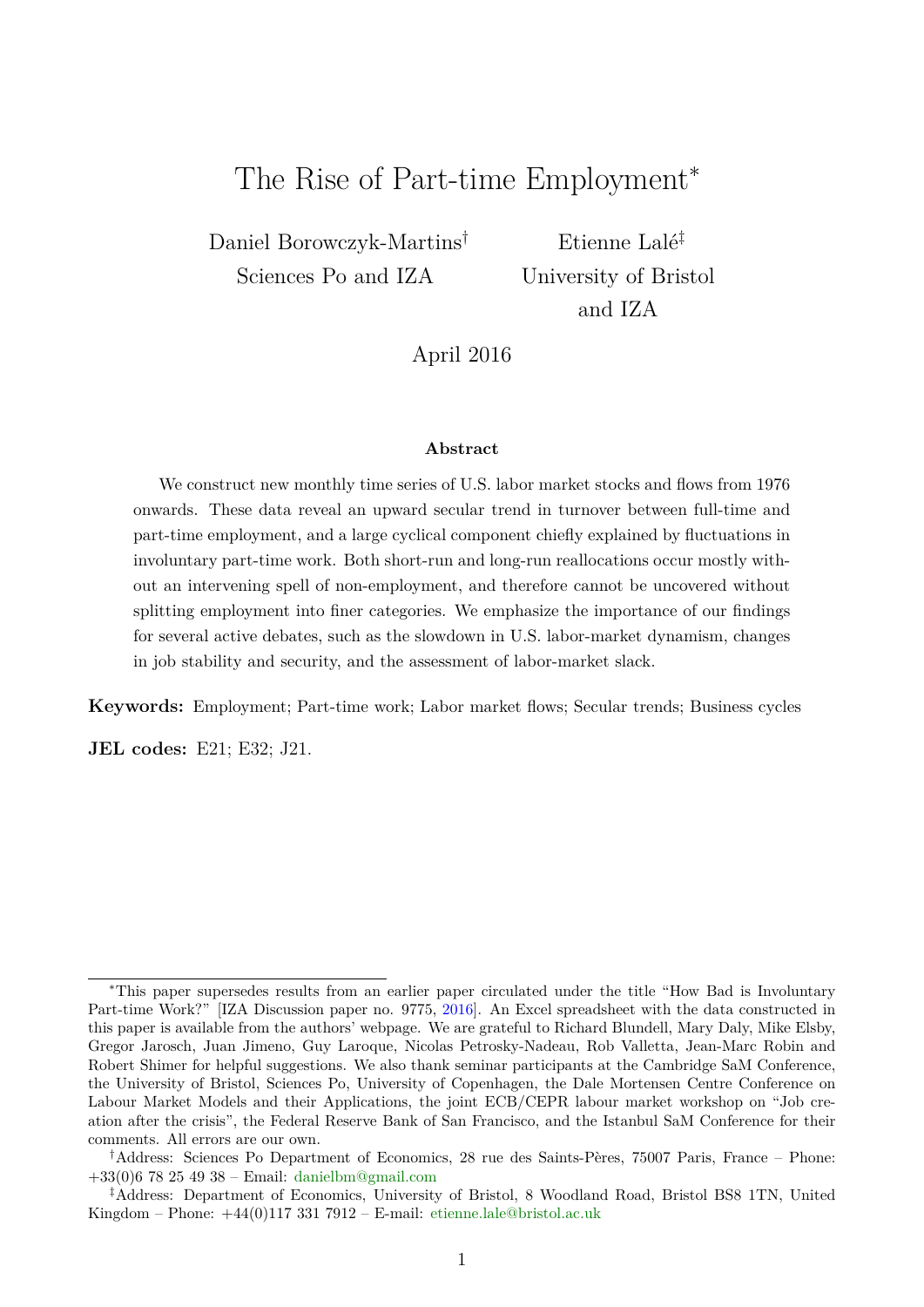# **1 Introduction**

Recent research demonstrates that part-time employment is a major channel for aggregate adjustment in hours worked and labor earnings. [Borowczyk-Martins and Lalé](#page-28-1) [\[2016\]](#page-28-1) show that the cyclical behavior of hours per worker is closely related to that of the part-time employment share, i.e. the number of part-time workers among those employed. They find that fluctuations in the part-time share are explained by individual transitions between part-time and full-time employment at the same employer. Their results support the view that firms use part-time employment to adjust the intensity with which they utilize their labor force in response to shocks to their environment. [Daly and Hobijn](#page-28-2) [\[2016\]](#page-28-2) ascribe an important role to part-time employment in dragging wage growth during the past decade, especially in the aftermath of the Great Recession. The majority of workers moving from part-time to full-time employment do so at wages below the median, and thereby exert downward pressure on overall wage growth. Last, ongoing research by [Kurmann et al.](#page-29-0) [\[2016\]](#page-29-0) finds that changes in paid hours play a predominant role in movements in firms' employment costs. The largest fraction of earnings changes of job stayers are accounted for by changes in hours; movements in the hourly wage are responsible for a smaller fraction. In light of these findings, it is surprising how little work has been done hitherto to document the part-time employment margin. Is the importance of this margin a recent labor-market phenomenon? How has part-time employment evolved in the long run? Are the forces governing its secular behavior similar to those that drive its cyclical behavior? Are they different from the sources of cyclical fluctuations in aggregate employment? These are the main questions we tackle in this paper.

We establish a number of new facts about the incidence of part-time employment in the United States (U.S.). These facts can be informative for several research areas in macroeconomics and labor economics; we outline connections to these debates momentarily. The main message of our analysis is that part-time employment plays an increasingly important role in shaping the functioning of the U.S. labor market, both in normal times and during recessions.

Our investigation is based on data from the Current Population Survey (CPS). We devise a relationship between the monthly files and the annual demographic supplement of the survey, known as the March CPS, that allows us to construct monthly time series of labor market stocks and flows from 1976 onwards. In this respect, our first contribution is a methodological one: we derive new time series based on two publicly available sets of CPS files. We then use measurement tools from the "ins and outs" literature (e.g. [Fujita and Ramey](#page-29-1) [\[2009\]](#page-29-1), [Shimer](#page-30-0) [\[2012\]](#page-30-0) and [Elsby et al.](#page-28-3) [\[2015\]](#page-28-3)) to conduct a detailed empirical analysis of these data.

The first set of results pertains to the long-run behavior of the part-time employment margin. We show that, though largely stable on average over the past decades, the share of part-time employment veils substantial trends in turnover between full-time and part-time work. From the mid-1970s to the mid-2010s, the probability to move from full-time to part-time employment increased by one-half, the probability to make the converse transition rose by one-quarter and the probability of moving from part-time to non-employment declined by one-fifth. Hence the title of our analysis: in the long run, workers have become increasingly more likely to experience spells of part-time employment. We develop a steady-state framework to analyze the sources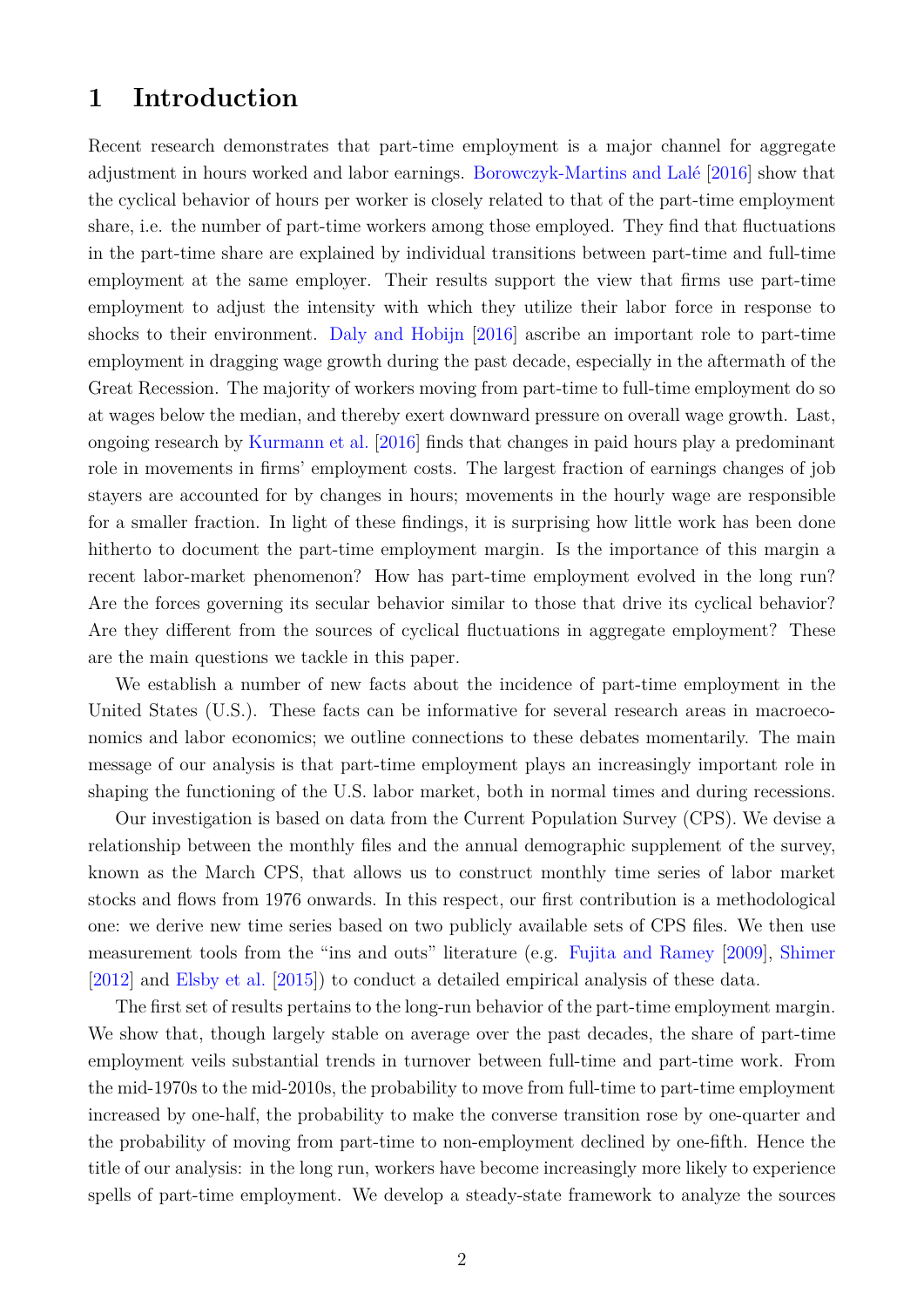of these low-frequency changes. In each decade, we find that, taken in isolation, the upward trends in transitions between part-time and full-time work would have entailed large changes in the part-time employment share. Since their effects offset one another, the rising importance of part-time employment is not directly observable by looking at the evolution of employment stocks. We also find that from the mid-1970s to mid-1990s, these forces *per se* could not have accounted for the whole dynamics of part-time employment: changes along the extensive margin – movements of workers between employment and non-employment – also play a role. Among the various changes in flows, the secular decline in outflows from part-time employment stands out. However, since the mid-[1](#page-0-0)990s, within-employment transitions become predominant.<sup>1</sup> The changing importance of within-employment and non-employment reallocation underscores the advantage of using our new data (that splits employment into finer categories) to attain a richer view of recent changes in U.S. labor-market dynamics.

We then consider the short-run behavior of the part-time employment margin. We focus on its main cyclical component, involuntary part-time work, which we analyze in parallel with unemployment.[2](#page-0-0) First, we show that the dynamics of involuntary part-time employment are fast (in particular faster than that of unemployment) and are chiefly driven by movements in inflows. Cast in terms of [Darby et al.](#page-28-4) [\[1986\]](#page-28-4)'s classic contribution, the 'ins' win over the 'outs' by a significant margin (a 60:40 split). This sharply contrasts with and ins-and-outs split for the unemployment rate of 40:60. In particular, we find that inflows from full-time work are the main source of fluctuations in involuntary part-time employment, whereas, as is well known, outflows dominate the behavior of the unemployment rate. Second, echoing our results on the long-run dynamics of the part-time share, we find that the interaction directly with full-time employment explains most fluctuations in involuntary part-time work. The changing composition of the pool of involuntary part-time workers during downturns provides concurring evidence: it shifts markedly towards those workers put on part-time work due to slack demand conditions, and away from the unemployed who take on a part-time job for lack of a better option. In sum, involuntary part-time work operates differently from unemployment, and there is little interaction between these two margins of employment adjustment.[3](#page-0-0)

A recurrent theme in our analysis is that the period that began in the 2000s is distinct in a number of ways. While we are certainly not the first to make this observation, the facts we put forward to substantiate it have not been documented previously. Accentuating the longterm shift in the sources of its variation, the part-time employment share during that period is driven overwhelmingly by within-employment reallocation. In other words, movements in

<sup>&</sup>lt;sup>1</sup>We note that, in aggregate data, the relative importance of the intensive margin (hours per worker) in explaining movements in total hours worked (hours per worker times employment) seems to remain stable in the long run (see [Ohanian and Raffo](#page-29-2) [\[2012\]](#page-29-2) and [van Rens](#page-30-1) [\[2012\]](#page-30-1)). This does not necessarily contradicts the increase in turnover between part-time and full-time work: the changes in hours experienced by workers moving from part-time to full-time employment and vice versa can cancel one another out, and thus leave the time-series standard deviations of hours per worker unchanged.

<sup>2</sup> In U.S. statistics an individual is considered to be working part-time involuntarily if she cannot find a full-time job or faces slack demand conditions in her job (see Section [2\)](#page-5-0). We use unemployment to establish, by contradistinction, the key cyclical properties of involuntary part-time work.

<sup>&</sup>lt;sup>3</sup>There is nevertheless a parallel than can be drawn with recent facts uncovered by [Fujita and Moscarini](#page-29-3) [\[2013\]](#page-29-3). Their analysis of temporary layoffs and recalls describes a protocol to temporarily suspend the employment relationship. We find that many involuntary part-time work spells can be cast in similar terms.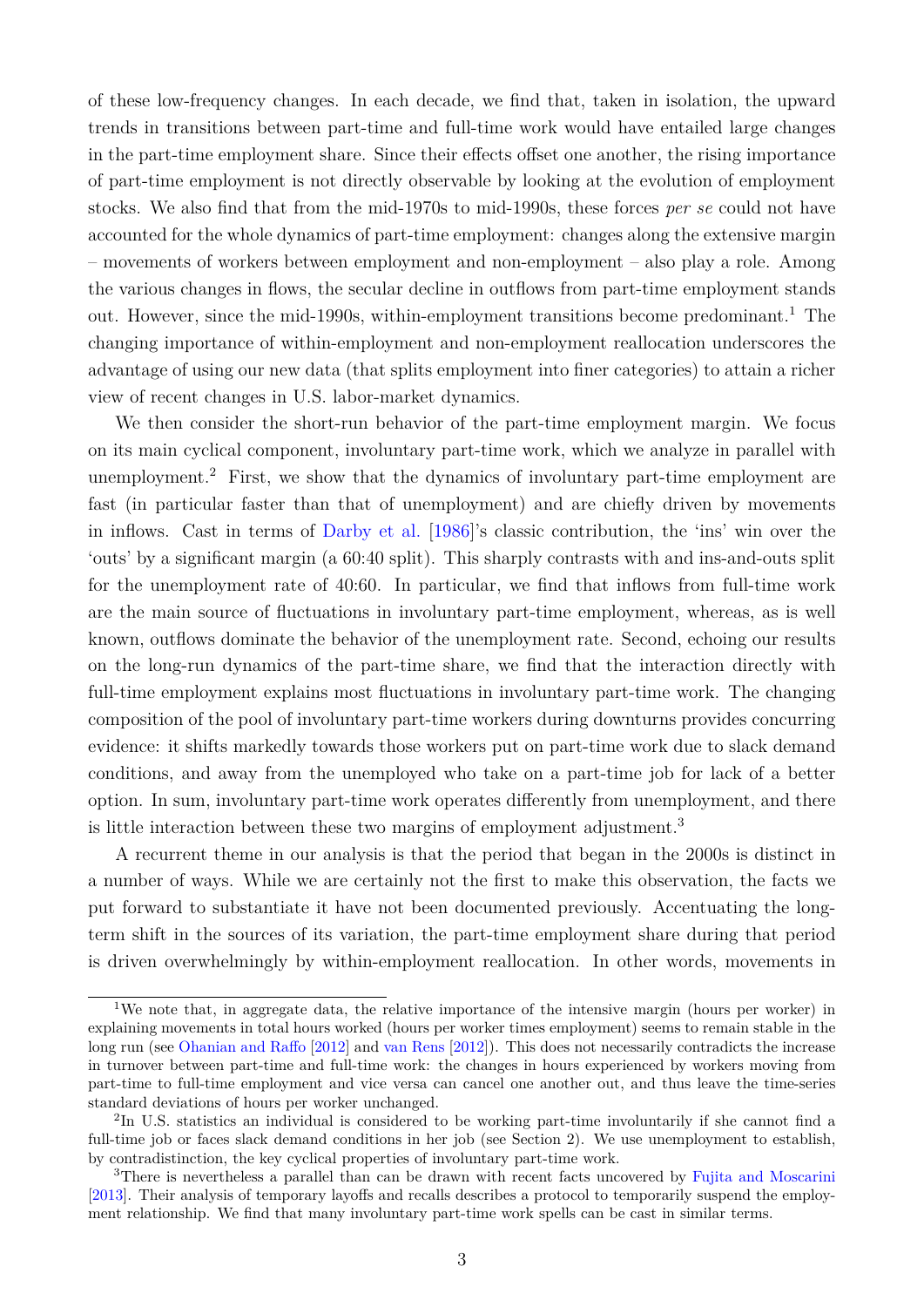and out of non-employment become irrelevant to understand the composition of employment along the part-time/full-time margin. At the same time, those movements seem to matter to account for the composition of the unemployment pool and the increase in unemployment duration. Since the 2000s an usually large fraction of the unemployed are looking for full-time jobs, and the duration of their unemployment spells is typically longer compared to the other unemployed. Finally, during the Great Recession, the cyclical response of involuntary parttime work exceeded by a large factor what was observed in previous recessions. Reflecting the long-run prevalence of within-employment reallocation, this difference is accounted for by the interaction between involuntary part-time work and full-time employment.

The facts that emerge from our analysis can be relevant for a number of actively researched issues. In particular, we think that they speak to the slowdown in U.S. labor-market dynamism, the debates surrounding changes in job stability and security, and the definition and measurement of slack in the labor market.

An extant literature documents a decline in the dynamism of the U.S. labor market. To name a few symptoms, this literature finds a decrease in the rates of job creation and destruction (e.g. [Davis et al.](#page-28-5) [\[2006\]](#page-28-5), [Hyatt and Spletzer](#page-29-4) [\[2013\]](#page-29-4)), in unemployment outflows (e.g. Figure [2c](#page-11-0) in this paper), in the separation rate (e.g. Figure [2d](#page-11-1) in this paper, and [Fujita](#page-29-5) [\[2015\]](#page-29-5)) and in job-to-job flows (e.g. [Hyatt and Spletzer](#page-29-4) [\[2013\]](#page-29-4), [Mukoyama](#page-29-6) [\[2014\]](#page-29-6)). Some of the facts that we document shed a new light on these patterns; for example, the decrease in employment separations is concentrated on part-time work. They also reveal that the decrease in turnover highlighted in this literature needs to be qualified: workers are increasingly mobile across employment states, and rotate more frequently between part-time and full-time jobs. This raises two questions for future research. First, is there a causal link between the rise of the part-time employment margin and the symptoms of dwindling labor market dynamism mentioned above? Second, compared to reallocation across employers, how does reallocation along the part-time margin, which occurs mostly at the same employer [\(Borowczyk-Martins and Lalé](#page-28-1) [\[2016\]](#page-28-1)), affects labor productivity?[4](#page-0-0) We expect the facts presented in this paper to be useful for the development of models addressing these questions.

There are recurrent concerns about changes in job stability and job security among scholars, policy-makers and the general public alike. Job stability refers to the duration of an employment relationship between a worker and a firm. Job security relates to changes in the employment relationship that are involuntary from the worker's perspective [\(Valletta](#page-30-2) [\[1999\]](#page-30-2)). This distinction is important in the context of our results; in particular, we caution against interpreting the rising instability of the part-time/full-time status as a trend in job security.[5](#page-0-0) On the one hand, the incidence of transitions from full-time employment to part-time work that are deemed 'involuntary' did not decrease during the past decades – in contrast with the

<sup>4</sup>The decline in U.S. dynamism raises concerns about the behavior of labor productivity, as lower worker flows suggest that the labor market fails to quickly reallocate workers from declining segments of the market to expanding ones (see [Shimer](#page-30-3) [\[2005\]](#page-30-3), [Mukoyama](#page-29-6) [\[2014\]](#page-29-6) and [Galí and van Rens](#page-29-7) [\[2014\]](#page-29-7)).

<sup>5</sup> In addition, we do not rule out that increased turnover between full-time and part-time work helps to prolong employment relationships. Given the limited longitudinal dimension of the CPS, and without data on job tenure, we cannot investigate how this type of turnover affects the probability of separations in long-term employment relationships. [Farber](#page-28-6) [\[2010\]](#page-28-6) argues that the incidence of such relationships has declined during the past decades.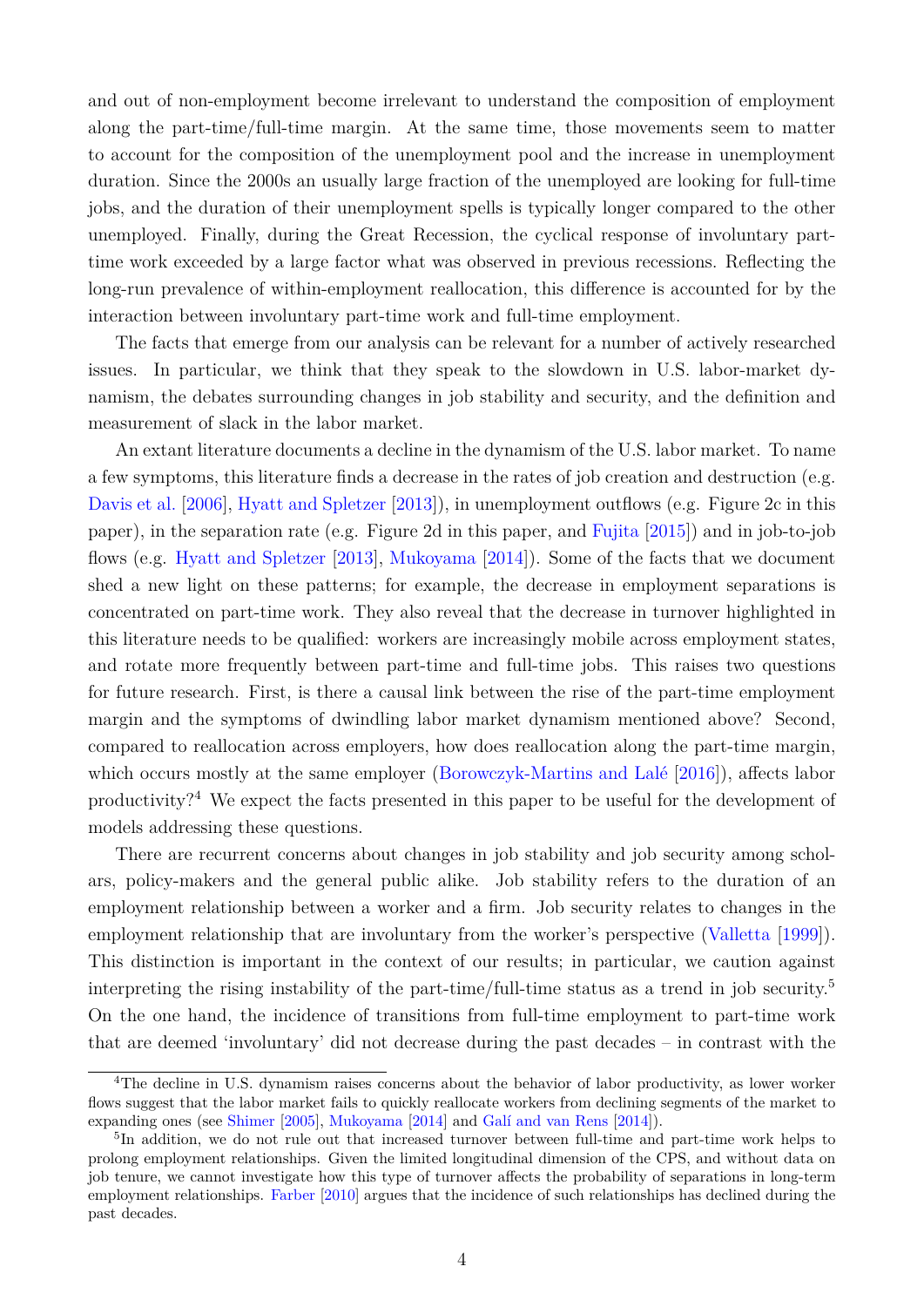decline in the number of unwanted job losses [\(Davis](#page-28-7) [\[2008\]](#page-28-7)). On the other, we find an upward trend in turnover between *voluntary* part-time employment and full-time employment, which could be explained by changes in desired labor supply. The data are less ambivalent when we study business-cycle fluctuations: during downturns, workers who remain in employment face greater job insecurity through involuntary part-time work. The literature has often emphasized that involuntary part-time work could be used as a stepping-stone to full-time employment (e.g. [Farber](#page-28-8)  $[1999]$ ). In this respect, we complement existing research by showing that this mechanism plays a marginal role in the cyclicality of involuntary part-time work. A related issue concerns the impact of the rise of part-time employment reallocation on worker's labor income security and stability. Although we do not explore this dimension in our analysis, recent research shows that part-time reallocation is accompanied by large changes in hours worked [\(Borowczyk-Martins and Lalé](#page-28-1) [\[2016\]](#page-28-1)), concentrated in the lower part of the wage distribution [\(Daly and Hobijn](#page-28-2) [\[2016\]](#page-28-2)), and is likely associated with a penalty in hourly earnings [\(Canon](#page-28-9) [et al.](#page-28-9) [\[2014\]](#page-28-9)). Thus, the possible increase in job stability due to the rise of part-time employment may foreshadow greater income instability for workers, as well as lower income growth due to poorer job opportunities.

In the aftermath of the Great Recession, in the face of continued economic slack, understanding involuntary part-time employment became a priority for the Federal Reserve Board. In her 2014 address to the annual Jackson Hole Conference, [Yellen](#page-30-4) [\[2014\]](#page-30-4) listed involuntary part-time work among the top labor market 'surprises' worth worrying about. A related concern points to the difficulty in using standard statistics to measure the amount of slack in the labor market during a sluggish recovery. [Blanchflower and Levin](#page-28-10) [\[2015\]](#page-28-10) show that unemployment is less relevant for this purpose because the employment gap in the recovery is primarily explained by involuntary part-time work and by individuals who have dropped from the workforce but would rejoin in good times. [Hornstein et al.](#page-29-8) [\[2014\]](#page-29-8) propose a non-employment index that goes beyond the standard unemployment rate by taking into account workers' probability to return to employment in the near future. One version of their index includes involuntary part-time workers in order to capture more dimensions of economic slack. Our findings indicate that, in addition to those dimensions, the probability that full-time workers experience a spell of involuntary part-time employment should be part of a comprehensive assessment of the state of the labor market.

A number of recent papers document and analyze the current evolution of part-time employment in the U.S labor market based on CPS data from 1994 onwards (see e.g. [Valletta](#page-30-5) [and Bengali](#page-30-5) [\[2013\]](#page-30-5), [Cajner et al.](#page-28-11) [\[2014\]](#page-28-11), [Canon et al.](#page-28-9) [\[2014\]](#page-28-9), and [Valletta and van der List](#page-30-6) [\[2015\]](#page-30-6)). [Valletta et al.](#page-30-7) [\[2015\]](#page-30-7) and [Even and Macpherson](#page-28-12) [\[2015\]](#page-28-12) analyze the post-2009 developments in light of the structural/cyclical distinction. [Valletta et al.](#page-30-7) [\[2015\]](#page-30-7) find that these changes are partly explained by shifts in the industry structure of employment, whereas [Even](#page-28-12) [and Macpherson](#page-28-12) [\[2015\]](#page-28-12) show that the Affordable Care Act, which mandates the provision of health insurance for full-time employees in large firms, also contributed to the increase in parttime work. Our paper adds to this line of research. The historical perspective provided by our new series corroborates their findings that the high incidence of part-time employment could become a permanent feature of the U.S. labor market.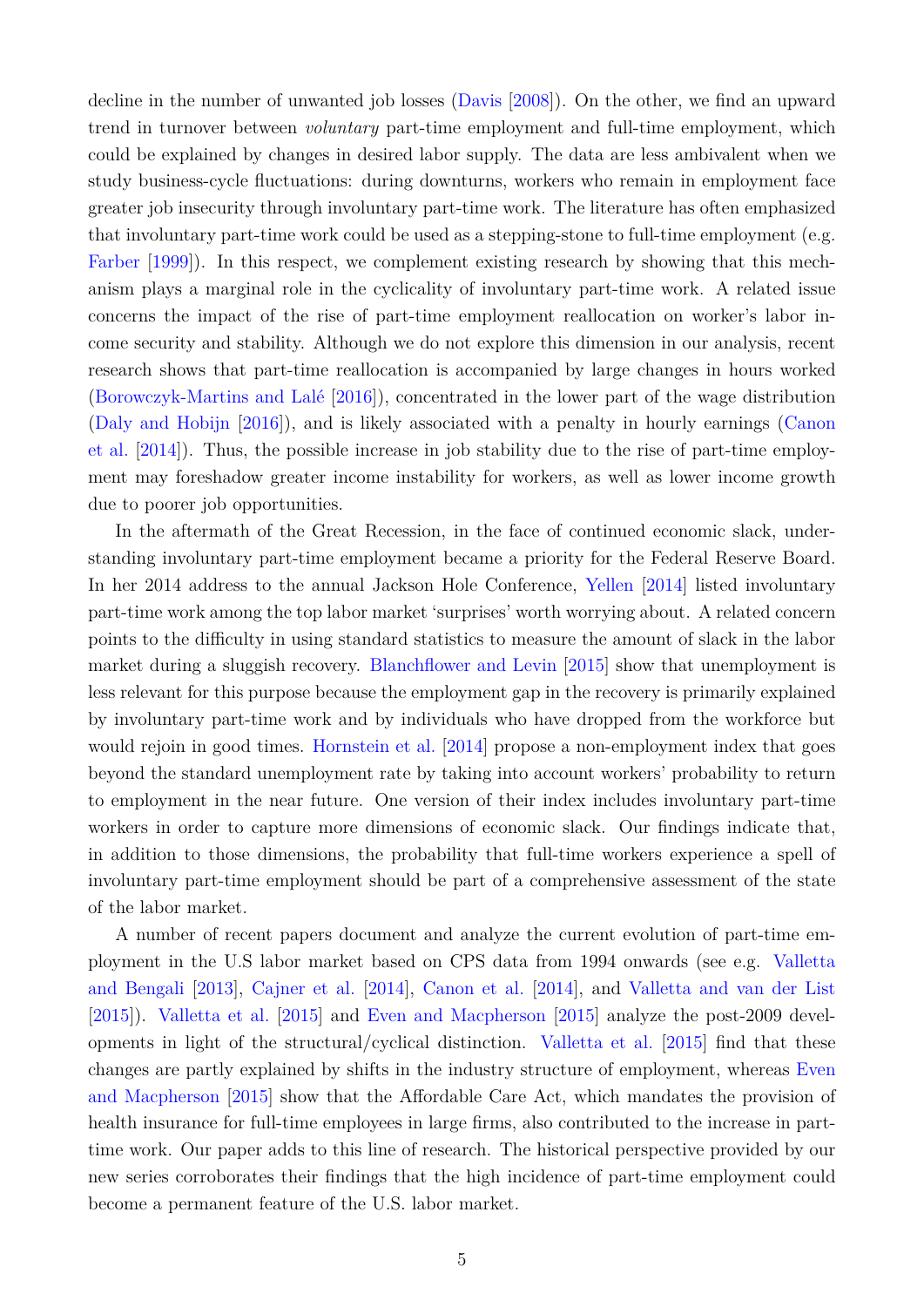The paper is structured as follows. Section [2](#page-5-0) presents the data, the main concepts of our analysis and a number of measurement issues. Section [3](#page-7-0) describe how we address those issues. In Section [4](#page-8-0) we analyze the secular evolution of part-time employment and the forces that shaped it. In Section [5](#page-16-0) we turn to the cyclical behavior of part-time employment. Section [6](#page-22-0) reports some additional facts characterizing the evolution of part-time employment, and Section [7](#page-26-0) concludes.

# <span id="page-5-0"></span>**2 Data and measurement issues**

## **2.1 CPS Data**

For most of the analysis we use data from the monthly files of the CPS from January 1976 to December 2015.[6](#page-0-0) The CPS, administered by the Bureau of Labor Statistics (BLS), is a well-known labor force survey that has informed the majority of studies on worker flows in the U.S. labor market. Each month, the CPS surveys about 60,000 households and records employment information, including hours worked and workers' reasons for working part-time. CPS respondents are interviewed for 4 consecutive months, are rotated out of the survey for 8 months, and are then included in the survey again for 4 consecutive months. We use the CPS as a series of monthly cross-sections to measure labor market stocks, and we exploit the rotational structure of the survey to measure labor market flows.

In addition, we use data from the 1976-2015 March annual demographic supplement of the CPS.[7](#page-0-0) The March CPS contains employment information that refers to the calendar year prior to the survey. We use these data to adjust certain labor market stocks derived from the monthly CPS (details follow).

## **2.2 Definitions**

We adopt the BLS definition of part-time employment: a part-time worker is a person who reports (strictly) less than 35 total usual hours of work per week.[8](#page-0-0) Total usual hours include both usual paid and unpaid overtime hours. We emphasize that the notion of usual hours is different from that of actual hours, and that it is the relevant metric to define part-time employment (see [Borowczyk-Martins and Lalé](#page-28-1) [\[2016\]](#page-28-1)). Actual hours measure hours worked during the reference week of the survey, and hence change due to workers' sickness, public holiday, etc., which are not relevant for our purposes.

An important theme of our analysis is the contribution of involuntary part-time work to the part-time employment margin. Our definition is also standard and based on the following question of the CPS questionnaire (see [U.S. Bureau of the Census](#page-30-8) [\[2013\]](#page-30-8)):

Some people work part time because they cannot find full time work or because business is poor. Others work part time because of family obligations or other

 $6$ Available at: [http://www.nber.org/data/cps\\_basic.html](http://www.nber.org/data/cps_basic.html).

<sup>7</sup>Available at: <https://cps.ipums.org/cps/>.

<sup>&</sup>lt;sup>8</sup>The cutoff of 35 hours is the most commonly used in U.S. labor market statistics. In Appendix [B.2](#page-41-0) we show that our results are robust to using a different threshold to define part-time employment.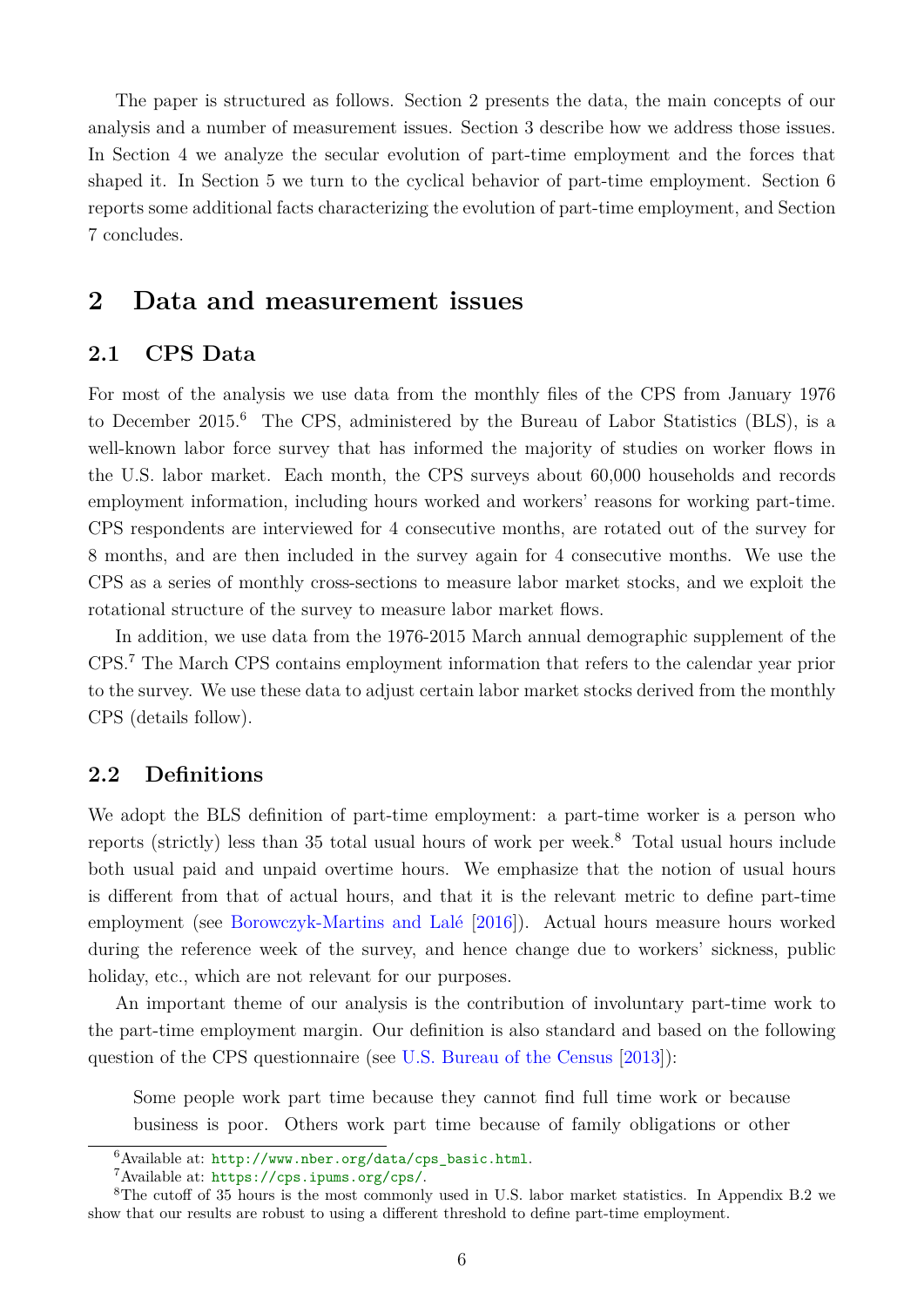personal reasons. What is (name's/your) MAIN reason for working part time?

Implicit in the question above are two broad categories of part-time workers: those who are employed part-time because of constraints originating from the demand side of the labor market, and those who work part-time for other reasons. The stock of involuntary part-time workers counts the number of workers in the first category.[9](#page-0-0)

#### **2.3 The 1994 redesign**

In January 1994, the monthly CPS underwent a complete overhaul [\(Cohany et al.](#page-28-13) [\[1994\]](#page-28-13), [Polivka and Miller](#page-29-9) [\[1998\]](#page-29-9)). Prior to the redesign, information about usual hours was very limited in the survey: it was only when a respondent reported less than 35 actual hours of work that, in addition, she would be asked whether she *usually* works less than 35 hours per week. In such circumstances, the respondent would have to select one main reason for working less than 35 hours within a list that included 'inability to find a full-time job' and 'slack work/poor business conditions', both of which are used to define involuntary part-time work.

Among the various changes that were implemented, there are at least three that improve the measurement of part-time employment, and thereby create a discontinuity around the 1994 redesign. First, the CPS started recording usual hours for all employed individuals, irrespective of actual hours worked during the reference week of the survey. Second, questions on multiple jobholding were introduced to distinguish hours worked at all jobs from hours worked at the primary job.[10](#page-0-0) Third, the question wording to record the main reason for working part-time was changed so as to tighten the measurement of involuntary part-time employment [\(Cohany](#page-28-13) [et al.](#page-28-13) [\[1994\]](#page-28-13), [Valletta et al.](#page-30-7) [\[2015\]](#page-30-7)).

The 1994 survey changes pose a significant challenge to the study of part-time employment. When we compute time series for the stock of part-time and involuntary part-time workers from the monthly CPS, we observe a significant break in 1994. This problem is somewhat reinforced for time series of worker flows, especially when we distinguish involuntary from voluntary part-time employment.<sup>[11](#page-0-0)</sup> Although the different series computed after 1994 are likely more reliable, aligning the levels of the pre-1994 series to eliminate the discontinuity at the redesign is neither straightforward nor satisfactory. Indeed, we cannot rule out that 'genuine' labor market events, in addition to the CPS redesign, create a discrepancy between values observed before and after January 1994. In the next section we lay out a different approach to tackle this problem.

<sup>9</sup> It should be recognized that some workers in the second category may also be working part-time *involuntarily*. For example, individuals who are constrained to work part-time because they cannot arrange childcare. The conventional definition of involuntary part-time work may be justified on the grounds that it isolates those components of involuntary employment that are directly related to the business cycle.

<sup>&</sup>lt;sup>10</sup>Throughout the analysis, we do not distinguish single jobholders from workers with multiple jobs. In Appendix [B](#page-35-0) we show that our results are not different when we remove multiple jobholders from the sample in data from 1994 onwards. Multiple job holders account for 5 to 6% of employment.

<sup>&</sup>lt;sup>11</sup>While the problems caused the changes introduced during the CPS redesign are very pronounced for parttime employment, they should not be ignored when looking at transition probabilities with respect to other labor market states (see [Abraham and Shimer](#page-27-0) [\[2002\]](#page-27-0), [Elsby et al.](#page-28-14) [\[2009\]](#page-28-14) and [Barnichon and Figura](#page-27-1) [\[2015\]](#page-27-1)).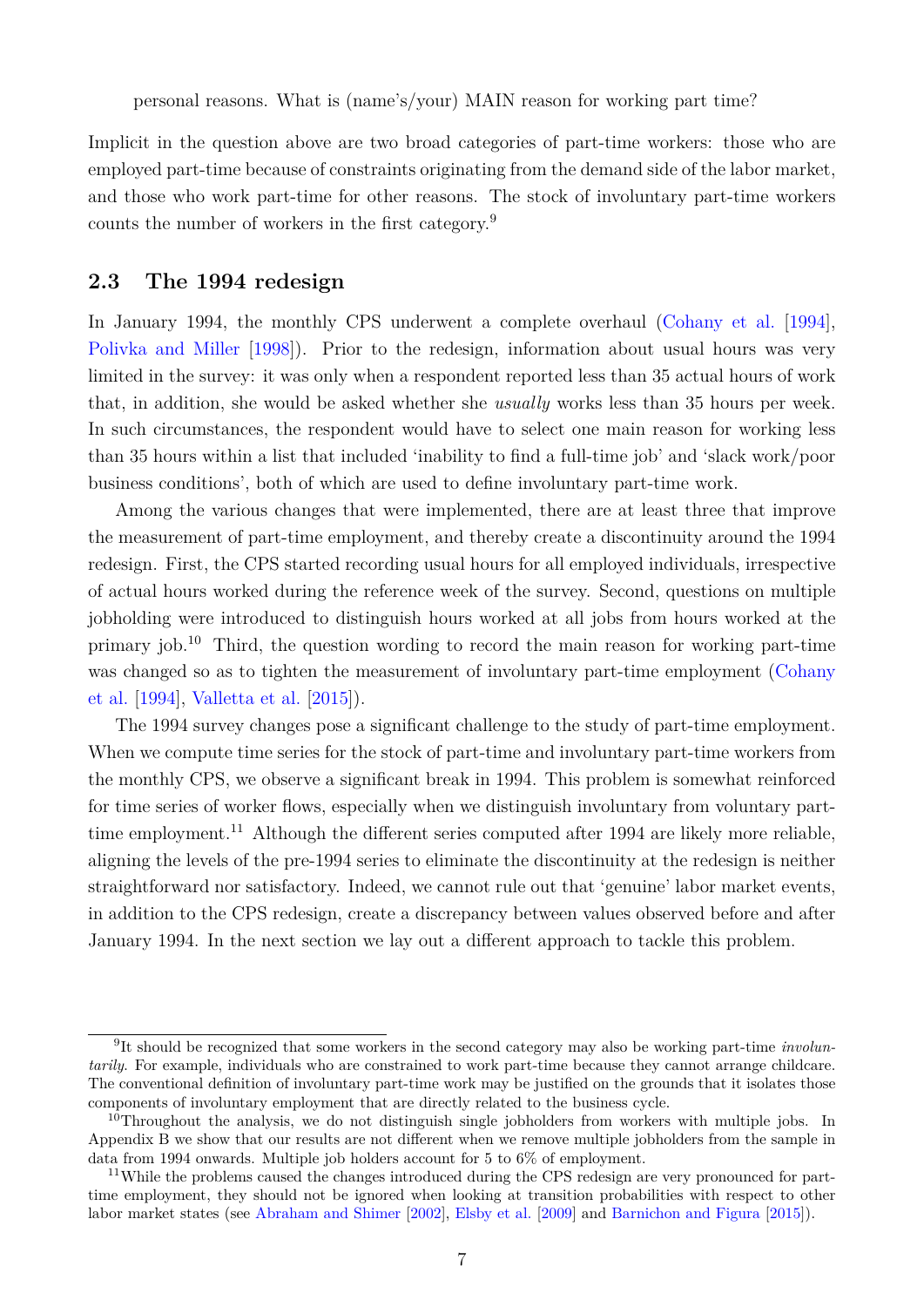# <span id="page-7-0"></span>**3 Correction procedures**

There are two insights guiding our correction procedures. First, unlike the monthly survey, the March CPS was not subjected to drastic changes over the years 1976 to 2015 – at least not for the variables we focus on. Therefore, the measurements relating to part-time employment derived from the March CPS should be consistent across periods. Second, additional crosssectional information from the March CPS can help correct labor market stocks. In turn, corrected stocks can be informative to adjust labor market flows.

Labor market stocks The first step of our correction strategy is to reconcile the stocks of part-time workers and involuntary part-time workers computed from the monthly CPS before 1994 with their counterparts from the March CPS. These stocks are actually measured differently in the monthly and in the March surveys. For instance, in the March CPS, respondents report the number of weeks worked during the preceding calendar year, and the number of weeks working less than 35 hours. Thus, we expect, and we do observe, some discrepancy between the monthly-based and March-based figures.

Our first correction procedure, detailed in Appendix [A.1,](#page-31-0) is as follows. We assume that the post-1994 monthly series of stocks for part-time and involuntary part-time workers provide reliable estimates.[12](#page-0-0) We require that the *discrepancy* between the monthly-based and Marchbased estimates remains constant across the 1994 break. Using the series from the March CPS, we predict the average for labor market stocks for each year prior to 1994 that results in the same discrepancy as in the post-1994 data. Finally, in each year, we multiply the corresponding values from the monthly CPS by the same number to match the predicted annual value.<sup>[13](#page-0-0)</sup>

**Labor market flows** Having obtained consistent monthly time series of labor market stocks, our second step is to reconcile labor market flows with changes observed in those stocks.<sup>[14](#page-0-0)</sup> To this end, we implement the so-called margin-error adjustment [\(Poterba and Summers](#page-29-10) [\[1986\]](#page-29-10), [Elsby et al.](#page-28-3) [\[2015\]](#page-28-3)). We compute transition probabilities that characterize the evolution of labor market stocks by means of a first-order Markov chain, and then we solve for the set of stock-consistent transition probabilities implied by the Markov chain. As is standard in the literature, in a subsequent step we adjust the data for time-aggregation bias. We draw on the continuous-time correction developed by [Shimer](#page-30-0) [\[2012\]](#page-30-0).

**Robustness** We provide several checks for the accuracy of our correction procedures. In Appendix [B,](#page-35-0) we show that our adjusted labor market stocks before 1994 are consistent with monthly data from the Survey of Income and Program Participation for the overlapping period. We also test and discard any systematic break in 1994 in our different time series of labor market stocks and flows by using regressions against a flexible time trend and a dummy

<sup>12</sup>We show in Appendix [B.2](#page-41-0) that the post-1994 monthly time series of part-time employment are consistent with data from the Survey of Income and Program Participation.

<sup>13</sup>We use a multiplicative factor instead of an additive one for two reasons. First, a multiplicative factor rescales not only the mean but also the variance of the time-series. Second, when we scale down a time series, a multiplicative factor prevents obtaining negative values. This issue cannot be ignored when, for instance, we compute the number of involuntary part-time workers in a small subset of the population.

<sup>&</sup>lt;sup>14</sup>An intermediary step of adjustment is that we filter out potential outliers and remove seasonal variations.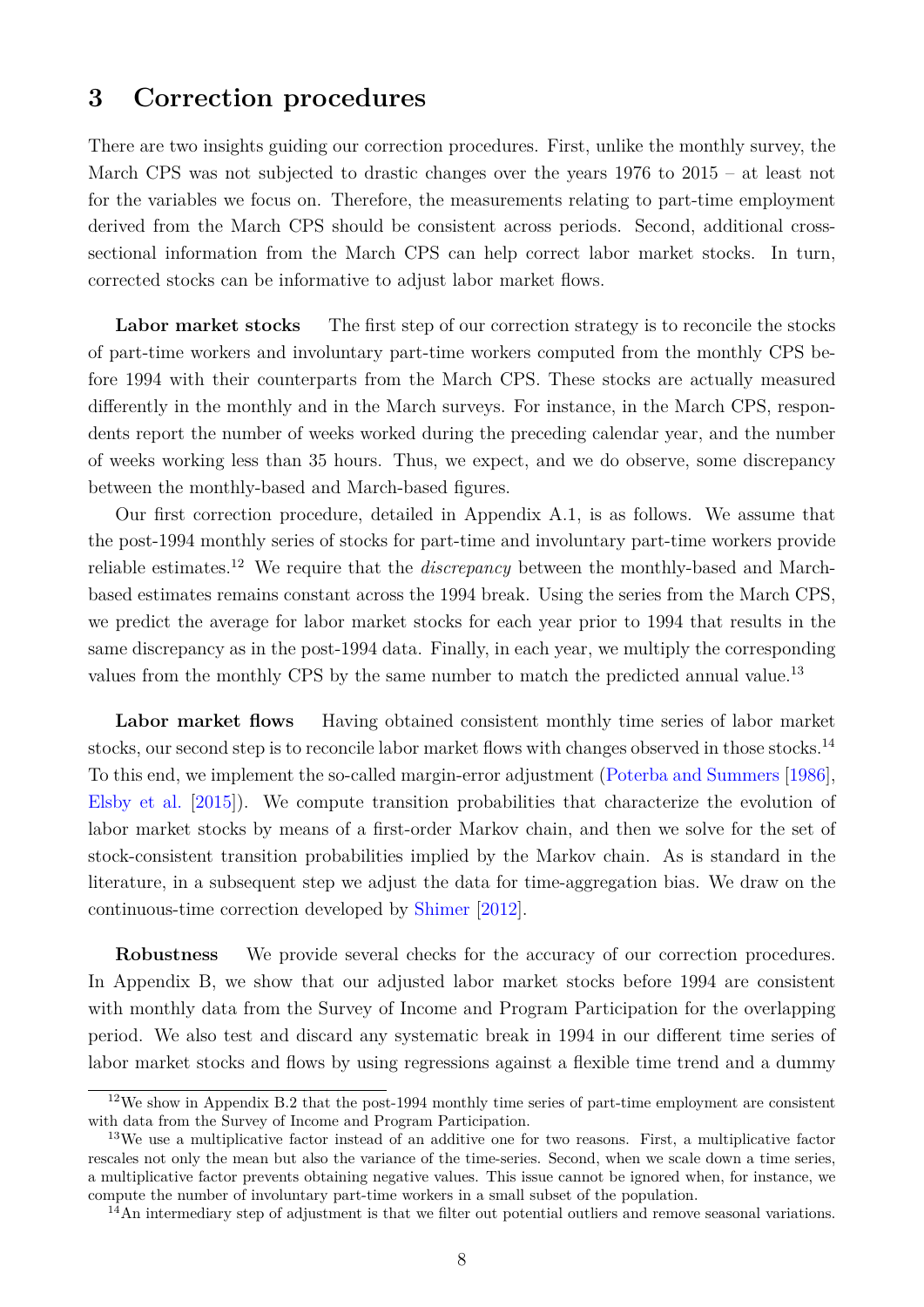for the CPS redesign. Finally, we show that the behavior of our main time series are not driven by specific sample restrictions and/or the cutoff in usual hours used to define part-time work.

# <span id="page-8-0"></span>**4 Secular changes in part-time employment**

Having obtained consistent time series of stocks and flows, we start our investigation by studying their long-term behavior. In particular, we find that the stable behavior of the part-time employment stock over the past four decades portrays a misleading picture of the secular evolution of part-time reallocation. The probability of workers to move in and out of part-time employment increased substantially during this period. This apparent contradiction is a classic example of a stock-flow fallacy. The long-run increase in part-time flows had counteracting effects on part-time employment stocks, resulting in their stability.

## **4.1 The aggregate picture**

Our point of departure is the evolution of the part-time employment share over a period of four decades, starting in 1976 and ending in 2015, shown in Figure [1.](#page-9-0) We characterize the evolution of part-time employment controlling for potential composition effects arising from changes in the composition of labor stocks. Indeed, part-time employment affects different categories of workers differently [\(Valletta and Bengali](#page-30-5) [\[2013\]](#page-30-5) and [Borowczyk-Martins and Lalé](#page-28-1) [\[2016\]](#page-28-1)) and the demographic composition of the working-age population underwent significant changes over the past decades. In order to sidestep concerns about the impact of those movements on the dynamics of part-time employment, we adjust all the series so as to keep the demographic structure of the working-age population fixed at its mean over the sample period.<sup>[15](#page-0-0)</sup>

The first salient feature in Figure [1](#page-9-0) is the stability of the average levels of part-time employment across the whole period. At higher frequencies, the part-time employment share displays large fluctuations around its mean. In expansions it reaches levels close to 17%, while at the peak of recessions it jumps to the vicinity of 20% of employment. The cyclical response during the Great Recession appears particularly pronounced. However, taking into account the very large magnitude of the shock, that response seems consistent with those observed in previous recessionary episodes. On the other hand, it is less clear whether the elevated levels of part-time employment that persist several years after the end of the Great Recession are an indication of a structural increase in this form of employment.[16](#page-0-0)

In this section we are interested in identifying the sources of the long-run behavior of the part-time employment share, defined as the following ratio:  $\omega_t^P = \frac{P_t}{F_t + P_t}$  $\frac{P_t}{F_t+P_t}$ , where  $P_t$  and  $F_t$ denote respectively the stocks of part-time and full-time workers at time period  $t$ . To describe the behavior of those stocks we use a stock-flow framework. We measure worker flows based on a four-state model, where workers move across the states of full-time employment  $(F)$ , parttime employment  $(P)$ , unemployment  $(U)$  and non-participation  $(N)$ . The evolution of these labor stocks is condensed in vector  $s_t = \begin{bmatrix} F & P & U & N \end{bmatrix}_t$ , which by assumption follows a

<sup>15</sup>Our adjustment protocol is described in Appendix [A.3.](#page-33-0)

<sup>16</sup>See [Valletta et al.](#page-30-7) [\[2015\]](#page-30-7) for an analysis of similar changes in involuntary part-time employment.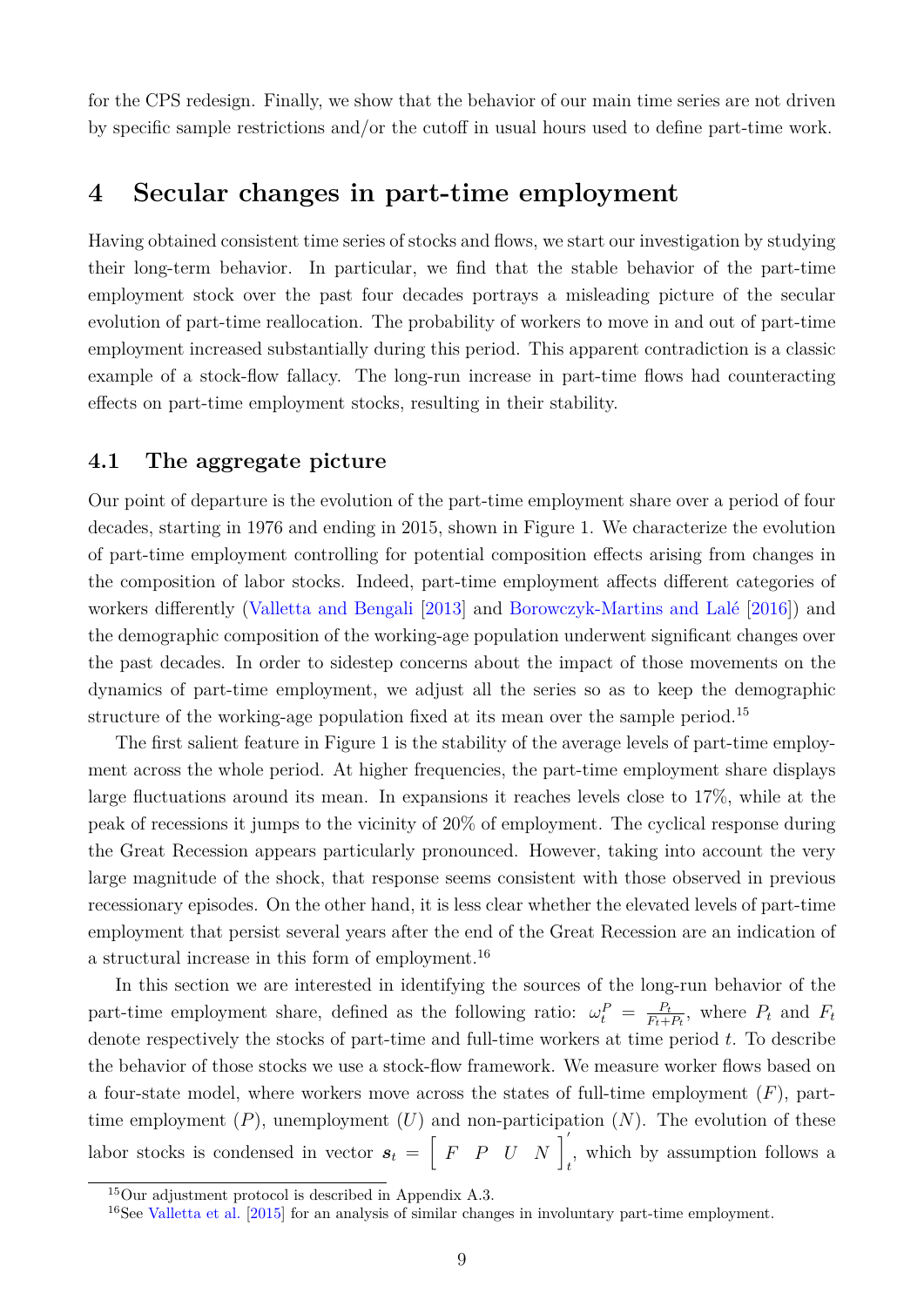<span id="page-9-0"></span>

**Figure 1:** The part-time employment share

note: Seasonally-adjusted, MA-smoothed time series cleared from composition effects (see Appendix [A](#page-31-1) for data details). Gray-shaded areas indicate NBER recession periods.

first-order discrete Markov chain:

<span id="page-9-1"></span>
$$
s_t = M_t s_{t-1}.\tag{1}
$$

In this equation,  $M_t$  is the stochastic matrix of transition probabilities  $p(i \rightarrow j)$  across labor market states i and  $j$ <sup>[17](#page-0-0)</sup>

According to equation [\(1\)](#page-9-1), the evolution of the part-time employment share is governed by movements in transitions across the four states. In principle, any of the transition probabilities can lead the evolution of the two stocks that enter the calculation of the part-time employment share. In Figure [2](#page-11-2) we report the evolution of the transition probabilities across the two employments states (part-time and full-time), as well as the inflow and outflow transition probabilities to/from part-time and full-time employment from/to unemployment and non-participation.

The plots on the top panel concern transitions across employment states. Both exhibit a remarkably similar evolution over the sample period. The two transition probabilities trend upwards until the early 1990s, plateau from then on until the year 1995  $(p (P \rightarrow F))$  and 2000  $(p(F \rightarrow P))$ , at which points both start trending upwards at a noticeable faster rate. These dynamics contrast sharply with the evolution of the part-time employment share, which as can be seen in Figure [1,](#page-9-0) exhibits no noticeable upward trend.

The remaining plots report the evolution of interactions between the two employment states and unemployment and non-participation. In these plots, dashed lines denote transitions to/from full-time employment, whereas solid lines refer to transitions to/from part-time employment.

The middle panel of Figure [2](#page-11-2) concerns the evolution of the interactions between employment

<sup>&</sup>lt;sup>17</sup>To simplify the notation, throughout the paper we omit the time t subscript from transition probabilities  $p(i \rightarrow j)$ , and later on from the corresponding flow hazard.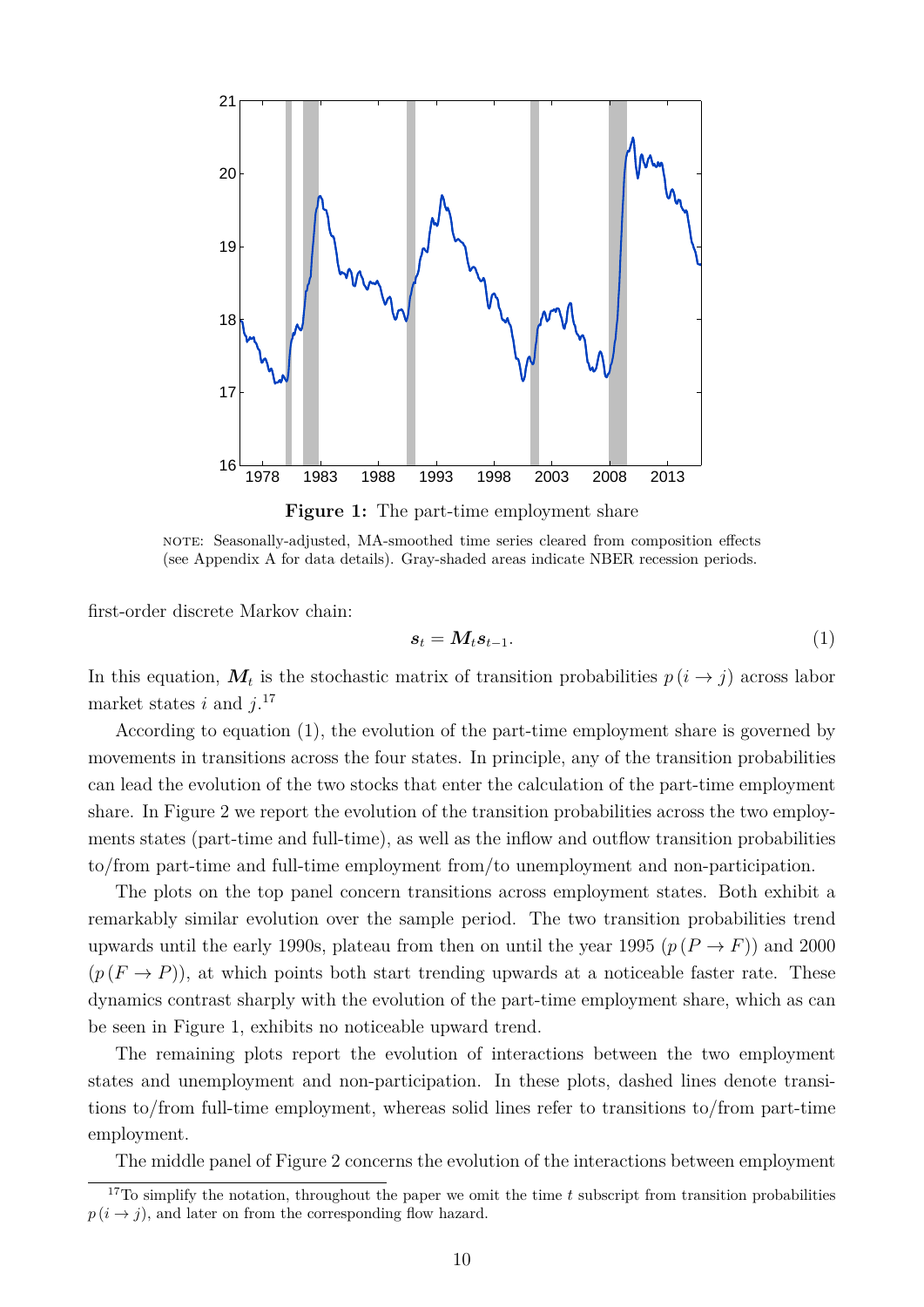states and unemployment. The unemployment outflow to full-time employment is, on average, about 6 percentage points higher than the corresponding outflow to part-time employment (cf. Figure [2c\)](#page-11-0). The two employment inflow probabilities display a slightly downward trend and a large and slow-moving cyclical component. The inflow to full-time employment displays greater relative low-frequency variation. Interestingly, although the two lines co-move very closely, their levels diverge in expansions (when  $p(U \to F)$  takes off relative to  $p(U \to P)$ ) and converge during recessions and their aftermath (when  $p(U \to F)$  falls by more than  $p(U \to P)$ ). The reverse transitions paint an opposite picture. The unemployment inflow from employment is much greater from part-time vs full-time (more than 2.5 times greater) and also more volatile (cf. Figure [2d\)](#page-11-1). The long-run dynamics are also distinct, with unemployment inflows from part-time exhibiting a clear downward trend, while the inflows from full-time are rather stable.

The bottom panel concerns interactions between employment and non-participation. Figure [2e](#page-11-3) shows non-participation outflows. The outflows to part-time and full-time reverse roles relative to unemployment flows. Now, compared to  $p (N \rightarrow F)$ ,  $p (N \rightarrow P)$  is higher on average and more volatile, and while the former is stable over the sample period, the latter decreases steadily. Finally, non-participation inflows from employment are displayed in Figure [2f.](#page-11-4) The salient features are very similar to those concerning unemployment inflows.

#### **4.2 A steady-state framework**

The picture that emerges from Figure [2](#page-11-2) is of complex changes in the long-run dynamics of parttime employment. To quantify more precisely the role played by the dynamics of the different transition probabilities in the evolution of part-time employment, it is to useful to consider the dynamics of the steady-state part-time employment share.<sup>[18](#page-0-0)</sup> To this end, we consider flow hazards, the continuous-time counterparts of the discrete-time transition probabilities, which we denote by the Greek letter  $\lambda$  (i.e.  $p(i \rightarrow j) = 1 - e^{\lambda^{ij}}$ ). Starting from the continuoustime representation of equation [\(1\)](#page-9-1), we can express the steady-state stocks as a function of the underlying flow hazards:[19](#page-0-0)

<span id="page-10-0"></span>
$$
\bar{\mathbf{s}}_t = -\tilde{\mathbf{H}}_t^{-1} \mathbf{h}_t. \tag{2}
$$

Accordingly, the steady-state part-time employment share,  $\bar{\omega}_t^P$ , is the ratio of the steadystate stocks of part-time over employed workers. To highlight the role played, on the one hand, by transitions across the two employment states and, on the other, by transitions between those

$$
\tilde{\textbf{s}}_t = \tilde{\bm{M}}_t \tilde{\textbf{s}}_{t-1} + \bm{m}_t,
$$

where  $m_t = \begin{bmatrix} p(N \to F) & p(N \to P) & p(N \to U) \end{bmatrix}_t$ . The continuous-time counterpart of that equation is

$$
\dot{\tilde{\textbf{s}}}_t = \tilde{\textbf{H}}_t \tilde{\textbf{s}}_t + \textbf{h}_t
$$

where the elements of  $\tilde{\mathbf{H}}_t$  and  $\mathbf{h}_t$  are flow hazards.

 $18$ It is well known that in the U.S. labor market steady-state stocks provide a very good approximation of the behavior of actual stocks. The high levels of transitions across states imply that the convergence towards steady state is nearly completed within each month. In our data the contemporaneous correlation between the actual and steady-state part-time employment shares is 88%.

<sup>&</sup>lt;sup>19</sup>Let  $\tilde{\mathbf{s}}_t$  denote the vector  $s_t$  normalized by the size of the working-age population  $(F_t + P_t + U_t + N_t)$ , and  $\tilde{M}_t$  the matrix  $M_t$  rearranged accordingly. Equation [\(1\)](#page-9-1) can be written as: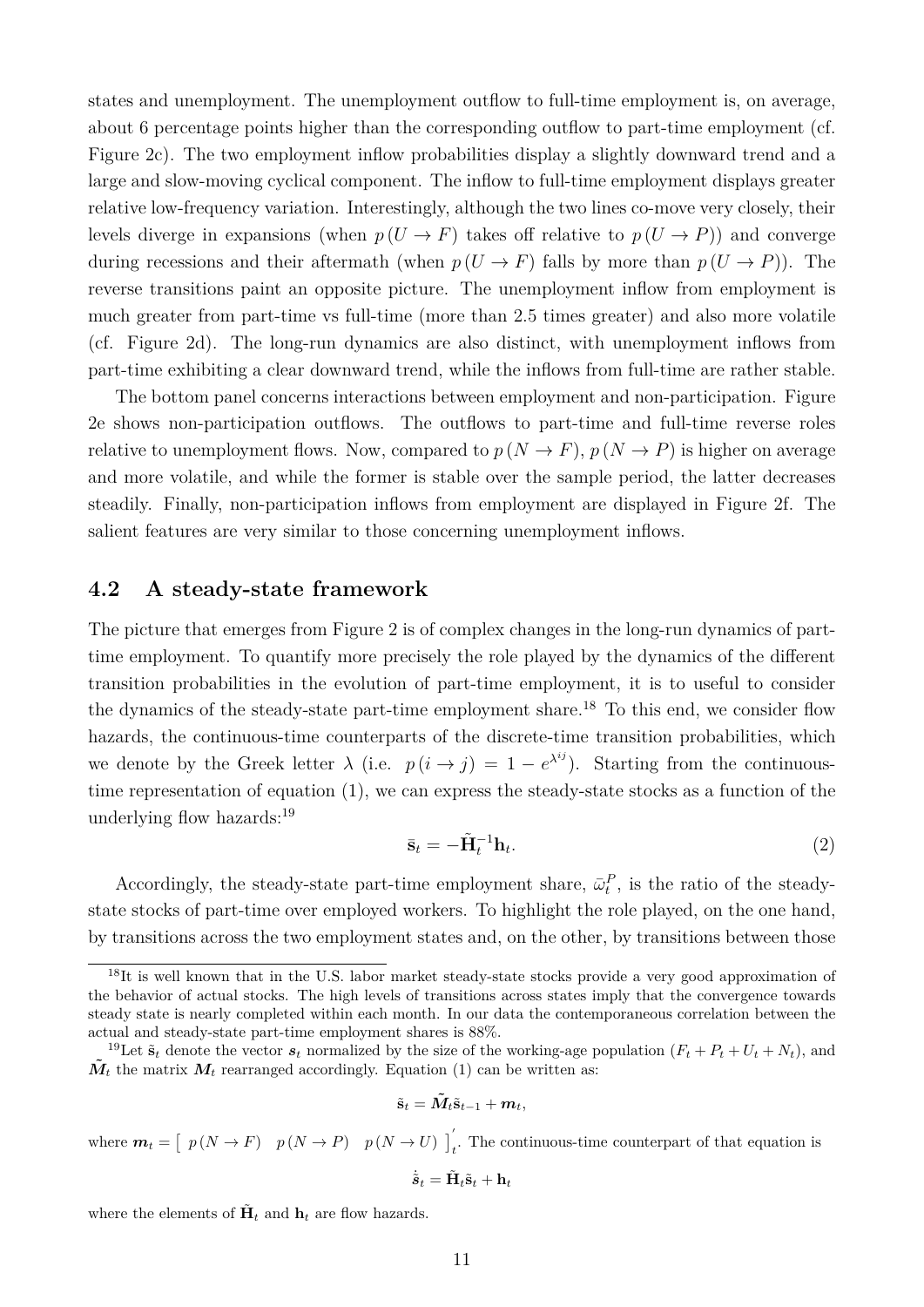<span id="page-11-2"></span><span id="page-11-0"></span>

<span id="page-11-4"></span><span id="page-11-3"></span><span id="page-11-1"></span>**Figure 2:** Transition probabilities characterizing part-time employment

note: Seasonally-adjusted, MA-smoothed time series cleared from composition effects (see Appendix [A](#page-31-1) for data details). Gray-shaded areas indicate NBER recession periods.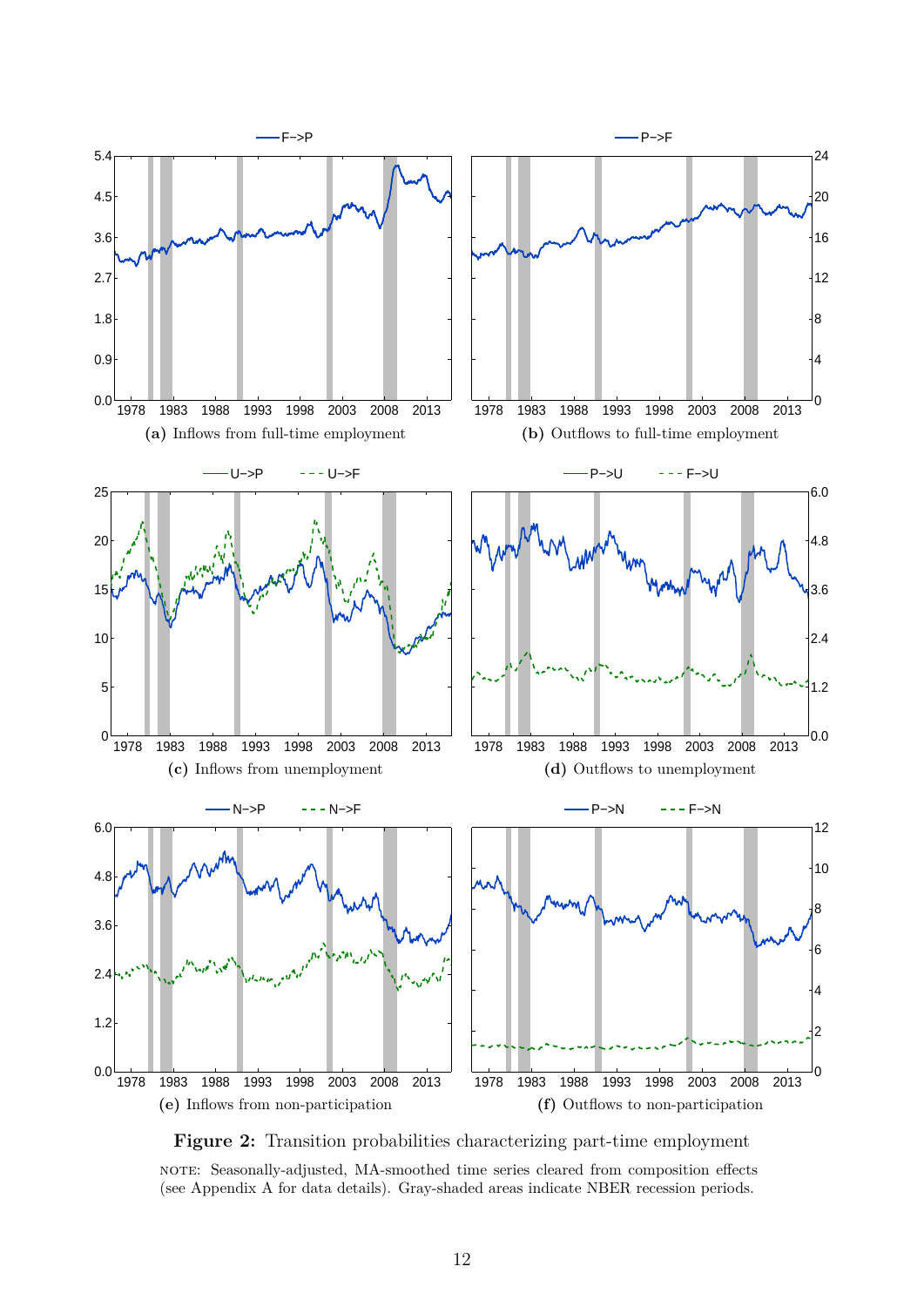states and non-employment states, we write  $\bar{\omega}_t^P$  as:

<span id="page-12-0"></span>
$$
\bar{\omega}_t^P = \frac{\bar{P}_t}{\bar{P}_t + \bar{F}_t} = \frac{\lambda^{FP} + \lambda_n^{FP}}{\lambda^{FP} + \lambda_n^{FP} + \lambda_r^{PF} + \lambda_n^{PF}}.\tag{3}
$$

In equation [\(3\)](#page-12-0)  $\lambda^{PF}$  and  $\lambda^{FP}$  are flows hazards between P and F, whereas  $\lambda_n^{FP}$  and  $\lambda_n^{PF}$  are flow hazards to/from part-time employment that occur through non-employment. This can be seen more clearly in the expression below:

$$
\lambda_n^{ij} = \left(\lambda^{iU} + \lambda^{iN}\right) \frac{\lambda^{Uj} \bar{U}_t + \lambda^{Nj} \bar{N}_t}{\sum_{k=P, F} \lambda^{Uk} \bar{U}_t + \lambda^{Nk} \bar{N}_t}
$$
\n<sup>(4)</sup>

Consider for instance inflows to part-time employment. Some occur directly from  $F$  at rate  $\lambda^{FP}$ . At the same time, as shown by  $\lambda_n^{FP}$ , some full-time workers are reallocated to nonemployment at rate  $\lambda^{FU} + \lambda^{FN}$ . The inflows from non-employment to employment are measured by  $\sum_{k=P,F} \lambda^{Uk} U_t + \lambda^{Nk} N_t$  and among those,  $\lambda^{UP} U_t + \lambda^{NP} N_t$  are directed towards part-time employment. Thus, the term  $\lambda_n^{FP}$  captures reallocation from F to P mediated by non-employment.

This discussion underscores that the dynamics of the steady-state part-time employment share depend chiefly on the magnitude and relative variation of transitions between  $P$  and  $F$ (within-employment reallocation) and those between  $P, F$  and  $U, N$  (non-employment reallocation). In practice, and as we will show momentarily, movements at the latter margin do not play as large a role as those between employment states.

We start by noting that the identities in equation [\(2\)](#page-10-0) hold for any portion of the variation in labor stocks. Since in this section we are interested in understanding the sources of low-frequency movements in the part-time employment share, we will inform our stock-flow framework with data that leaves out high-frequency variation.<sup>[20](#page-0-0)</sup> To gauge the role of each flow hazard in the long-run evolution of the part-time employment share, we construct series of counterfactual movements in the part-time employment share driven by each flow hazard. Specifically, based on equation  $(2)$ , we can approximate deviations at time t of each steady-state stock with respect to its sample mean, denoted  $d\bar{s}_t$ , in the following way:

<span id="page-12-1"></span>
$$
d\bar{s}_t \approx \sum_{i \neq j} \frac{\partial \bar{s}_t}{\partial \lambda^{ij}} d\lambda^{ij},\tag{5}
$$

where  $d\lambda^{ij}$  is the deviation of flow hazards  $\lambda^{ij}$  with respect to its sample mean and  $\frac{\partial \bar{s}_t}{\partial \lambda^{ij}}$  are partial derivatives. Once we have obtained these steady-state stock approximations, the parttime employment share can be approximated by a first-order Taylor expansion:

<span id="page-12-2"></span>
$$
d\bar{\omega}_t^P \approx \frac{d\bar{P}_t(1 - \bar{\omega}_t^P) - d\bar{F}_t \bar{\omega}_t^P}{\bar{F}_t + \bar{P}_t} \tag{6}
$$

Note that the linearity of equation [\(5\)](#page-12-1) allows us to construct counterfactual changes in stocks for groups of flow hazards by simply adding the individual conterfactual series.

 $^{20}$ In practice, we extract the Hodrick-Prescott trend of worker flows and stocks using a standard smoothing parameter for monthly data equal to  $1,600 \times 3^4$ .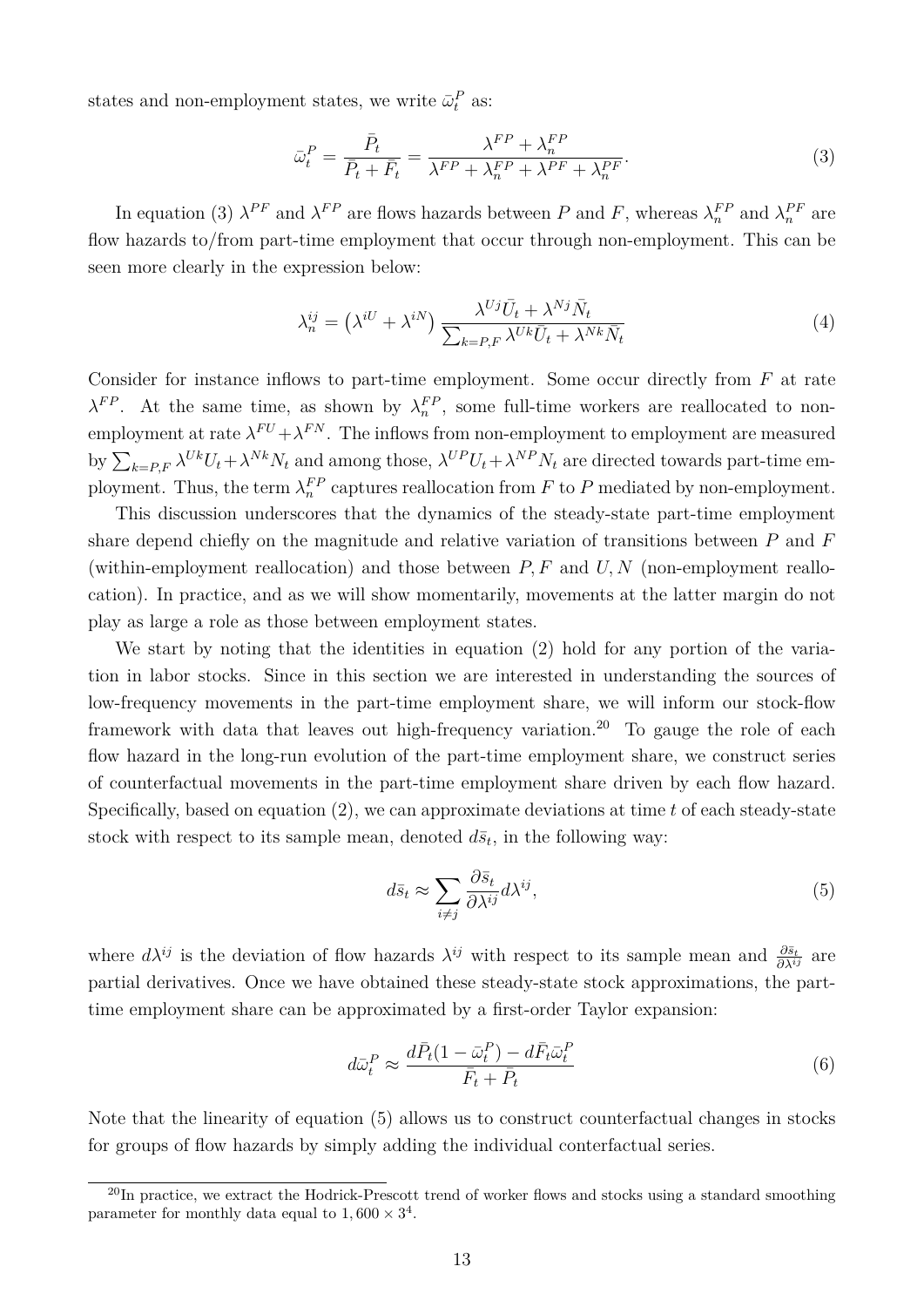## **4.3 Decomposition of long-run changes**

We use the framework developed in the previous subsection to compute two sets of results. First, we document the dynamics of the part-time employment share over each decade and compare it with the dynamics of the part-time employment share implied by the behavior of specific flow hazards or groups of flow hazards. Second, we decompose the low-frequency variation in the part-time employment share accounted for by low-frequency movements in the underlying flow hazards.

#### **Long differences**

Table [1](#page-14-0) reports the long difference (denoted  $D$ ) of alternative part-time employment shares, defined as the difference in levels of each share from the beginning to the end of the period (a decade or the whole sample period). That is, the long difference from time period  $t_0$  to some future time period  $t_1$  reads:

$$
D\bar{\omega}^P = \sum_{\tau=t_0}^{t_1} d\bar{\omega}_{\tau}^P. \tag{7}
$$

For convenience, in addition to part-time employment shares driven by specific flow hazards, we also aggregate changes resulting from movements in flow hazards respectively across employment states  $(D\bar{\omega}_w^P$ , within-employment) and non-employment states  $(D\bar{\omega}_n^P$ , non-employment) and, in the last row of the table, the aggregate effect of all hazards in and out of P or F. The latter is different from the actual long difference, displayed in the first row, as per the approximations entailed by equations [\(5\)](#page-12-1) and [\(6\)](#page-12-2).

We start with the long difference for the whole sample period (last column). The steadystate part-time employment share increased by 1.95 pp. In absolute terms, that increase is small compared to those implied exclusively by the evolution of  $p(F \to P)$  and  $p(F \to P)$ , at 4.03 and  $-3.26$ , respectively. The remaining increase  $-1.95-(4.03-3.26)$  – is largely accounted for by the differential behavior of outflows from employment states to non-participation.<sup>[21](#page-0-0)</sup> Together,  $p(P \to N)$  and  $p(F \to N)$  implied a 1.78 pp. increase in  $\bar{\omega}_t^P$ , which was reverted in 0.96 pp. by the changes in  $p (N \rightarrow P)$  and  $p (N \rightarrow F)$ . The more salient secular changes over the whole period are the declining flows between non-participation and part-time employment, especially the drop in  $p(P \to N)$ . On net, these movements led to an increase of about 1 pp. in the steady-state part-time employment share. By comparison, secular changes in reallocation between unemployment and employment states contributed with a smaller amount (about a third of a pp.), in large part due to low-frequency movements in  $p(U \to F)$ .

Inspection of the columns (1) to (4) in Table [1](#page-14-0) allows us to track the evolution of the parttime employment share decade by decade. With the exception of the 1996-2005 decade, the part-time employment share increased in every decade. The numbers reported in panels (i) to (iv) show the evolution of the contributions of the various flow hazards to the long difference in the part-time employment share decade by decade. There are a number of interesting facts.

 $^{21}$ The attentive reader has noted that, over the whole sample period, the steady-state part-time employment share increased by 1 pp. more than the actual part-time employment share. This is because the steady-state part-time employment share underestimates the actual one during the first periods of observation.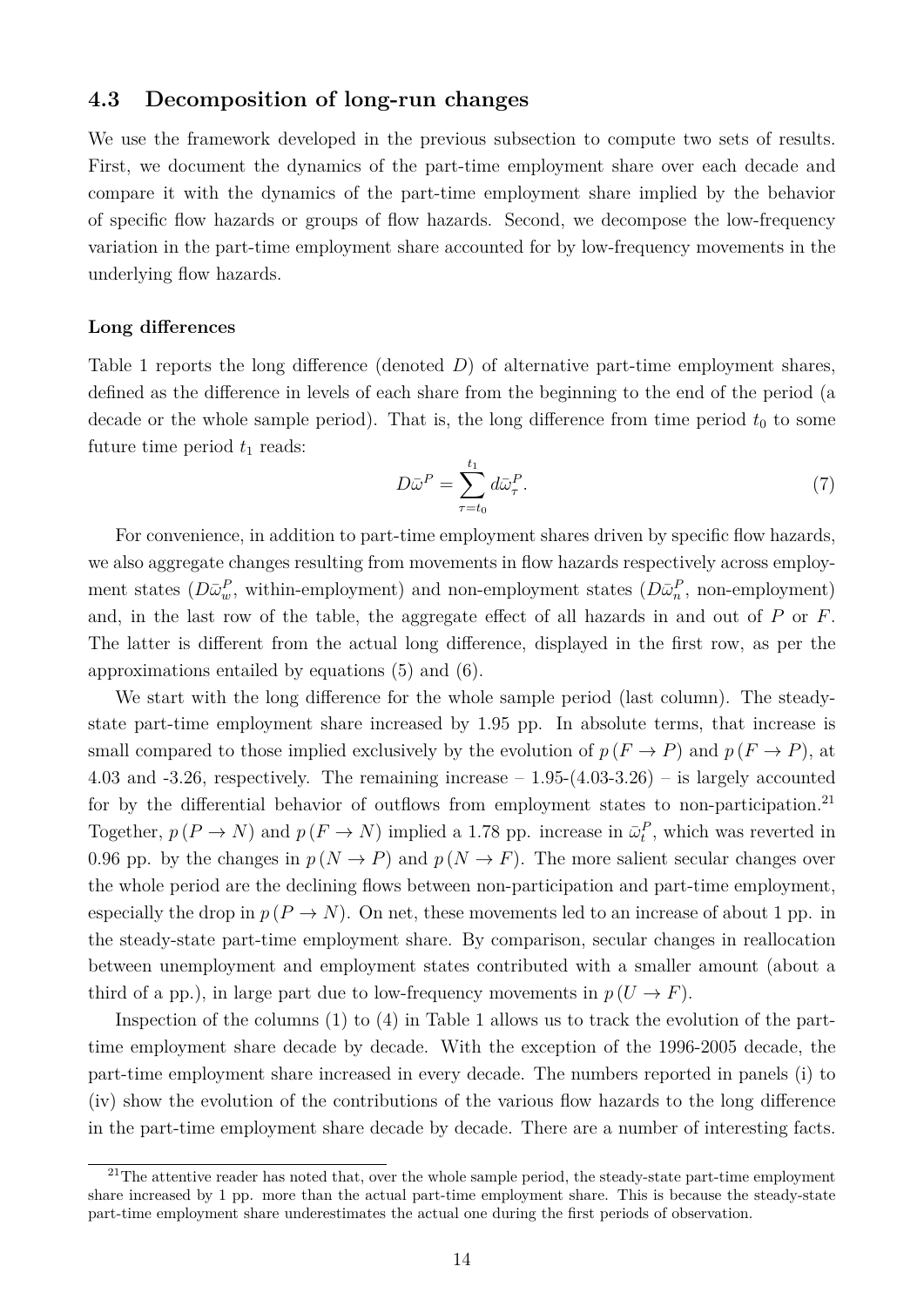<span id="page-14-0"></span>

|                                         | $1976 - 1985$ | $1986 - 1995$ | $1996 - 2005$ | $2006 - 2015$ | $1976 - 2015$ |
|-----------------------------------------|---------------|---------------|---------------|---------------|---------------|
|                                         | (1)           | (2)           | (3)           | (4)           | (5)           |
|                                         |               |               |               |               |               |
| $D\bar{\omega}^P$                       | 1.96          | 0.19          | $-1.08$       | 0.88          | 1.95          |
| (i) Within employment                   |               |               |               |               |               |
| $D\bar{\omega}^P(F\to P)$               | 1.41          | 0.28          | 1.32          | 1.01          | 4.03          |
| $D\bar{\omega}^P(P\to F)$               | $-0.54$       | $-0.43$       | $-2.24$       | $-0.05$       | $-3.26$       |
| (ii) Unemployment                       |               |               |               |               |               |
| $D\bar{\omega}^P(U \to P)$              | 0.02          | 0.05          | $-0.36$       | 0.11          | $-0.18$       |
| $D\bar{\omega}^P(U \to F)$              | 0.20          | $-0.01$       | 0.08          | 0.39          | 0.65          |
| $D\bar{\omega}^P(P\to U)$               | $-0.05$       | 0.21          | 0.07          | $-0.03$       | 0.21          |
| $D\bar{\omega}^P(F\to U)$               | 0.28          | $-0.24$       | 0.04          | $-0.43$       | $-0.36$       |
| (iii) Non-participation                 |               |               |               |               |               |
| $D\bar{\omega}^P (N \to P)$             | 0.37          | $-0.06$       | $-0.36$       | $-0.40$       | $-0.45$       |
| $D\bar{\omega}^P(N \to F)$              | $-0.15$       | $-0.02$       | $-0.46$       | 0.12          | $-0.51$       |
| $D\bar{\omega}^P(P\to N)$               | 0.69          | $0.36\,$      | $-0.05$       | $-0.00$       | 0.99          |
| $D\bar{\omega}^P(F\to N)$               | $-0.20$       | 0.00          | 0.68          | 0.32          | 0.79          |
| (iv) Aggregate                          |               |               |               |               |               |
| $D\bar{\omega}_w^P$                     | 0.88          | $-0.15$       | $-0.92$       | 0.96          | 0.77          |
| $D\bar{\omega}_n^P$                     | 1.14          | 0.29          | $-0.37$       | 0.07          | 1.13          |
| $D\bar{\omega}_m^P + D\bar{\omega}_n^P$ | 2.01          | 0.14          | $-1.29$       | 1.03          | 1.90          |

**Table 1:** Long differences of the part-time employment share

note: CPS data cleared from composition effects (see Appendix [A](#page-31-1) for data details), covering the period 1976m01– 2015m12. An entry in each column is the long difference (expressed in percentage points) of the part-time employment share indicated in the row over the period indicated in the column. In panel (iv),  $D\bar{\omega}_w^P$  (resp.  $D\bar{\omega}_n^P$ ) is the sum of within-employment changes (resp. changes through unemployment and non-participation).

First, in every decade, changes in  $p(F \to P)$   $(p(P \to F))$  imply sizable positive (negative) changes in  $\bar{\omega}_t^P$ . The only decade in which the part-time employment share declined was mainly due to the unusual growth in  $p(P \to F)$ . Second, the impact on part-time employment of the remaining flow-hazards changes across decades is in general smaller compared to direct transitions between  $P$  and  $F$ . Third, the relative importance of within-employment vs nonemployment reallocation (panel (iv)) changes across decades. While during the first two decades non-employment reallocation plays a more important role in driving the dynamics of the parttime employment share, the roles are reversed in the following two decades.

#### **Flow variance decomposition**

A second set of results concerns the variance contribution of the various flows hazards over the whole sample period. Compared to an analysis based on long differences, using variation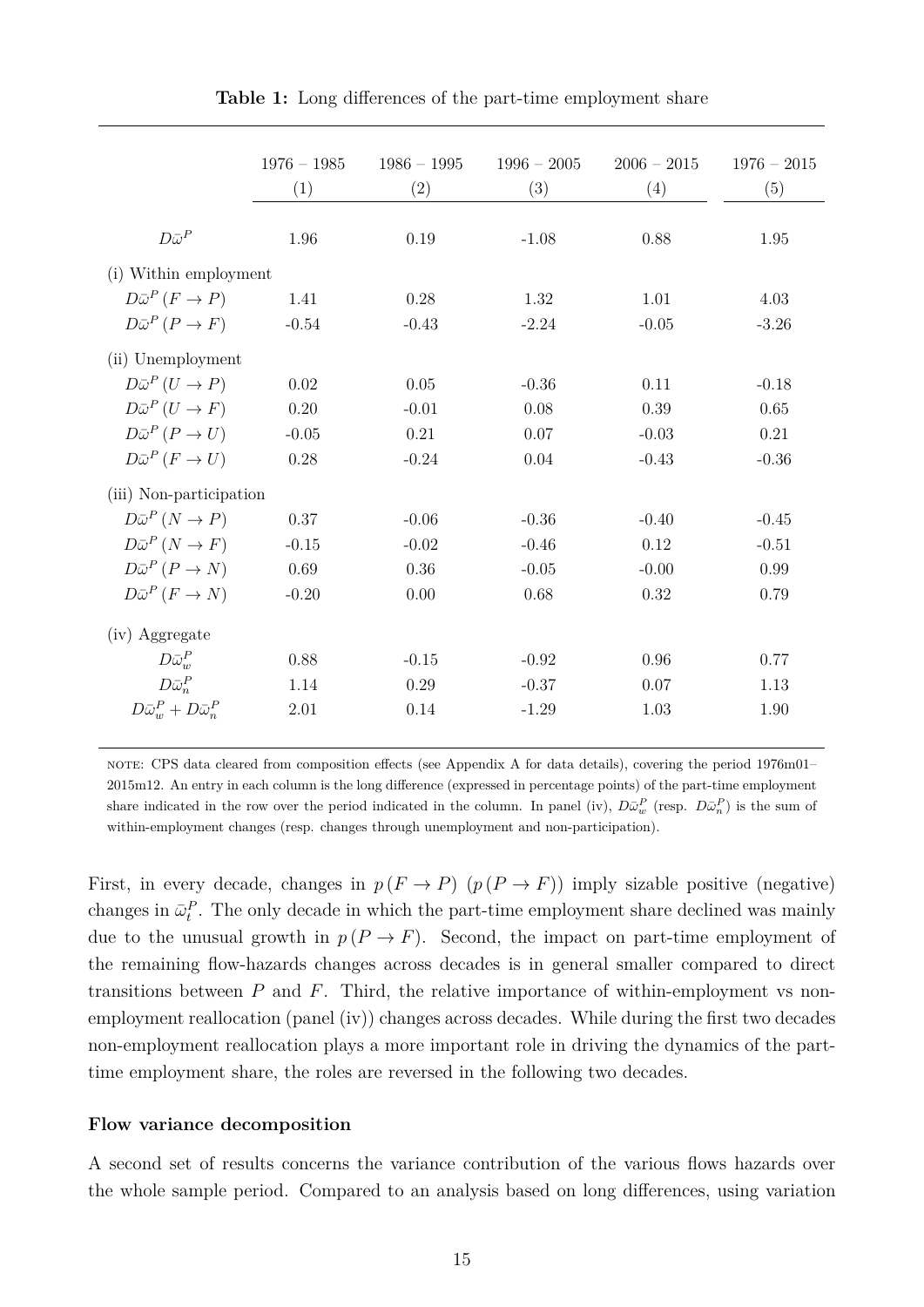across all periods allows a finer assessment of the contribution of the different flow hazards to the dynamics of the part-time employment share. The results are displayed in Table [2.](#page-15-0) The coefficients reported in the table are *beta coefficients*, which measure the contribution to the variance of  $d\bar{\omega}_t^P$  of counterfactual part-time employment shares driven by changes in specific flow hazards.

| Within-employment                       |         | Non-employment inflows                          | Non-employment outflows |                                                       |        |
|-----------------------------------------|---------|-------------------------------------------------|-------------------------|-------------------------------------------------------|--------|
| $\beta(P \to F)$                        | $-38.8$ | $\beta(P \to U)$                                | $-4.1$                  | $\beta(U \to P)$                                      | $-9.1$ |
| $\beta(F \to P)$                        | 106.2   | $\beta(P \to N)$                                | 24.6                    | $\beta(N \to P)$                                      | $-9.3$ |
|                                         |         | $\beta(F \to U)$                                | 0.3                     | $\beta(U \to F)$                                      | 37.0   |
|                                         |         | $\beta(F \to N)$                                | $-3.2$                  | $\beta(N \to F)$                                      | 5.9    |
| $\sum_{i,j=P,F} \beta(i \rightarrow j)$ | 67.4    | $\sum_{i=P,F}\sum_{j=U,N}\beta(i\rightarrow j)$ | - 17.6                  | $\sum_{i=U,N}\sum_{j=P,F}\beta(i \rightarrow j)$ 24.4 |        |

<span id="page-15-0"></span>**Table 2:** Variance decomposition of the low-frequency dynamics of part-time employment

note: CPS data cleared from composition effects (see Appendix [A](#page-31-1) for data details), covering the period 1976m01– 2015m12. An entry in the table is the regression coefficient of the counterfactual part-time employment share on the steady-state part-time employment share. All entries are in percent.

The left-hand side panel confirms the results that low-frequency movements in transitions between  $P$  and  $F$  are predominant. Together, they account for 67% of the variation of the part-time share, but this masks the fact they imply changes that cancel each other out. The other individual transitions that play an important role are  $p(P \to N)$  and  $p(U \to F)$ . While outflows from part-time employment to non-participation decrease steadily over the period and likely reflect secular changes, the unemployment outflow to full-time employment seems to capture aspects associated with the business cycle.

#### **Taking stock**

A key feature of the stability of the part-time employment share over the sample period is the counteracting effects of increases in transition probabilities across part-time and full-time employment. Together these two opposing observations form a classic example of a stock-flow fallacy, whereby large and counteracting movements in flows result in a stable behavior of the stock (see [Elsby et al.](#page-28-3) [\[2015\]](#page-28-3)). Insofar as labor flows offer a richer description of the experience of labor market participants, they are more informative to gauge the rising importance of parttime employment. Using a similar measurement framework, [Borowczyk-Martins and Lalé](#page-28-1) [\[2016\]](#page-28-1) find that the cyclical dynamics of transition probabilities across the two employment states (P and  $F$ ) are the main drivers of the cyclical behavior of the part-time employment share from 1994 to 2015. We reinforce that finding in the context of low-frequency variation over a longer period of time.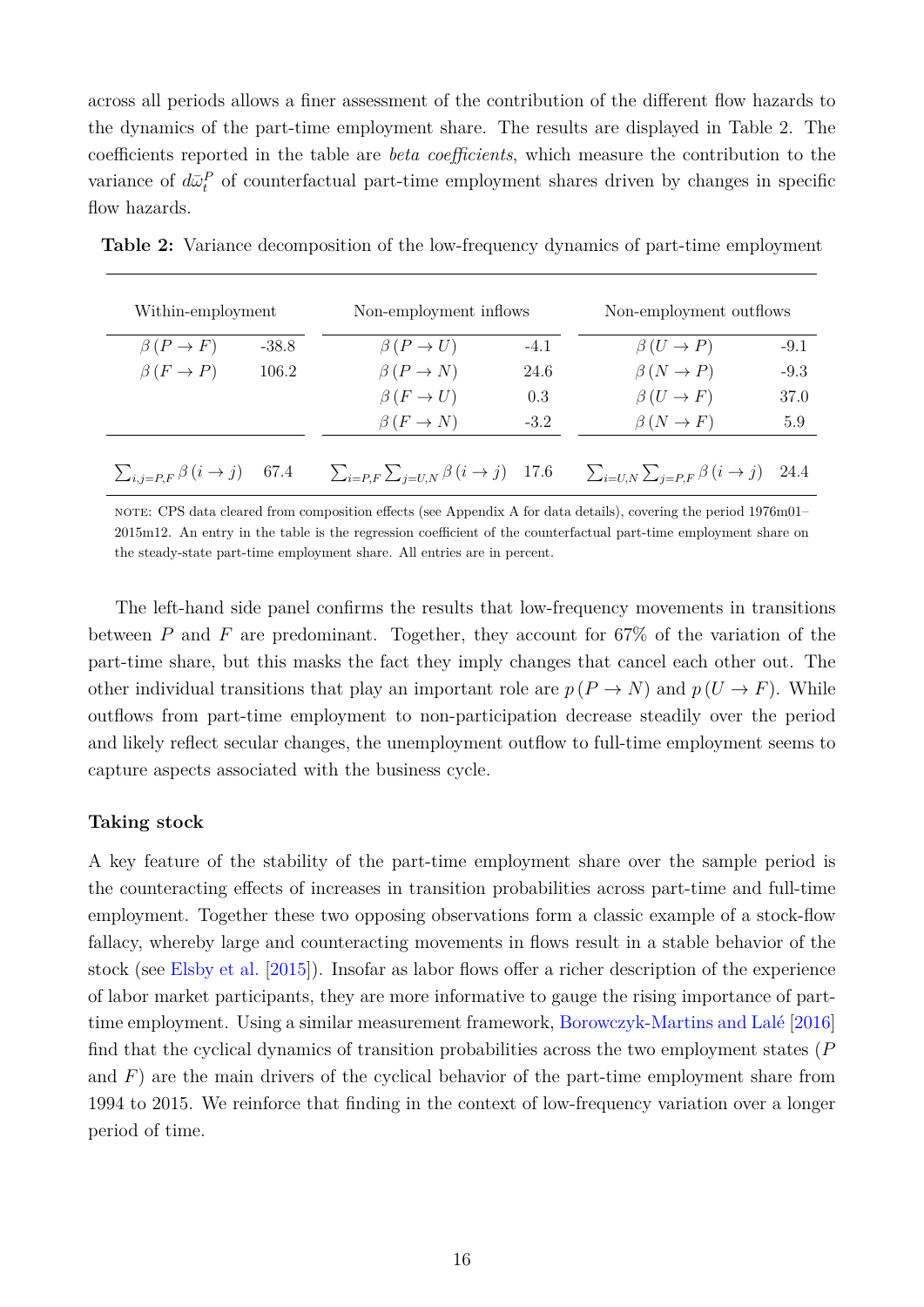# <span id="page-16-0"></span>**5 Cyclical fluctuations and involuntary part-time work**

We now turn to the second set of questions under scrutiny: what are the forces that govern the cyclical behavior of part-time employment? And how different are they from those shaping fluctuations in aggregate employment? We answer these questions by focusing on involuntary part-time employment. Involuntary part-time work is the main cyclical component of part-time employment. Moreover, emphasizing its role allows us to draw a close parallel to unemployment, which drives most fluctuations in aggregate employment. We analyze the sample period as a whole, and then we shine a light on the two largest recessionary periods covered by our data.

## **5.1 The cyclical component of part-time employment**

We extend the framework employed in the previous section and classify workers in five labor market states: full-time employment  $(F)$ , part-time employment, voluntary  $(V)$  or not  $(I)$ , unemployment  $(U)$  and non-participation  $(N)$ .<sup>[22](#page-0-0)</sup> Consequently, we now write the part-time employment share as the sum of the involuntary and voluntary part-time shares (respectively  $\omega^I$  and  $\omega^V$ ):

$$
\omega_t^P = \omega_t^V + \omega_t^I,\tag{8}
$$

where  $\omega_t^I = \frac{I_t}{F_t + V_t}$  $\frac{I_t}{F_t+V_t+I_t}$  and  $\omega_t^V$  defined accordingly. Figure [3](#page-17-0) depicts the evolution of the involuntary part-time share over the past decades. Similar to the overall part-time share, involuntary part-time work remained largely stable in the long run. Its cyclical response during the Great Recession, however, was unprecedented. It rose from 2.2% to 5.2% during the recession, reaching a historical high of 5.9% in March 2010, and by December 2015 it was still above its pre-crisis level at 3.8%.

Although, on average, involuntary part-time work accounts for "only" 15.5% of part-time employment, it explains most of its cyclical variation. The variance contribution of short-run fluctuations in the involuntary part-time share to short-run fluctuations in the overall part-time share defined below ( $\Delta$  denotes first-order difference):

$$
\rho = \frac{\text{Cov}(\Delta \omega_t^P, \Delta \omega_t^I)}{\text{Var}(\Delta \omega_t^P)},\tag{9}
$$

is 59.3% over the sample period. This figure masks some large discrepancies across periods. From 1996 to 2005,  $\rho$  is "only" 28.8%, but in the 1976-1985 decade it rises to 64.1%, and to 72.1% in the 2006-2015 decade. The remainder of this section takes a close look at the sources of cyclical fluctuations in the involuntary part-time employment share,  $\omega_t^I$ .

#### <span id="page-16-1"></span>**5.2 Inflows, outflows and their cyclical behavior**

As already mentioned, it is relevant to analyze involuntary part-time employment in parallel with unemployment because the latter is the main source of variations in aggregate employment.

<sup>&</sup>lt;sup>22</sup>See Appendix [A,](#page-31-1) and in particular Subsection [A.4](#page-34-0) for details on how we construct labor market flows. We attempt to control for spurious transitions between labor market states V and I, and also between N and U like in [Elsby et al.](#page-28-3) [\[2015\]](#page-28-3).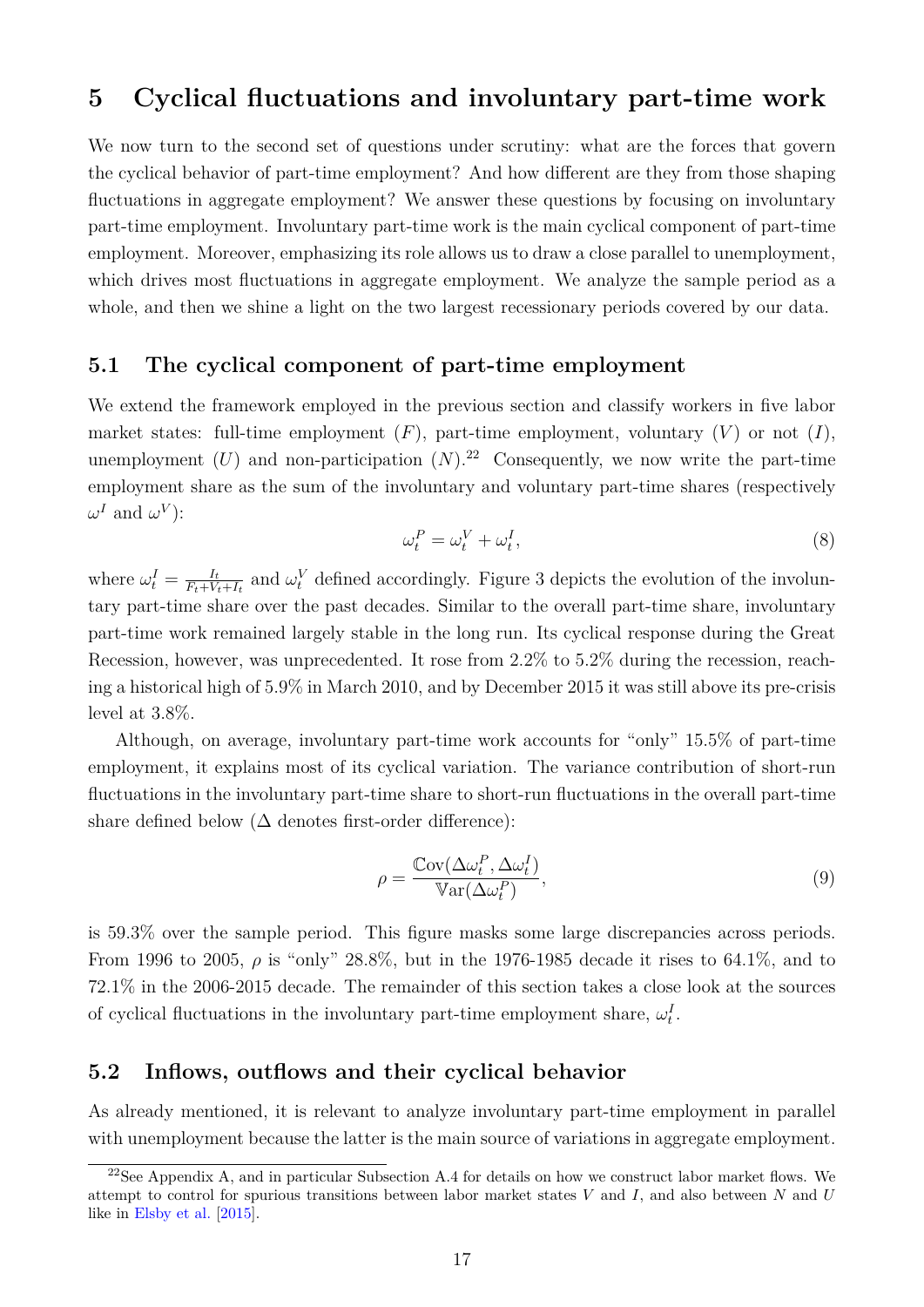<span id="page-17-0"></span>

**Figure 3:** The involuntary part-time employment share note: Seasonally-adjusted, MA-smoothed time series cleared from composition effects

(see Appendix [A](#page-31-1) for data details). Gray-shaded areas indicate NBER recession periods.

We find that, in addition, this exercise is useful for heuristic purposes. Drawing comparisons with the dynamics of unemployment, which are well documented, helps isolate the distinctive features of involuntary part-time work. Finally, we note that both unemployment and involuntary part-time work entail a constraint on workers' desired labor supply. Thus, a natural question is whether they share the same sources of cyclical variations.

#### **A first look at the ins and outs**

The first dimension along which we want to characterize the dynamics of involuntary part-time work is that of its interaction with other labor market states. Table [3](#page-18-0) reports sample averages of inflow and outflow transition probabilities of involuntary part-time work (left panel) and unemployment (right panel).<sup>[23](#page-0-0)</sup> A first striking result is displayed in the bottom row of Table [3,](#page-18-0) which displays the sum of various inflow and outflow transition probabilities to involuntary part-time work and unemployment (resp. left- and right-hand side panels). Involuntary parttime employment exhibits spectacularly fast dynamics, with two-thirds of the stock entering in the previous month (67.2%) and an almost similarly large share leaving in the following one (60.3%). Over the same period, these numbers are 43.8 and 41.7% for unemployment inflows and outflows. What is more, even when we remove movements between involuntary and voluntary part-time employment from this accounting exercise, the dynamics of involuntary part-time are still higher compared to unemployment (44.9% vs. 41.7% for the outflows). This

<sup>&</sup>lt;sup>23</sup>The inflow transition from state i to j at time t, denoted  $q(i \rightarrow j)$ , is the ratio of the gross flow from state i to j over the stock of workers in state j. That is,  $q(i \rightarrow j) = #\{i\rightarrow j\}/# \{j\}$  (with  $# \{\cdot\}$  indicating cardinality, and the numerator and denominator both measured at time  $t$ ). The outflow transition probabilities are the elements of the Markov transition matrix.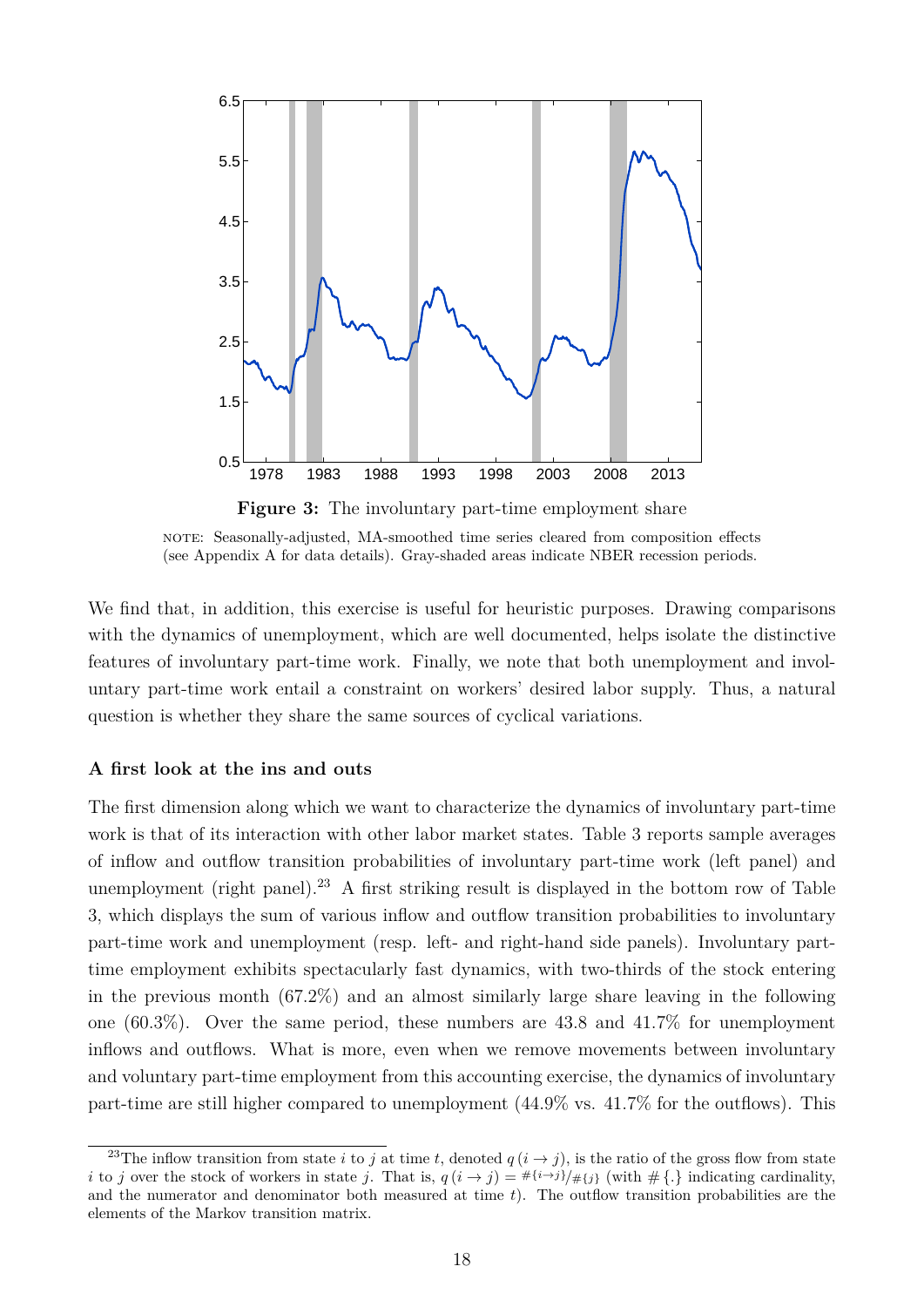<span id="page-18-0"></span>is quite extraordinary given how unusually fast the dynamics of unemployment in the U.S. are in an international context.

|                             | Involuntary part-time work | Unemployment               |      |                             |      |                            |      |
|-----------------------------|----------------------------|----------------------------|------|-----------------------------|------|----------------------------|------|
| <b>Inflows</b>              |                            | Outflows                   |      | <b>Inflows</b>              |      | Outflows                   |      |
| $q(F \to I)$                | 28.6                       | $p(I \to F)$               | 28.9 | $q(F \to U)$                | 17.5 | $p(U \to F)$               | 15.7 |
| $q(V \to I)$                | 16.3                       | $p(I \to V)$               | 15.4 | $q(V \to U)$                | 6.77 | $p(U \rightarrow V)$       | 7.56 |
| $q(U \to I)$                | 16.9                       | $p(I \to U)$               | 11.6 | $q(I \to U)$                | 4.45 | $p(U \to I)$               | 6.41 |
| $q (N \rightarrow I)$       | 5.38                       | $p(I \to N)$               | 4.43 | $q(N \rightarrow U)$        | 15.1 | $p(U \to N)$               | 12.0 |
| $\sum_{i\neq I} q(i \to I)$ | 67.2                       | $\sum_{i\neq I} p(I\to j)$ | 60.3 | $\sum_{i\neq U} q(i \to U)$ | 43.8 | $\sum_{j\neq U} p(U\to j)$ | 41.7 |

**Table 3:** Inflow and outflow transition probabilities: Sample averages

note: CPS data cleared from composition effects (see Appendix [A](#page-31-1) for data details), averages over the period 1976m01– 2015m12. All entries in the table are reported in percent.

When looking at specific labor market states, we see that full-time employment is the most relevant state of origin and destination. On average, 28.6% of all involuntary part-timers were employed full-time in the previous month, and a similar fraction (28.9%) will enter full-time work next month. Perhaps surprisingly, movements between involuntary and voluntary part-time employment are also large (16.3 and 15.4% resp. for inflows and outflows).<sup>[24](#page-0-0)</sup> Finally, transitions between involuntary part-time and unemployment are smaller, and those with nonparticipation very small. Moving on to unemployed workers, we see that, like involuntary part-timers, they are also likely to have been or become full-time employed respectively in the previous and following month (17.5% and 15.7%). Different to involuntary part-time, transitions between unemployment and non-participation are high (about the triple of the corresponding figures for transitions between  $I$  and  $N$ ).

Figure [4](#page-19-0) complements this static portrait by displaying the evolution of the most relevant transition probabilities. In each plot the same transition is shown both for involuntary parttime (solid line) and unemployment (dashed line). We first comment on the dynamic behavior of inflow transitions from full-time employment. Similar to the inflow to unemployment, the inflow probability to involuntary part-time employment spikes in recessions, and then returns to its pre-crisis level. However, its recovery is much slower, and possibly even non-existent: for instance after the 2001 recession, it never returned to its pre-crisis level. The evolution of the two probabilities is also quantitatively different during the Great Recession. The increase in  $p(F \to I)$  is far greater (so much so that the two lines intersect at the end of the recessionary period), and throughout the whole post-recession period (which extends over a six year period) it remains at historically high levels.

Turning to the evolution of outflow probabilities from these two states to full-time em-ployment, Figure [4b](#page-19-1) shows that  $p(I \to F)$  and  $p(U \to F)$  follow a similar trajectory to the

 $^{24}$ This is despite the fact that we address potential measurement error in transitions between involuntary and voluntary part-time work, and discard a significant fraction of the transitions observed in the raw data.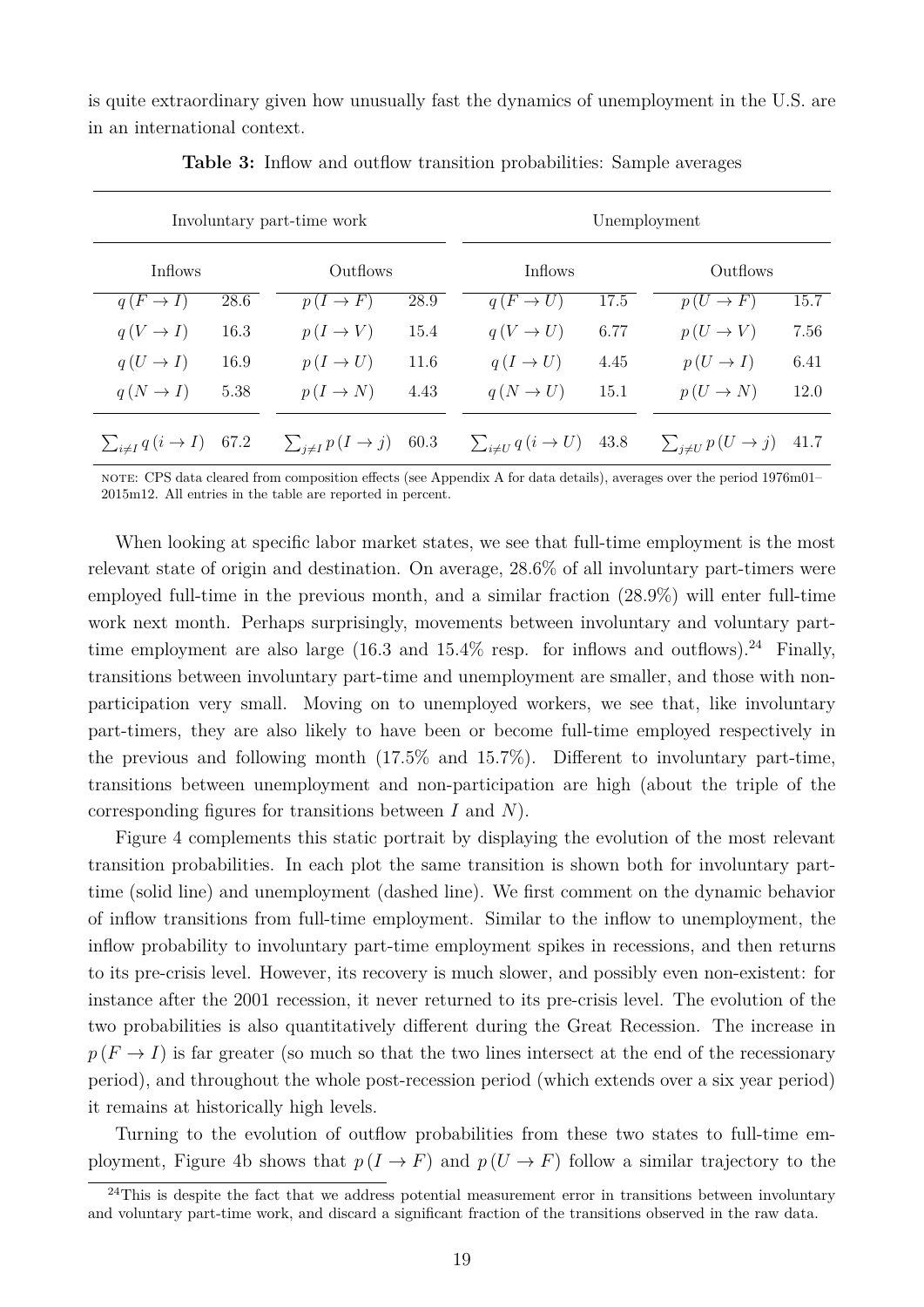<span id="page-19-1"></span><span id="page-19-0"></span>

<span id="page-19-4"></span><span id="page-19-3"></span><span id="page-19-2"></span>**Figure 4:** Transition probabilities comparing involuntary part-time work and unemployment note: Seasonally-adjusted, MA-smoothed time series cleared from composition effects (see Appendix [A](#page-31-1) for data details). Gray-shaded areas indicate NBER recession periods.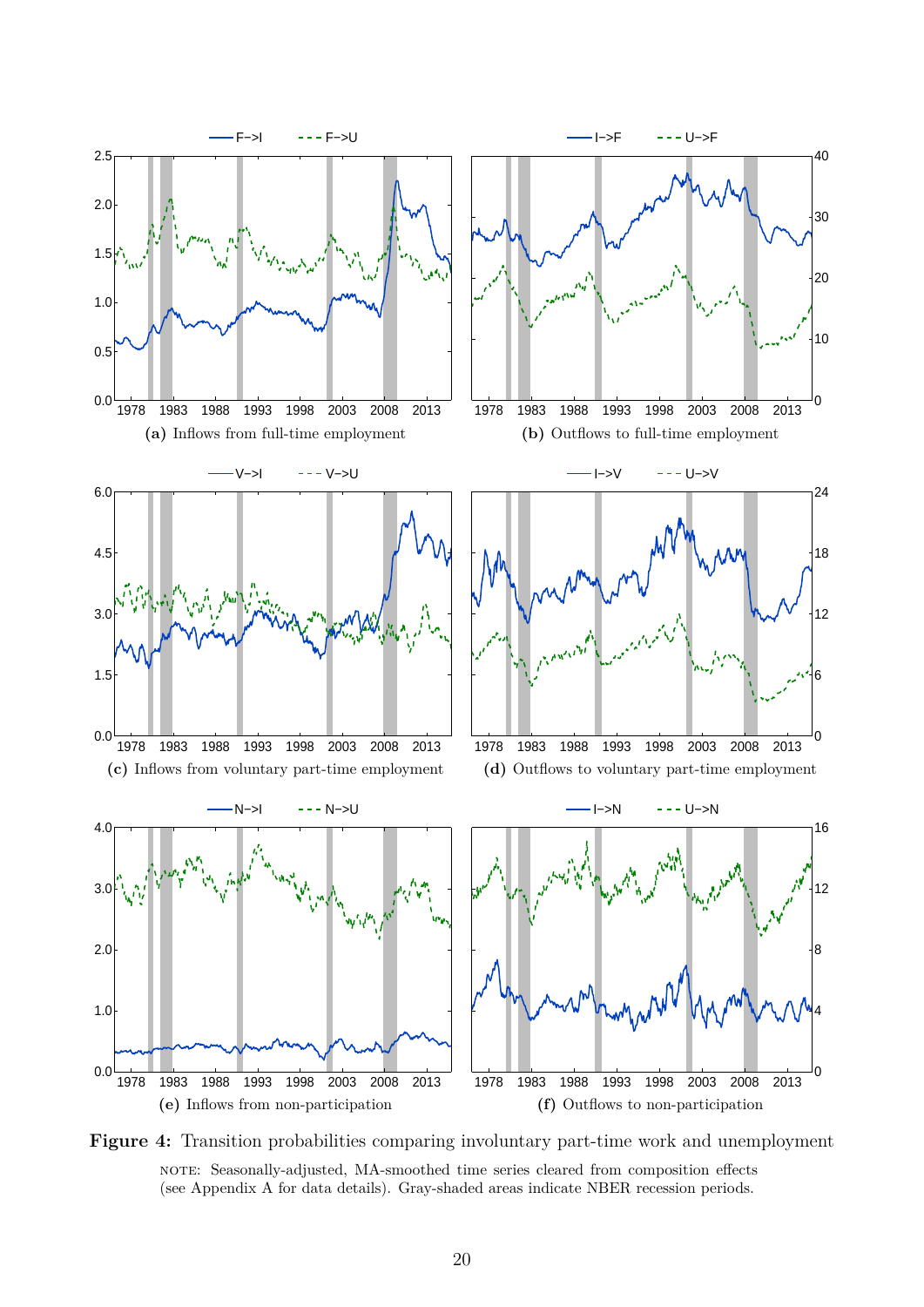aggregate job-finding rate. Both probabilities rise steadily in normal times and fall slowly starting just before, or at the very beginning of recession, and extending over a period that goes beyond the end of the recession. It is noticeable that the solid line exhibits lower variation in both upturns and downturns. As for the aftermath of the Great Recession, by the end of 2015 unemployment outflows towards full-time employment have not fully recovered (hence the term *jobless recovery*) but they are close to their pre-crisis level. In contrast, outflows from involuntary part-time work only seem to start increasing in 2014, leaving them well below their pre-crisis level. These responses underscore the magnitude and persistence of the shock and the ongoing slack in the labor market.

The two figures in the middle panel of Figure [4](#page-19-0) plot transition probabilities between the two labor market states of interest  $(I \text{ and } U)$  and voluntary part-time employment  $(V)$ . Like full-time jobs, voluntary part-time jobs become scarcer in recessions, leading to a decrease in the voluntary part-time rate. However, there are some notable differences between the cyclical dynamics of the associated flow rates. While  $p(V \to U)$  is surprisingly acyclical and exhibits a downward trend, the recessionary behavior of  $p(V \to I)$  is just like the one displayed by other employment outflow rates (jumping at the onset of the recession), and is even more persistent than that of  $p(F \to I)$ . For instance in the 2010s, it remains close to its recessionary peak six years later. As can be seen by comparing Figures [4d](#page-19-2) and [4b,](#page-19-1) the outflows to voluntary part-time behave no differently from their counterparts to full-time employment. However, it is apparent that  $p(I \to V)$  recovered faster compared to  $p(U \to V)$  in the 2010s, whereas the opposite was true in outflow rates to full-time employment.

Finally, Figures [4e](#page-19-3) and [4f](#page-19-4) track the evolution of flow rates to non-participation. Consistent with the picture provided by a comparison of sample means, and in spite of similar comovements with the cycle, the cyclicality of non-participation flows is more pronounced with unemployment. In fact, there is almost no interaction between involuntary part-time work and non-participation, which dovetails with the idea that non-participants would not take *any* job if they were to work. On the other hand, we will confirm below that non-participation plays a prominent role in the dynamics of unemployment – confirming *the importance of the participation margin*, in the words of [Elsby et al.](#page-28-3) [\[2015\]](#page-28-3).

#### **A business-cycle framework**

A convenient way to assess the importance of fluctuations in the different transition probabilities to the dynamics of the involuntary part-time employment share is to decompose its variation into the individual contributions of the various flow hazards associated with each transition probability. Again, we consider a set of beta coefficients defined as follows:

$$
\beta^{ij} = \frac{\text{Cov}\left(\Delta \omega_t^I, \Delta \check{\omega}_t^{ij}\right)}{\text{Var}(\Delta \omega_t^I)}
$$
(10)

 $\Delta \check{\omega^I_t}$  $i<sub>j</sub>$  denotes changes in the counterfactual involuntary part-time employment share whose evolution is only based on the past and contemporaneous changes in a particular flow hazard  $\lambda^{ij}$ . It can be shown that the variation in  $\omega_t^I$  is approximated by the sum of variance contributions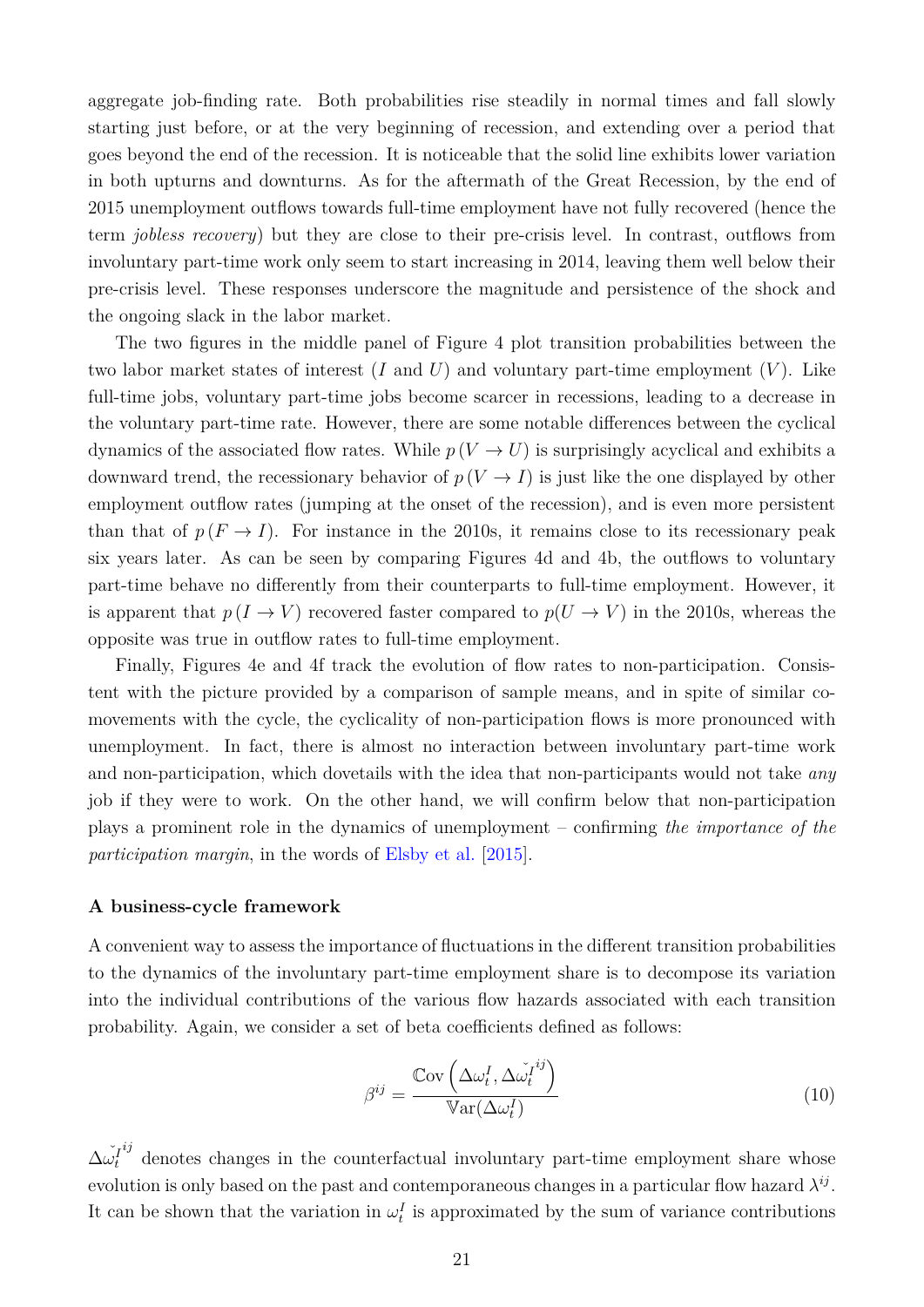of each flow hazard.[25](#page-0-0) That is:

$$
\sum_{i \neq j} \beta^{ij} \approx 1 \tag{11}
$$

The results are reported in Table [4.](#page-21-0)<sup>[26](#page-0-0)</sup> By and large, the estimated beta coefficients confirm the picture we have been constructing thus far. The ins and outs of full-time employment are quantitatively very important, but much more so for involuntary part-time vis-a-vis unemployment (52.3 vs 35.7%). In line with our comments of Figure [4,](#page-19-0) the inflow from full-time employment plays a prominent role in the cyclicality of the involuntary part-time employment share (29.5%). If we add to that the contribution of  $\lambda^{VI}$ , transitions from employment states explain 47.1% of the variation in  $\omega_t^I$ . On the other hand, the main drivers of unemployment fluctuations during this period are fluctuations in and out of non-participation (40.4%), followed closely by full-time employment (35.7%). Finally, we assess the relative importance of the 'ins' and 'outs' for the evolution of both labor market states. Interestingly, the outs dominate the variation in the unemployment rate, with a split of roughly 40:60, whereas a similar breakdown of the variation of the involuntary part-time employment share yields a 60:40 split.

|                                               | Involuntary part-time share | Unemployment rate                                                              |      |                                       |      |                                                                                |      |
|-----------------------------------------------|-----------------------------|--------------------------------------------------------------------------------|------|---------------------------------------|------|--------------------------------------------------------------------------------|------|
| <b>Inflows</b>                                |                             | Outflows                                                                       |      | <b>Inflows</b>                        |      | Outflows                                                                       |      |
| $\beta(F \to I)$                              | 29.5                        | $\beta(I \to F)$                                                               | 22.8 | $\beta(F \to U)$                      | 13.5 | $\beta(U \to F)$                                                               | 22.2 |
| $\beta(V \to I)$                              | 17.6                        | $\beta(I \to V)$                                                               | 12.7 | $\beta(V \to U)$                      | 1.72 | $\beta(U \to V)$                                                               | 6.06 |
| $\beta(U \to I)$                              | 6.20                        | $\beta(I \to U)$                                                               | 2.31 | $\beta(I \to U)$                      | 5.63 | $\beta(U \to I)$                                                               | 8.85 |
| $\beta(N \to I)$                              | 4.30                        | $\beta (I \to N)$                                                              | 1.27 | $\beta(N \to U)$                      | 20.1 | $\beta(U \to N)$                                                               | 20.4 |
| $\sum_{i \neq I} \beta(i \rightarrow I)$ 57.6 |                             | $\sum_{i \neq I} \beta (I \rightarrow j)$ 39.1                                 |      | $\sum_{i\neq U}\beta(i\rightarrow U)$ | 40.9 | $\sum_{i\neq U}\beta(U\rightarrow j)$                                          | 57.4 |
|                                               |                             | $\sum_{i\neq I}\beta(i\rightarrow I)+\sum_{i\neq I}\beta(I\rightarrow j)=96.7$ |      |                                       |      | $\sum_{i\neq U}\beta(i\rightarrow U)+\sum_{i\neq U}\beta(U\rightarrow j)=98.3$ |      |

<span id="page-21-0"></span>**Table 4:** Variance contributions: Comparing involuntary part-time work and unemployment

note: CPS data cleared from composition effects (see Appendix [A](#page-31-1) for data details), covering the period 1976m01– 2015m12. All entries in the table are reported in percent.

## **5.3 A closer look at two large recessions**

To conclude this investigation, we look more closely at the two main recessionary episodes covered by our data: the twin recessions of 1980-1982 and the Great Recession of 2007-2009.

<sup>&</sup>lt;sup>25</sup>Unlike the variance decomposition in the previous section, here we use a different method to approximate each labor market stock. See [Elsby et al.](#page-28-3) [\[2015\]](#page-28-3) for a complete formal treatment, and appendix A in [Borowczyk-](#page-28-1)[Martins and Lalé](#page-28-1) [\[2016\]](#page-28-1) for an application to a five-state Markov chain.

<sup>26</sup>Notice that the left-hand side panel reports results for the involuntary part-time *share* whereas the righthand side panel is for the unemployment *rate*. In Appendix [B.2](#page-41-0) we show that our conclusions are unchanged when we decompose the variation of the involuntary part-time rate, defined as the number of involuntary part-time workers divided by the size of the labor force. This is not surprising because, as shown in Table [4,](#page-21-0) non-employment plays a negligible role in the dynamics of the involuntary part-time share.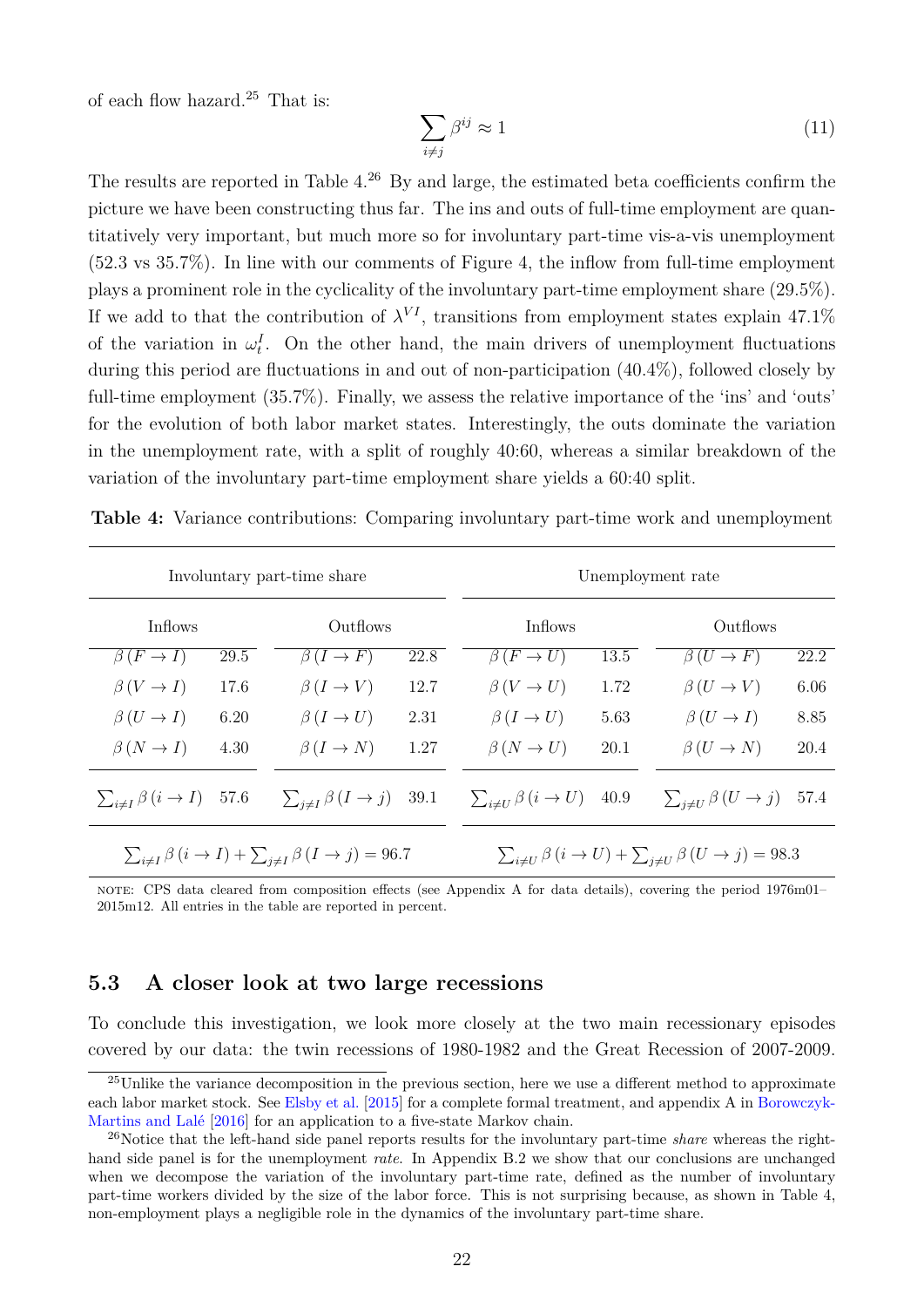Our analysis of long-run changes demonstrates that the part-time employment margin plays a more active role by the end of the sample period. The analysis of short-run fluctuations shows that it operates mainly through the interaction between full-time employment and involuntary part-time work. Consequently, the question we ask is whether full-time employment explains the stronger cyclical response of involuntary part-time work during the Great Recession, as shown on Figure [3.](#page-17-0)

<span id="page-22-2"></span><span id="page-22-1"></span>

<span id="page-22-3"></span>**Figure 5:** Contributions to the recessionary increase in involuntary part-time work note: The solid line shows the actual change in the involuntary part-time employment share. The other lines show counterfactual shares based on the contribution of each labor market state. All figures are percentage point differences from the value at time 0, the last month before the NBER recession episode.

The answer to this question is an overwhelming 'yes'. In Figure [5,](#page-22-1) we report for each recession the contribution of the various labor market states to the evolution of involuntary part-time employment since the start of the recession. In line with our earlier analysis, unemployment and non-participation play a negligible role in those dynamics. The dotted lines in [5a](#page-22-2) and [5b](#page-22-3) reveals that, surprisingly, in both episodes voluntary part-time work increased the involuntary part-time share by a similar amount, i.e. 0.75 pp. during the months following the initial shock. Therefore, the lion's share of the different cyclical response across recession comes from full-time employment. In the Great Recession it accounts for a persistent 2.25 pp. rise in involuntary part-time work.

# <span id="page-22-0"></span>**6 Additional facts on part-time employment**

## **6.1 The contribution of slack work to part-time employment**

We summarize several facts about the contribution of slack work/poor business conditions to the recessionary increase in involuntary part-time work. We refer the reader to the case study of the Great Recession conducted in Appendix [B.1](#page-35-1) for details.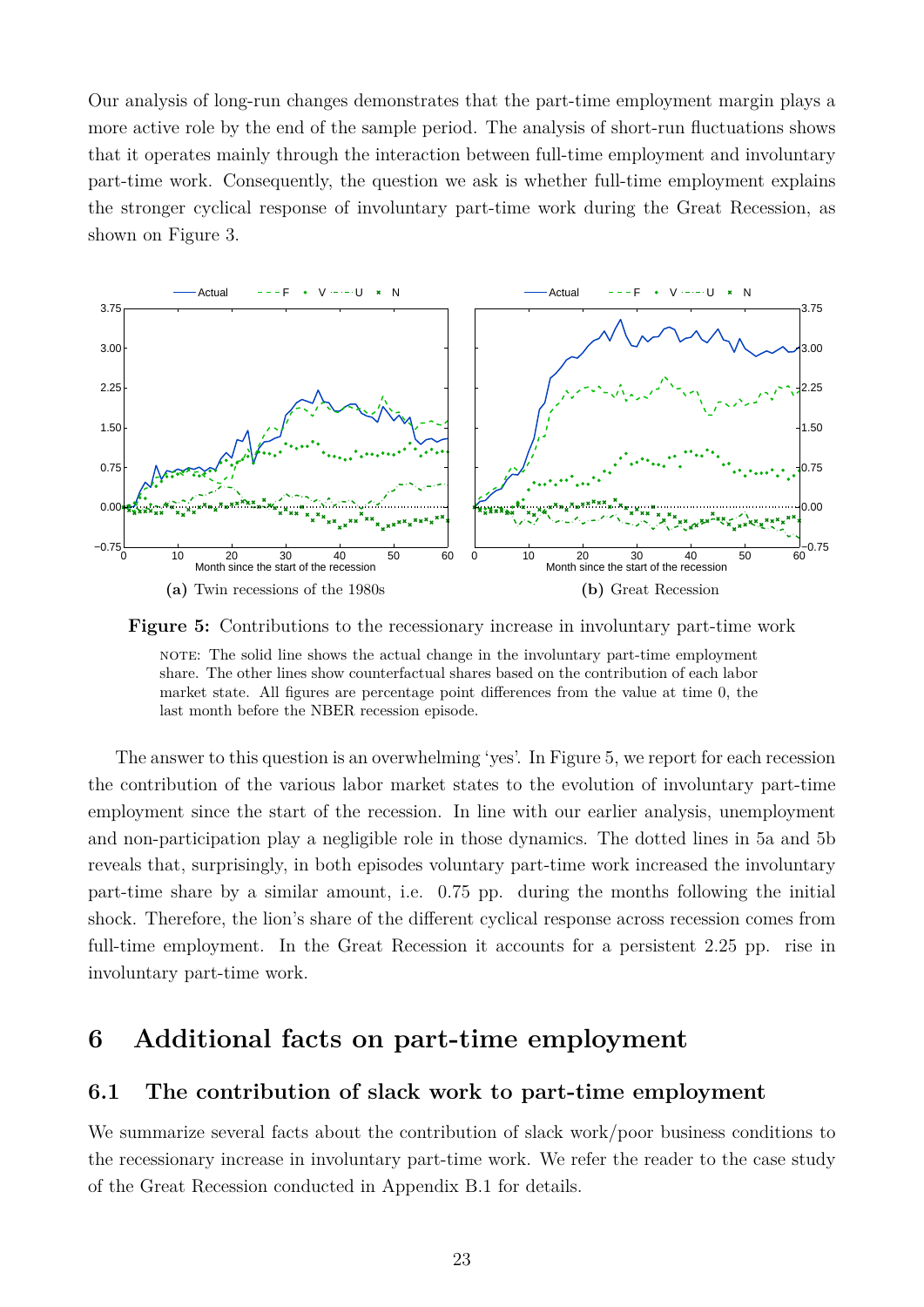As highlighted in Section [2,](#page-5-0) involuntary part-time employment encompasses two categories: workers who face slack work conditions in their current job and workers unable to find a fulltime job. First, since the late 1990s, slack work conditions explain a relatively larger share of involuntary part-time work (between 50% and 70%). Second, during the Great Recession, the increase in slack work is the predominant force driving the surge in involuntary part-time employment: it explains three-quarters of the increase during the first year of the recession. Slack work also contributes to the elevated levels of involuntary part-time employment during the recovery period. These facts corroborate the strong interaction between full-time employment and involuntary part-time work documented in the previous section. In particular, we discard an explanation for the recessionary increase in part-time employment based on the behavior of job-seekers who would temporarily work part-time for lack of a better option. We find, nonetheless, that workers who cannot find a full-time job contribute to the sluggish behavior of involuntary part-time employment after the Great Recession (see also [Cajner et al.](#page-28-11) [\[2014\]](#page-28-11) and [Valletta and Bengali](#page-30-5) [\[2013\]](#page-30-5)). Third, the incidence of slack work in explaining involuntary part-time work is very pronounced at the occupation level. For instance, in executive, administrative, managerial and management-related occupations, it explains most of the dynamics of involuntary part-time employment, since almost no individual in these occupations is working part-time for lack of a full-time job opportunity during non-employment spells.

### **6.2 Unemployment duration, job search and part-time employment**

Using information from the CPS pertaining to workers' stated job search behavior, we document a statistical correlation between the share of unemployed workers looking for full-time employ-ment and the duration of unemployment.<sup>[27](#page-0-0)</sup> Figure [6](#page-24-0) reports the share of these job-seekers in the unemployment pool (left axis), along with the average duration of unemployment (in weeks, reported on the right axis).[28](#page-0-0)

The share of workers who report looking for a full-time job is very high: it accounts for 82.7% of the pool of unemployed in the average month. As can be observed in Figure [6,](#page-24-0) it has a sizable cyclical component and varies substantially from trough to peak (over 5 pp. in the largest recessions covered by our data). We find that the average duration of unemployment is larger for workers reporting to look for a full-time job: 9 weeks more, on average. Consequently, there is a large and positive statistical association between the average duration of unemployment and the share of unemployed looking for full-time work, which leads the former in a time-series sense. The contemporaneous correlation in levels is 68.1%, and as high as 78.3% between the one-year lag of the fraction of full-time job-seekers and unemployment duration.

Up until the mid 2000s unemployment duration was rather stable, at which point a break sets the average unemployment duration on an upward course.<sup>[29](#page-0-0)</sup> After the mild recession in

<sup>&</sup>lt;sup>27</sup>Specifically, the survey asks unemployed persons whether they are looking for full-time work. In the CPS interview manual this question is coded LKFT (cf. <https://www.census.gov/cps/>).

<sup>&</sup>lt;sup>28</sup>To avoid a discontinuity around the redesign of the CPS, we follow [Abraham and Shimer](#page-27-0) [\[2002\]](#page-27-0) and use only CPS respondents in rotation groups 1 and 5 to compute unemployment duration.

<sup>&</sup>lt;sup>29</sup>A number of papers have documented a long-run increase in unemployment duration in the U.S. labor market (see e.g. [Mukoyama and Şahin](#page-29-11) [\[2009\]](#page-29-11) and [Abraham and Shimer](#page-27-0) [\[2002\]](#page-27-0)). Using our data, and consistent with more recent analyses (e.g. [Valletta](#page-30-9) [\[2011\]](#page-30-9)), we find no evidence of such a long-run change from the mid-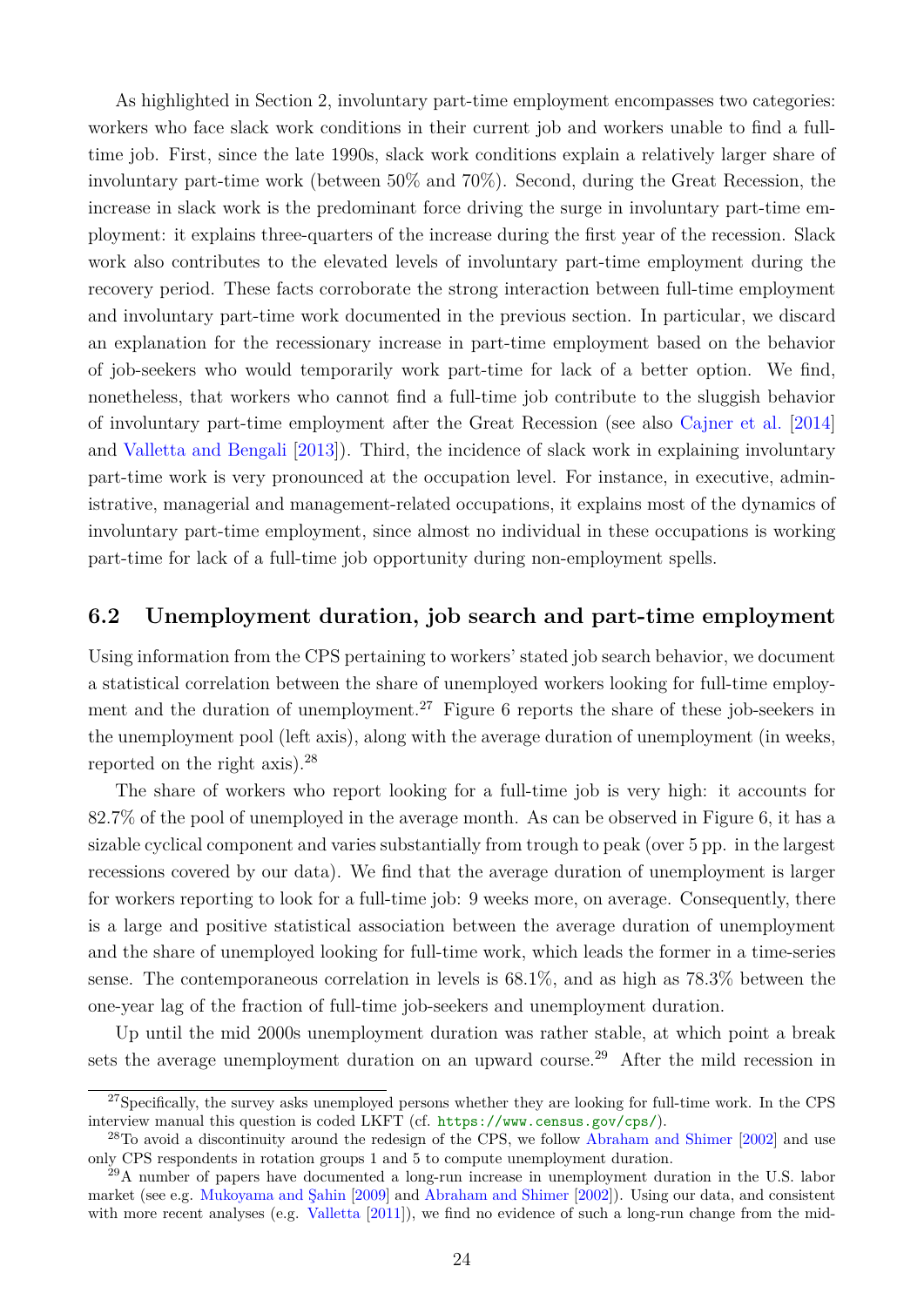<span id="page-24-0"></span>

**Figure 6:** Unemployment duration and workers seeking full-time work note: Seasonally-adjusted, MA-smoothed time series cleared from composition effects (see Appendix [A](#page-31-1) for data details). Gray-shaded areas indicate NBER recession periods.

2001, average unemployment duration starts falling, but that process is interrupted by mid-2006; so much so that at the onset of the Great Recession unemployment duration is high by historical standards. Then, following the spectacular response during the Great Recession, elevated levels of unemployment duration persist until the end of 2015, despite the ongoing recovery. Interestingly, we observe that the fraction of unemployed job-seekers looking for fulltime work exhibits a very similar behavior during the last decade (viz. break in mid 2006 which initiates an upward trend). This fact reinforces the correlation discussed above.

It is beyond the scope of our analysis to analyze the joint dynamics of the two variables, but nevertheless we can provide some observations. One possible interpretation is that the share of unemployed job-seekers looking for full-time work mirrors the behavior of the parttime employment share: it increases during downturns because those looking for part-time work become relatively more likely to be employed. This, however, is inconsistent with the short-run dynamics of part-time employment uncovered in the previous section. Another interpretation is that job-seekers looking for part-time work may display lower attachment to the labor market, and drop from the unemployment pool during downturns. An alternative to these explanations based on composition effects is that individuals' desired labor supply increases in periods of slack labor market and/or greater economic uncertainty due, for example, to couples' joint forward-looking optimizing behavior (e.g. the added worker effect).<sup>[30](#page-0-0)</sup> Future work could analyze whether the data reflects composition effects or actual changes in the behavior of job-seekers. As

<sup>1970</sup>s until the mid-2000s. This statement is true whether or not we correct for unemployment composition and for the changes introduced by the CPS redesign. Using the official series published by the BLS (LNS13008275) leads to the same conclusion.

 $30A$  different hypothesis is that stated job search behavior may simply reflect individuals' adjustment to perceived aggregate economic conditions: individuals who would normally search for part-time jobs only may report that they are willing to take on a full-time job in face of a slack labor market.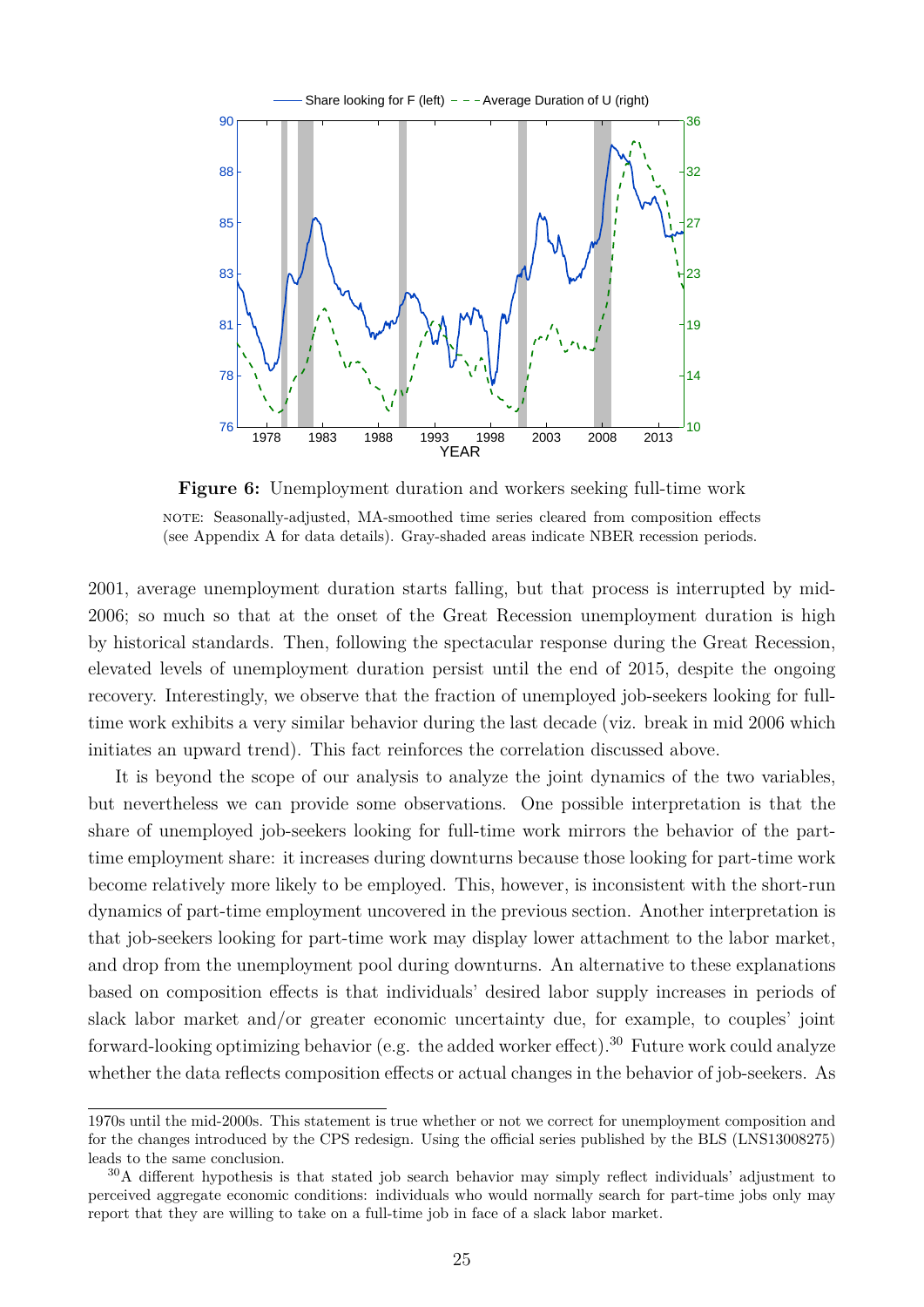for the consequences, the countercyclicality of the share of workers seeking full-time employment can contribute to the decrease in measured matching efficiency in the Great Recession. Ceteris paribus, if a fraction of the pool of unemployed job-seekers becomes more choosy in recessions (by not being available to take a part-time job), then their matching probabilities will decrease as a result of the increase in the part-time employment share.

#### <span id="page-25-1"></span>**6.3 Rising turnover and involuntary vs. voluntary part-time work**

We decompose the long-run increase in turnover between full-time  $(F)$  and part-time employment  $(P)$  into changes attributable to voluntary  $(V)$  and involuntary  $(I)$  part-time work. The analysis of  $p(F \to P)$  is straightforward because this transition probability is the sum of  $p(F \to V)$  and  $p(F \to I)^{31}$  $p(F \to I)^{31}$  $p(F \to I)^{31}$  On the other hand, changes in  $p(P \to F)$  depend not only on transition probabilities  $p(V \to F)$  and  $p(I \to F)$  but also on the relative shares of voluntary and involuntary part-time workers in part-time employment. Therefore, we perform a 'shift-share' analysis whereby the cumulated changes attributable to the share of involuntary part-time workers between two periods  $t_0$  and  $t_1$  are computed as:

<span id="page-25-0"></span>
$$
\sum_{\tau=t_0}^{t_1-1} \left( \frac{\omega_{\tau+1}^I}{\omega_{\tau+1}^P} - \frac{\omega_{\tau}^I}{\omega_{\tau}^P} \right) \frac{p_{\tau+1} \left( I \to F \right) + p_{\tau} \left( I \to F \right)}{2}.
$$
\n
$$
(12)
$$

Panel (i) of Table [5](#page-26-1) reports the cumulative change in transitions from full-time to part-time work and its underlying components, decade by decade and for the whole period (last column). Panel (ii) reports the corresponding numbers for transitions from part-time to full-time employment. The sub-columns labeled  $D\omega$  display the changes explained by variations in the relative shares of voluntary and involuntary part-time workers calculated using equation [\(12\)](#page-25-0). The sub-columns labeled  $Dp$  display the changes explained by variations in transition probabilities.<sup>[32](#page-0-0)</sup>

During the past four decades, the probability to move from full-time to part-time employment increased by 1.41 pp. (a 50% increase in relative terms). Until the mid-1990s, voluntary and involuntary part-time work play a similar role in those dynamics: they explain respectively around 42 and 58% of the increase. In contrast, the period from the year 1996 until 2005 is characterized by a large increase in the role of  $p(F \to V)$ , which accounts for almost 80% of the rise in turnover from full-time to part-time employment. The role of transition probabilities is reversed in the decade that follows, when  $p(F \to I)$  explains all of the increase in  $p(F \to P)$ . In sum, transitions to involuntary part-time work slightly dominate those towards voluntary part-time work on average, and the dispersion in their relative role increased markedly in the last two decades.

$$
\sum_{\tau=t_0}^{t_1-1} (p_{\tau+1} (I \to F) - p_{\tau} (I \to F)) \frac{1}{2} \left( \frac{\omega_{\tau}^I}{\omega_{\tau}^P} + \frac{\omega_{\tau+1}^I}{\omega_{\tau+1}^P} \right).
$$

<sup>&</sup>lt;sup>31</sup>However, note that the transition probability  $p(F \to P)$  based on the four-state Markov-chain of Section [4](#page-8-0) does not match the sum of  $p(F \to V)$  and  $p(F \to I)$  obtained from the five-state chain of Section [5](#page-16-0) due to time-aggregation adjustments. The analysis in this subsection is based on the five-state Markov chain. We reconstruct  $p(F \to P)$  and  $p(P \to F)$  to make them consistent with their underlying components.

<sup>&</sup>lt;sup>32</sup>For example, in sub-columns labeled  $Dp$  in the row beginning with I, the displayed coefficient is: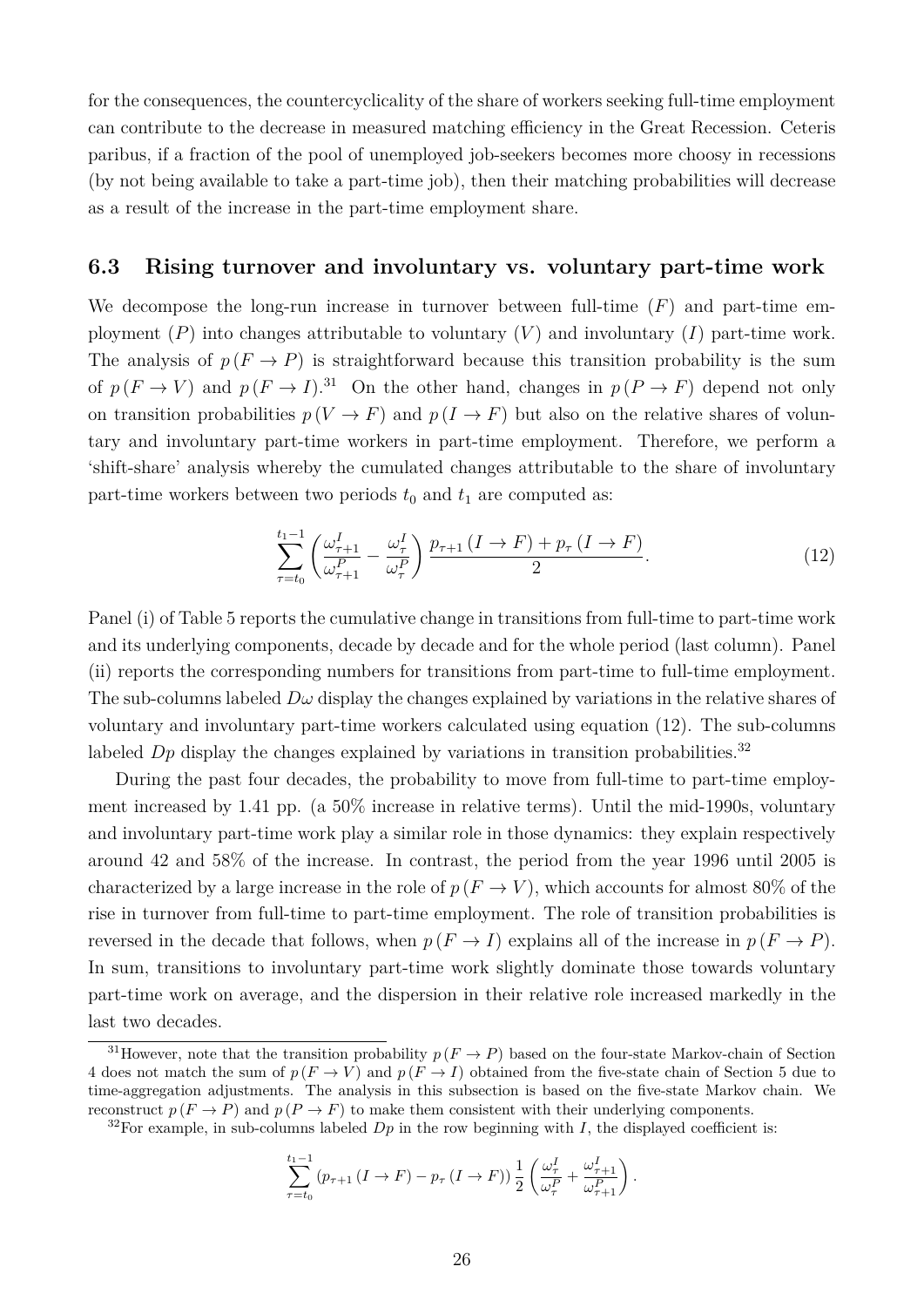Next, we analyze the probability to move from part-time to full-time employment, which increased by 4.47 pp. since 1976 (a 25% increase in relative terms). During the first thirty years of the sample period, changes in this time series are to a large extent driven by changes in the transition probability from voluntary part-time to full-time employment  $(p(V \rightarrow F))$ . This feature is especially present in the 1996-2005 decade: much of the increase (2.60 pp.) in  $p(P \to F)$  is concentrated during this period and driven by the behavior of  $p(V \to F)$ . A closer look at the data shows that this pattern masks some discrepancies between male and female workers. While for men two-thirds of changes in  $p(P \to F)$  are caused by changes in  $p(I \to F), p(V \to F)$  explains about 80% of the changes for women. Since the latter account for a greater fraction of overall part-time employment, transitions from *voluntary* part-time to full-time employment play a more important role in the aggregate.

|                             | $1976 - 1985$<br>(1) |           |         | $1986 - 1995$<br>(2) |      | $1996 - 2005$<br>$\left( 3\right)$ |         | $2006 - 2015$<br>(4) |         | $1976 - 2015$<br>(5) |  |
|-----------------------------|----------------------|-----------|---------|----------------------|------|------------------------------------|---------|----------------------|---------|----------------------|--|
| (i) Change in $F \to P$     |                      |           |         |                      |      |                                    |         |                      |         |                      |  |
| Actual                      | 0.34                 |           |         | 0.17                 |      | 0.47                               | 0.43    |                      |         | 1.41                 |  |
| $Dp(F \to V)$               | 0.15                 |           |         | 0.07                 | 0.37 |                                    | $-0.01$ |                      |         | 0.58                 |  |
| $Dp(F \to I)$               | 0.19                 |           |         | 0.10                 | 0.10 |                                    | 0.44    |                      |         | 0.83                 |  |
| Change in $P \to F$<br>(ii) |                      |           |         |                      |      |                                    |         |                      |         |                      |  |
| Actual                      | 0.77                 |           |         | 0.29                 |      | 2.60                               | 0.28    |                      |         | 4.47                 |  |
|                             | Dp                   | $D\omega$ | Dp      | $D\omega$            | Dp   | $D\omega$                          | Dp      | $D\omega$            | Dp      | $D\omega$            |  |
| $\boldsymbol{V}$            | 0.94                 | $-0.32$   | $-0.56$ | 0.10                 | 2.50 | 0.25                               | 0.07    | $-1.16$              | 3.51    | $-1.28$              |  |
| Ι                           | $-0.63$              | 0.78      | 0.90    | $-0.16$              | 0.38 | $-0.53$                            | $-1.24$ | 2.61                 | $-0.81$ | 3.05                 |  |

<span id="page-26-1"></span>**Table 5:** Rising turnover: Contributions of voluntary and involuntary part-time work

note: CPS data cleared from composition effects (see Appendix [A](#page-31-1) for data details), covering the period 1976m01–2015m12. See the text for definitions and computations of the different contributions. All entries in the table are reported in percent.

The last decade, which includes the Great Recession, stands out. Both  $p(V \rightarrow F)$  and  $p(I \to F)$  dropped during the 2010s, but the increase in the relative share of involuntary parttime workers was so large that it counteracted these changes (recall that  $p(I \to F)$ ) is about twice as large as  $p(V \to F)$ ). In a nutshell, the long-run increase in transitions from part-time to full-time work is mostly explained by voluntary part-time employment, except during the past ten years when the recessionary increase in involuntary part-time work generates a large composition effect in the dynamics of this transition probability.

# <span id="page-26-0"></span>**7 Conclusion**

In this paper we documented the rising incidence of part-time employment in the U.S. labor market. In the long run, workers have become increasingly likely to switch between full-time and part-time positions. This trend is not driven by compositional changes, sample selection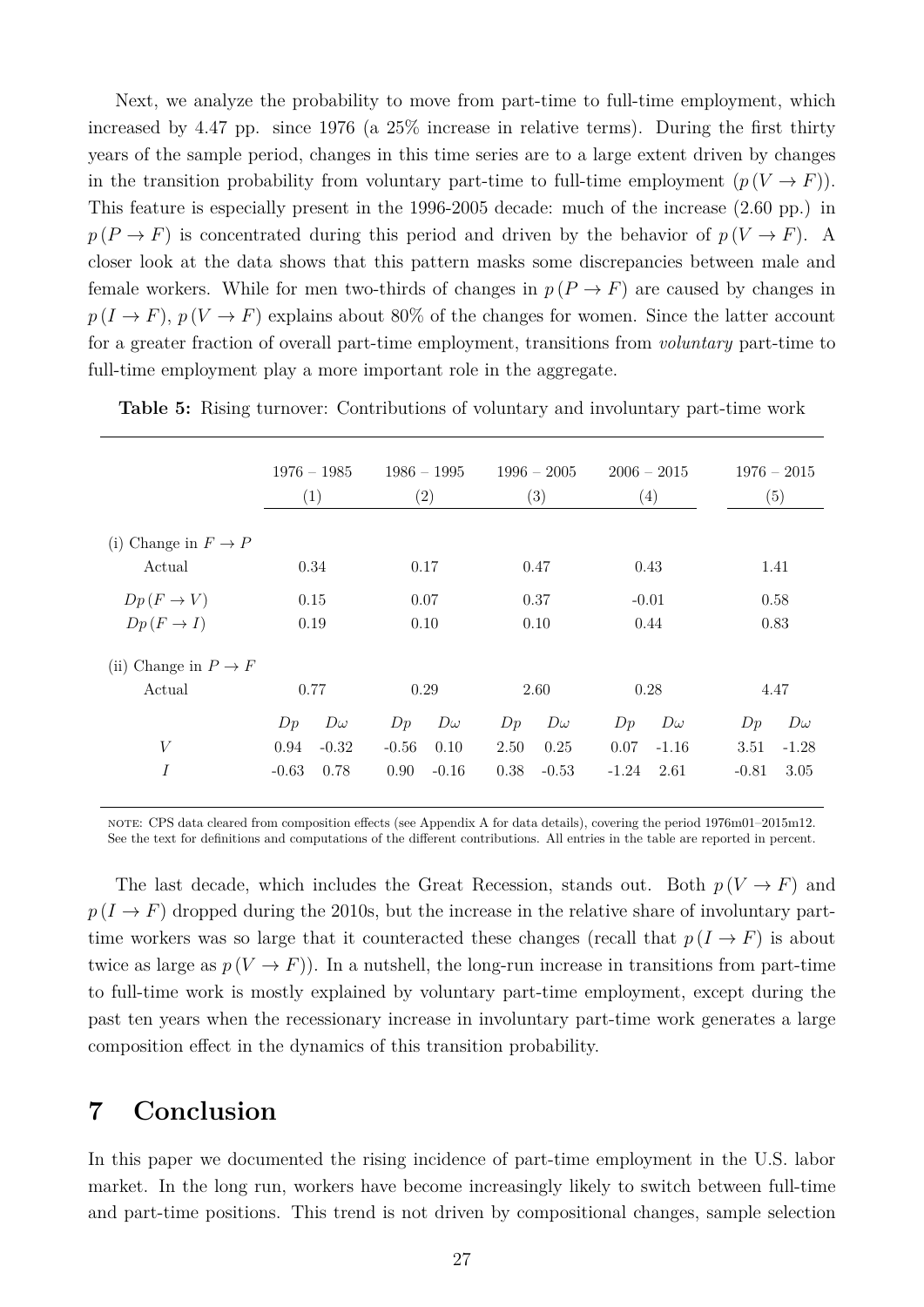or other measurement artifacts. Our analysis therefore suggests a genuine transformation in the functioning of the U.S. labor market.

We found that both the short-run and long-run dynamics of part-time employment are dominated by within-employment reallocation. That is, low and high-frequency movements in the incidence of part-time employment operate mainly through changes in the frequency with which workers move between part-time and full-time employment without an intervening spell of non-employment. In the long-run, increases in these transitions produce a stock-flow fallacy: their effects on the part-time employment share offset one another, leaving it largely stable across decades. At business-cycle frequencies, within-employment reallocation generates large movements in the part-time share, especially through involuntary part-time employment. We think there is a close connection between the long-run and short-run patterns we documented. Indeed, the rising significance of part-time employment came to the fore during the Great Recession and its aftermath: since the crisis of 2007-09, employed workers are at a higher risk of becoming part-time employed involuntarily than put in unemployment.

A key contribution of this paper was to construct a new time series dataset combining information from the CPS monthly files and the annual demographic supplement of the survey. This procedure allowed us to overcome inconsistencies in the time series triggered by the CPS redesign. The recent burgeoning empirical research on part-time employment only covers the past two decades of U.S. labor market activity. By adding another two decades of monthly data, our paper allows researchers to construct a broader and richer view of the evolution of part-time employment, and of the U.S. labor market more generally. We are making these data publicly and readily available, and we hope that they will be used in future empirical and theoretical research on the functioning of labor markets.

This paper is primarily intended to provide a set of empirical facts and raise new questions. We close the analysis by outlining a number of research questions which we think are important avenues for future work in macroeconomics and labor economics. What explains the increase in turnover between part-time and full-time employment? Does reallocation along this margin help workers and firms avoid destroying good matches in the face of economic shocks? How does this greater flexibility affect the reallocation rate towards new and more productive jobs? Is involuntary part-time work an alternative to becoming unemployed? What are the implications of rising part-time reallocation for workers earnings stability and security? As spells of involuntary part-time work become more frequent, should U.S. states expand short-time compensation schemes and related insurance programs?

# **References**

- <span id="page-27-0"></span>Katharine G Abraham and Robert Shimer. Changes in unemployment duration and labor force attachment. In Alan Kruger and Robert Solow, editors, *The Roaring Nineties*, pages 367–420. Russell Sage Foundation, 2002.
- <span id="page-27-1"></span>Regis Barnichon and Andrew Figura. Declining desire to work and downward trends in unemployment and participation. *NBER Macroeconomics Annual*, 30, 2015.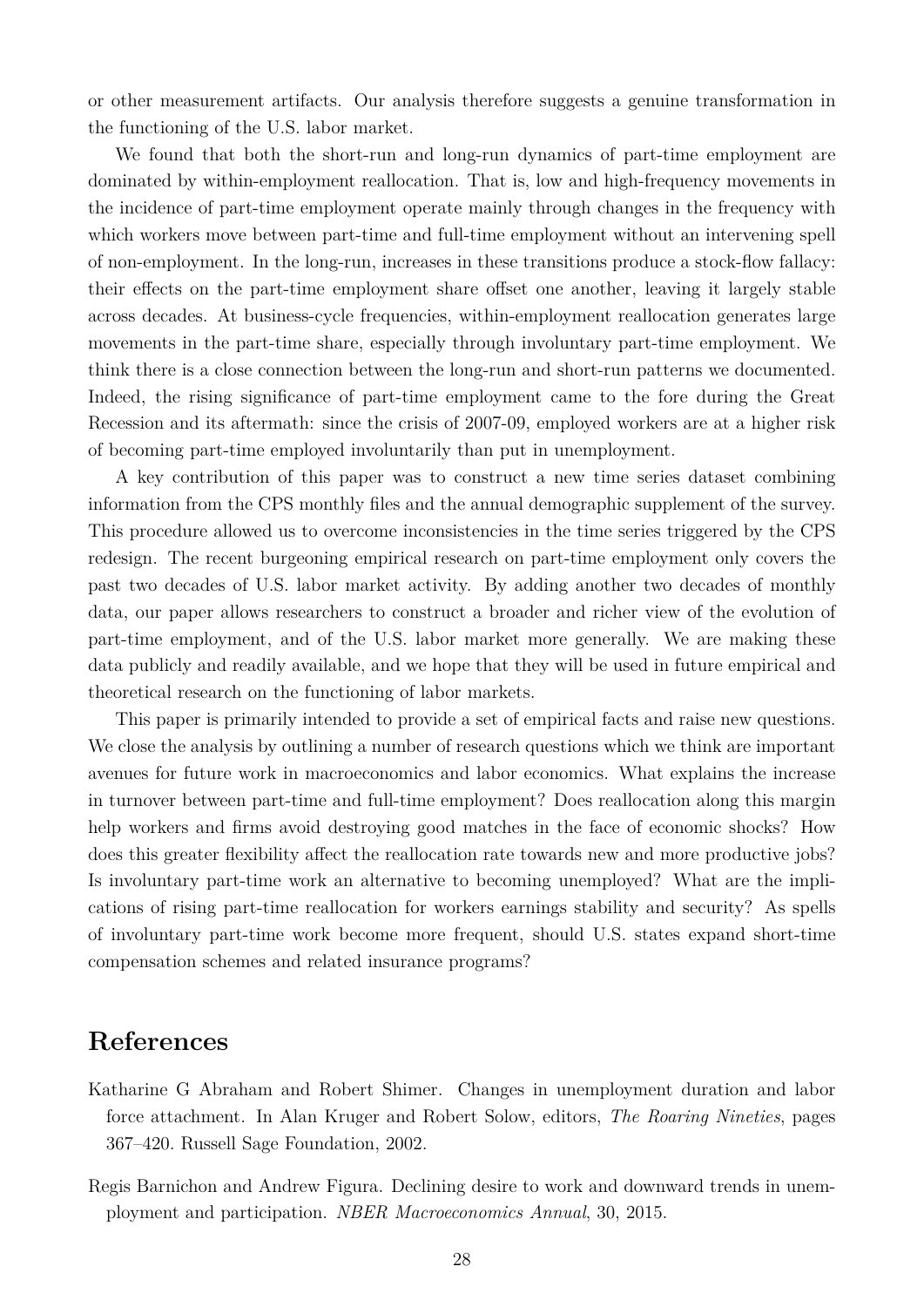- <span id="page-28-10"></span>David G Blanchflower and Andrew T Levin. Labor market slack and monetary policy. *NBER Working Paper 21094*, 2015.
- <span id="page-28-1"></span>Daniel Borowczyk-Martins and Etienne Lalé. Employment adjustment and part-time jobs: The U.S. and the U.K. in the Great Recession. *IZA Discussion paper 9847*, March 2016.
- <span id="page-28-0"></span>Daniel Borowczyk-Martins and Etienne Lalé. How bad is involuntary part-time work? *IZA Discussion paper 9775*, January 2016.
- <span id="page-28-11"></span>Tomaz Cajner, Dennis Mawhirter, Christopher Nekarda, and David Ratner. Why is involuntary part-time work elevated? *FEDS Notes*, 2014.
- <span id="page-28-9"></span>Maria E Canon, Marianna Kudlyak, Guannan Luo, Marisa Reed, et al. Flows to and from working part time for economic reasons and the labor market aggregates during and after the 2007-09 recession. *FRB Economic Quarterly*, 2Q:87–111, 2014.
- <span id="page-28-13"></span>Sharon R Cohany, Anne E Polivka, and Jennifer M Rothgeb. Revisions in the Current Population Survey effective January 1994. *Employment and Earnings*, 41:13–37, 1994.
- <span id="page-28-2"></span>Mary C Daly and Bart Hobijn. The intensive and extensive margins of real wage adjustment. *Federal Reserve Bank of San Francisco Working Paper 2016-04*, March 2016.
- <span id="page-28-4"></span>Michael Darby, John Haltiwanger, and Mark Plant. The ins and outs of unemployment: The ins win. *NBER Working Paper 1997*, 1986.
- <span id="page-28-7"></span>Steven J Davis. The decline of job loss and why it matters. *American Economic Review: Papers and Proceedings*, 98(2):263–267, 2008.
- <span id="page-28-5"></span>Steven J Davis, R Jason Faberman, and John Haltiwanger. The flow approach to labor markets: New data sources, micro-macro links and the recent downturn. *Journal of Economic Perspectives*, 20(3):3–26, 2006.
- <span id="page-28-14"></span>Michael WL Elsby, Ryan Michaels, and Gary Solon. The ins and outs of cyclical unemployment. *American Economic Journal: Macroeconomics*, 1(1):84–110, 2009.
- <span id="page-28-3"></span>Michael WL Elsby, Bart Hobijn, and Ayşegül Şahin. On the importance of the participation margin for labor market fluctuations. *Journal of Monetary Economics*, 72:64–82, 2015.
- <span id="page-28-12"></span>William E Even and David A Macpherson. The affordable care act and the growth of involuntary part-time employment. *IZA Discussion Papers no. 9324*, 2015.
- <span id="page-28-8"></span>Henry S Farber. Alternative and part-time employment arrangements as a response to job loss. *Journal of Labor Economics*, 17(4):S142–S169, 1999.
- <span id="page-28-6"></span>Henry S Farber. Job loss and the decline in job security in the United States. In Katharine G Abraham, James R Spletzer, and Michael Harper, editors, *Labor in the New Economy*, pages 223–262. University of Chicago Press, 2010.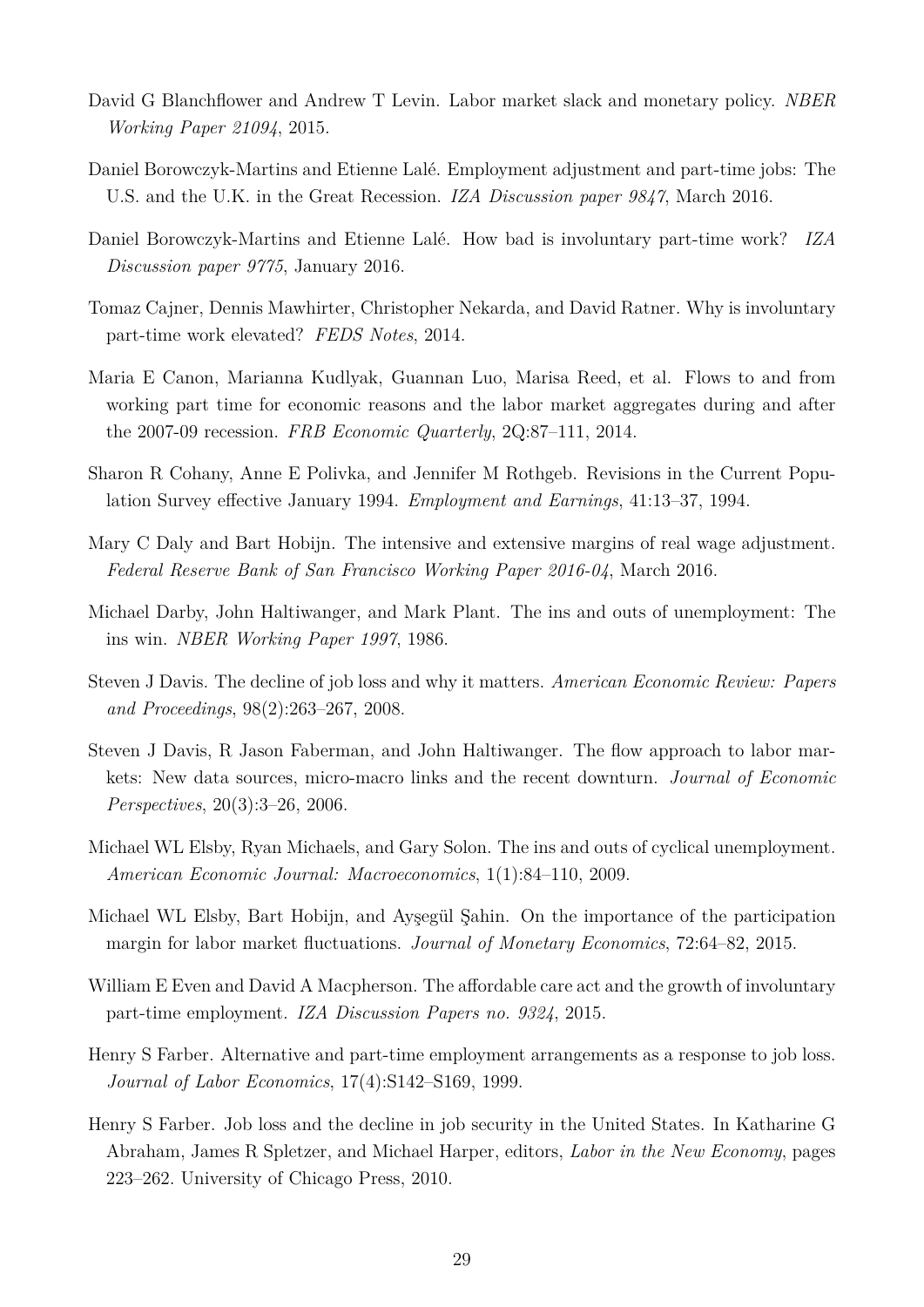- <span id="page-29-5"></span>Shigeru Fujita. Declining labor turnover and turbulence. *FRB of Philadelphia Working Paper No. 15-29*, 2015.
- <span id="page-29-3"></span>Shigeru Fujita and Giuseppe Moscarini. Recall and unemployment. *NBER Working Paper 19640*, 2013.
- <span id="page-29-1"></span>Shigeru Fujita and Garey Ramey. The cyclicality of separation and job finding rates. *International Economic Review*, 50(2):415–430, 2009.
- <span id="page-29-7"></span>Jordi Galí and Thijs van Rens. The vanishing procyclicality of labor productivity. *CEPR Discussion Paper 9853*, 2014.
- <span id="page-29-8"></span>Andreas Hornstein, Marianna Kudlyak, and Fabian Lange. Measuring resource utilization in the labor market. *FRB Economic Quarterly*, 100(1):1–21, 2014.
- <span id="page-29-4"></span>Henry R Hyatt and James R Spletzer. The recent decline in employment dynamics. *IZA Journal of Labor Economics*, 2(1):1–21, 2013.
- <span id="page-29-12"></span>Gueorgui Kambourov and Iourii Manovskii. A cautionary note on using (March) CPS and PSID data to study worker mobility. *Macroeconomic Dynamics*, 17(01):172–194, 2013.
- <span id="page-29-0"></span>André Kurmann, Erika McEntarfer, and James R Spletzer. Downward wage rigidity in the United States: New evidence from worker-firm linked data. *Mimeo, Drexel University*, February 2016.
- <span id="page-29-13"></span>Etienne Lalé. Worker reallocation across occupations: Confronting data with theory. *University of Bristol, Discussion paper No. 16/657*, March 2016.
- <span id="page-29-14"></span>Giuseppe Moscarini and Kaj Thomsson. Occupational and job mobility in the US. *The Scandinavian Journal of Economics*, 109(4):807–836, 2007.
- <span id="page-29-6"></span>Toshihiko Mukoyama. The cyclicality of job-to-job transitions and its implications for aggregate productivity. *Journal of Economic Dynamics and Control*, 39:1–17, 2014.
- <span id="page-29-11"></span>Toshihiko Mukoyama and Ayşegül Şahin. Why did the average duration of unemployment become so much longer? *Journal of Monetary Economics*, 56(2):200–209, 2009.
- <span id="page-29-2"></span>Lee E Ohanian and Andrea Raffo. Aggregate hours worked in OECD countries: New measurement and implications for business cycles. *Journal of Monetary Economics*, 59(1):40–56, 2012.
- <span id="page-29-9"></span>Anne E. Polivka and Stephen M. Miller. The CPS after the redesign: Refocusing the economic lens. In John Haltiwanger, Marlyn E. Manser, and Robert Topel, editors, *Labor Statistics Measurement Issues*, pages 249–289. University of Chicago Press, January 1998.
- <span id="page-29-10"></span>James M. Poterba and Lawrence H Summers. Reporting errors and labor market dynamics. *Econometrica*, 54(6):1319–38, 1986.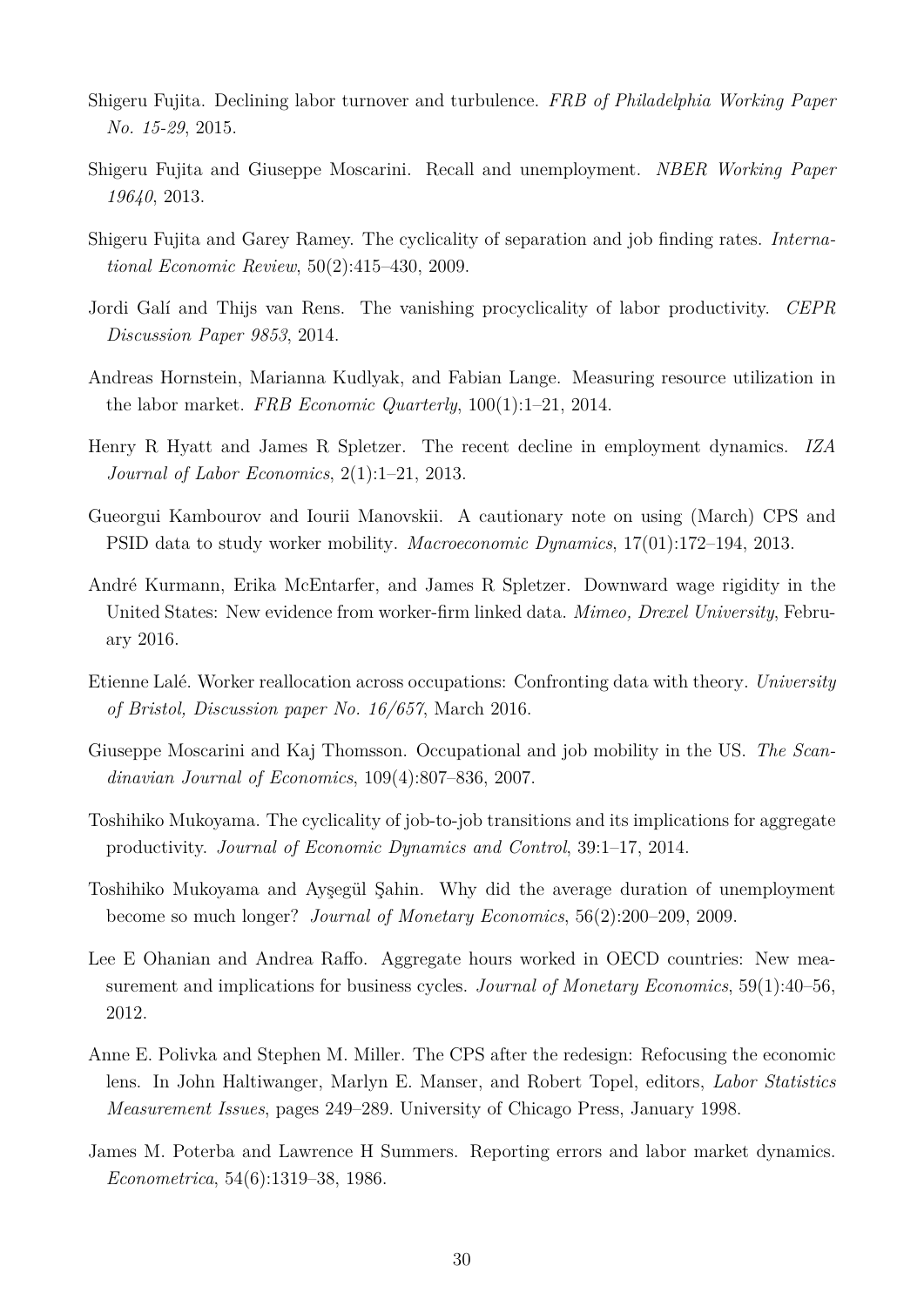- <span id="page-30-3"></span>Robert Shimer. The cyclicality of hires, separations, and job-to-job transitions. *Federal Reserve Bank of St. Louis Review*, 87(4):493, 2005.
- <span id="page-30-0"></span>Robert Shimer. Reassessing the ins and outs of unemployment. *Review of Economic Dynamics*, 15(2):127–148, 2012.
- <span id="page-30-8"></span>U.S. Bureau of the Census. Current Population Survey - Interviewing manual. *Technical papers available at: https://www.census.gov/cps/*, 2013.
- <span id="page-30-2"></span>Robert Valletta. Recent research on job stability and security. *FRBSF Economic Letter*, 1999.
- <span id="page-30-9"></span>Robert Valletta. Rising unemployment duration in the United States: Composition or behavior? *Federal Reserve Bank of San Francisco Working Paper*, 2011.
- <span id="page-30-5"></span>Robert Valletta and Leila Bengali. What's behind the increase in part-time work? *FRBSF Economic Letter*, 24, 2013.
- <span id="page-30-6"></span>Robert Valletta and Catherine van der List. Involuntary part-time work: Here to stay? *FRBSF Economic Letters*, 19, 2015.
- <span id="page-30-7"></span>Robert Valletta, Leila Bengali, and Catherine van der List. Cyclical and market determinants of involuntary part-time employment. *Federal Reserve Bank of San Francisco Working Paper 2015-19*, December 2015.
- <span id="page-30-1"></span>Thijs van Rens. How important is the intensive margin of labor adjustment?: Discussion of 'Aggregate hours worked in OECD countries: New measurement and implications for business cycles' by Lee Ohanian and Andrea Raffo. *Journal of Monetary Economics*, 59(1): 57–63, 2012.
- <span id="page-30-4"></span>Janet L Yellen. Labor market dynamics and monetary policy. *Remarks given at the Federal Reserve Bank of Kansas City Economic Symposium, Jackson Hole, Wyoming, August 22*, 2014.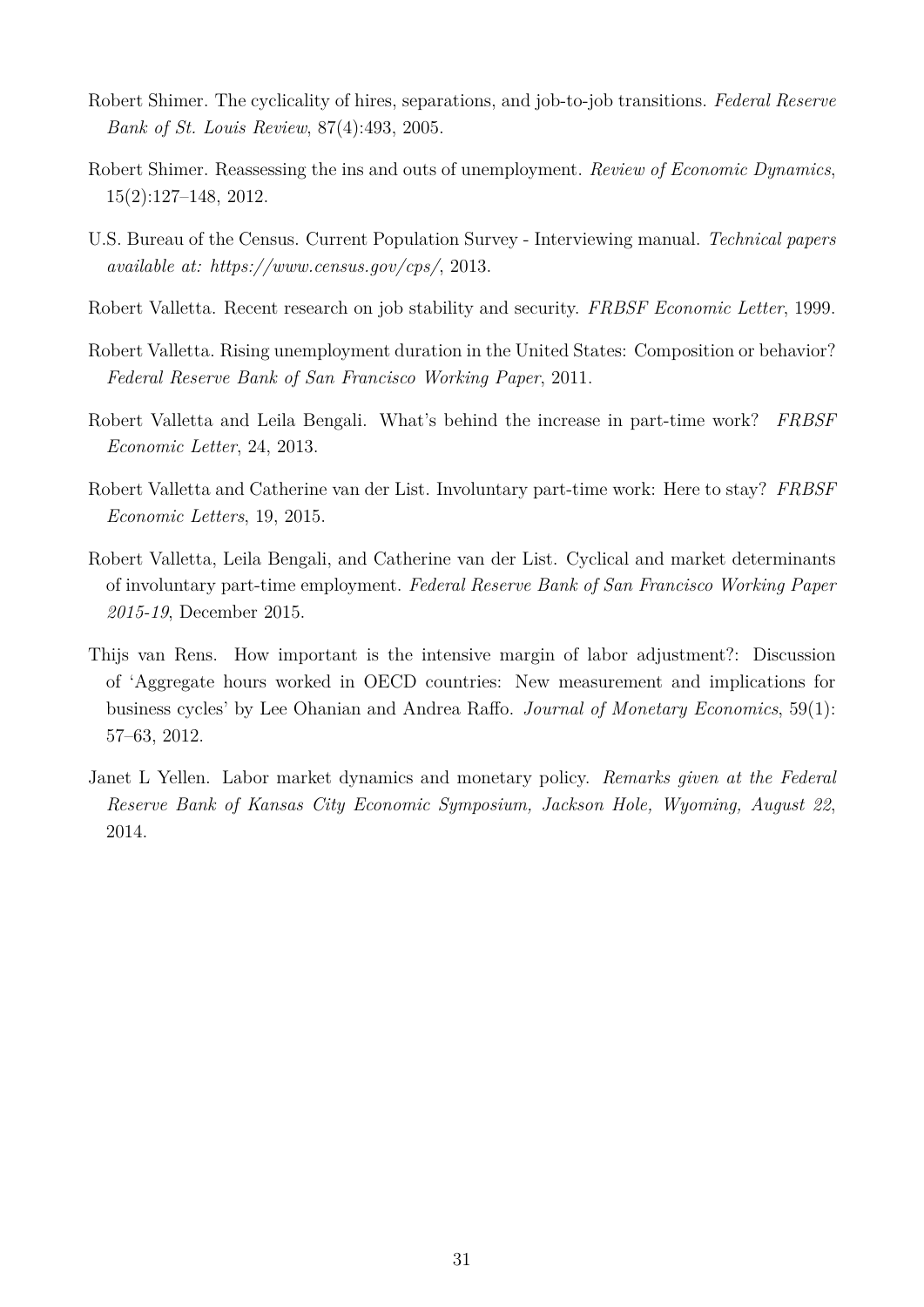# **Appendix**

# <span id="page-31-1"></span>**A Data**

Our time series of labor market stocks and gross flows are subject to a number of adjustments outlined in Section [3](#page-7-0) and Subsection [5.2](#page-16-1) of the paper. We describe these in turn below.

## <span id="page-31-0"></span>**A.1 Labor market stocks**

We use annual data from the March CPS to adjust the stocks of part-time and involuntary part-time workers computed from the monthly files of the CPS. A respondent is classified as a part-timer in the March CPS is she reports to work part-time more than 50 percent of her annual number of working weeks. An involuntary part-time worker is a part-timer who reports that the main reason for working less than 35 hours (for at least one week) in the preceding calendar year was because she could not find a full-time job or due to slack work conditions.

The charts displayed in Figure [A1](#page-32-0) help illustrate the first of our correction procedures. In each plot, the step function (dotted line) is the value of the stock derived from the annual March CPS.<sup>[33](#page-0-0)</sup> The solid line, which is discontinued in January 1994, shows the corresponding stock from the monthly files of the CPS. For instance, in the lower panel, we notice that the stocks of involuntary part-time workers became systematically lower from 1994 onwards. This observation is consistent with the revised version of the survey questionnaire.

To obtain the dashed lines (adjusted data) before 1994, we proceed as follows. First, we regress the monthly time series after 1994 on the annual series from the March CPS.[34](#page-0-0) [35](#page-0-0) Second, we apply the OLS coefficients to the March series to predict the annual level of the time series for each year prior to 1994. Thus, before 1994 we obtain a step function (not shown on the graphs) which is an affine transformation of the March series. Third, we multiply the values from the monthly CPS series by a common factor, such that the average matches the annual value derived from the March CPS. Note that the stock of full-time workers is computed as the difference between total employment and the corrected stock of part-time workers.

## **A.2 Labor market flows**

To construct labor market flows, we start by linking CPS respondents in 2 consecutive months using household and personal identifiers from the non-rotation groups combined with a standard

<sup>&</sup>lt;sup>33</sup>Although in principle information in the March CPS refers to the whole calendar year that precedes the survey, several authors find that the information it contains likely refers to the end of the previous year (e.g., [Kambourov and Manovskii](#page-29-12) [\[2013\]](#page-29-12), [Lalé](#page-29-13) [\[2016\]](#page-29-13)). We interpret the March CPS as providing information from July of the previous year to March of the survey year, and we extrapolate that information to April, May and June of the survey year. We find that these assumptions yield the best fit between the March CPS and annual averages of the monthly CPS data after 1994.

 $34$ To run these regressions, we use data only from 1994 to 2007, i.e. we exclude the Great Recession and its aftermath. The predictive power of the annual series is higher when we remove the period from 2008 onwards. To a large extent, this can be gauged by visual inspection of Figure [A1.](#page-32-0)

<sup>&</sup>lt;sup>35</sup>For consistency with the figures presented in the rest of the paper, in these plots all series are computed using cross-sectional weights controlling for composition effects.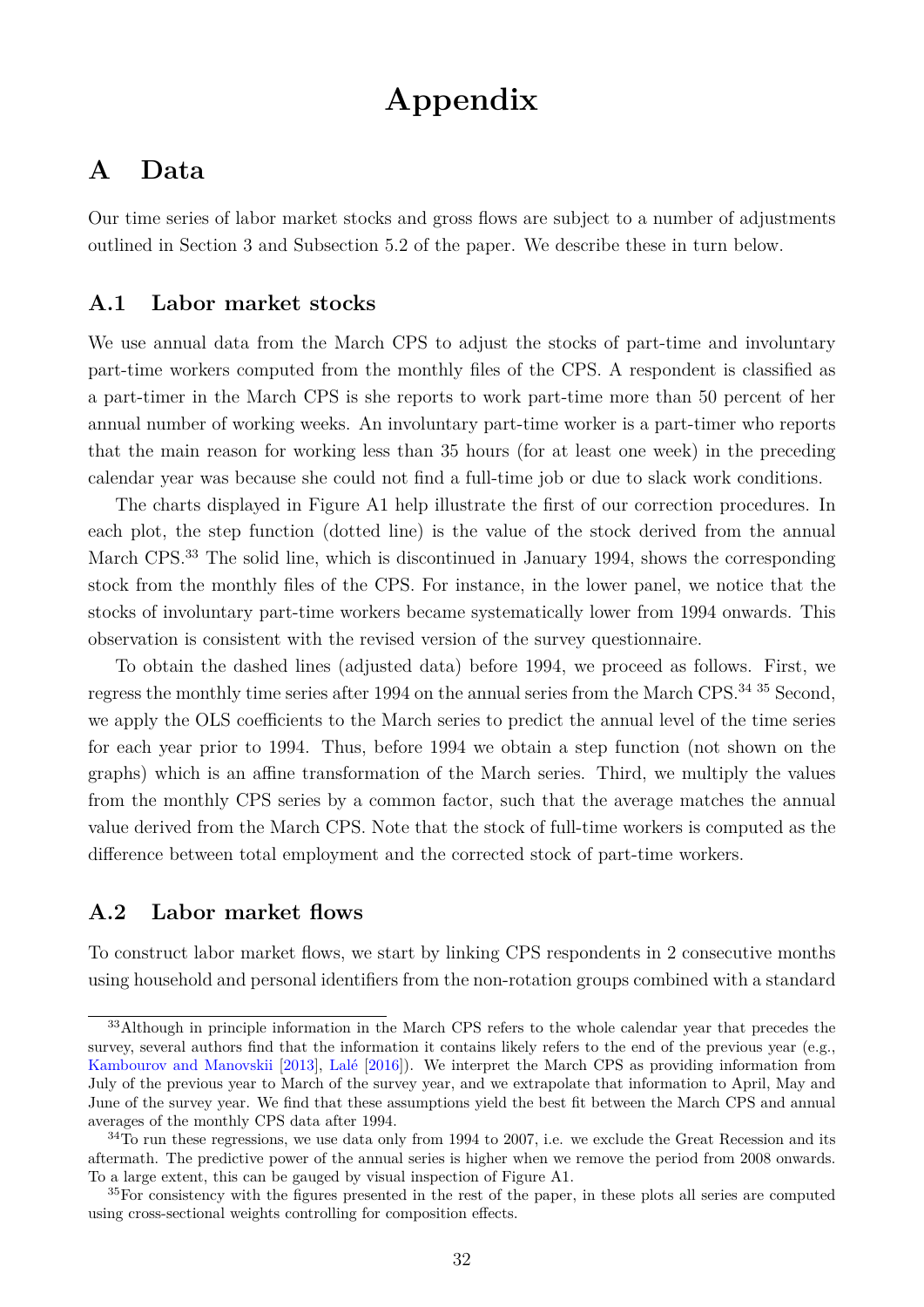<span id="page-32-0"></span>

**Figure A1:** Labor market stocks derived from the March CPS and from the monthly CPS note: The time series based on the monthly CPS are seasonally adjusted. Figures are reported in million workers.

age/sex/race filter. We then remove potential outliers and adjust both labor market stocks and flows to control for seasonality using the Census Bureau's X-13ARIMA-SEATS program.<sup>[36](#page-0-0)</sup>

The subsequent step is to adjust the time series of labor market flows to account for margin error. This adjustment is described in the main text. It should be noted that margin error is particularly important for the analysis conducted in Section [5](#page-16-0) of the paper: in that section our cleaning procedure implies matching CPS respondents over four consecutive months, which amplifies sample attrition and hence potential discrepancies between stocks and flows (see Appendix [A.4\)](#page-34-0). The last adjustment addresses time-aggregation bias [\(Shimer](#page-30-0) [\[2012\]](#page-30-0)). In all our applications, the conditions on the eigenvalues of the discrete-time transition matrix describing labor market dynamics are always satisfied. This enables us to recover and report bias-adjusted transition probabilities.

<sup>36</sup>See: <https://www.census.gov/srd/www/x13as/>.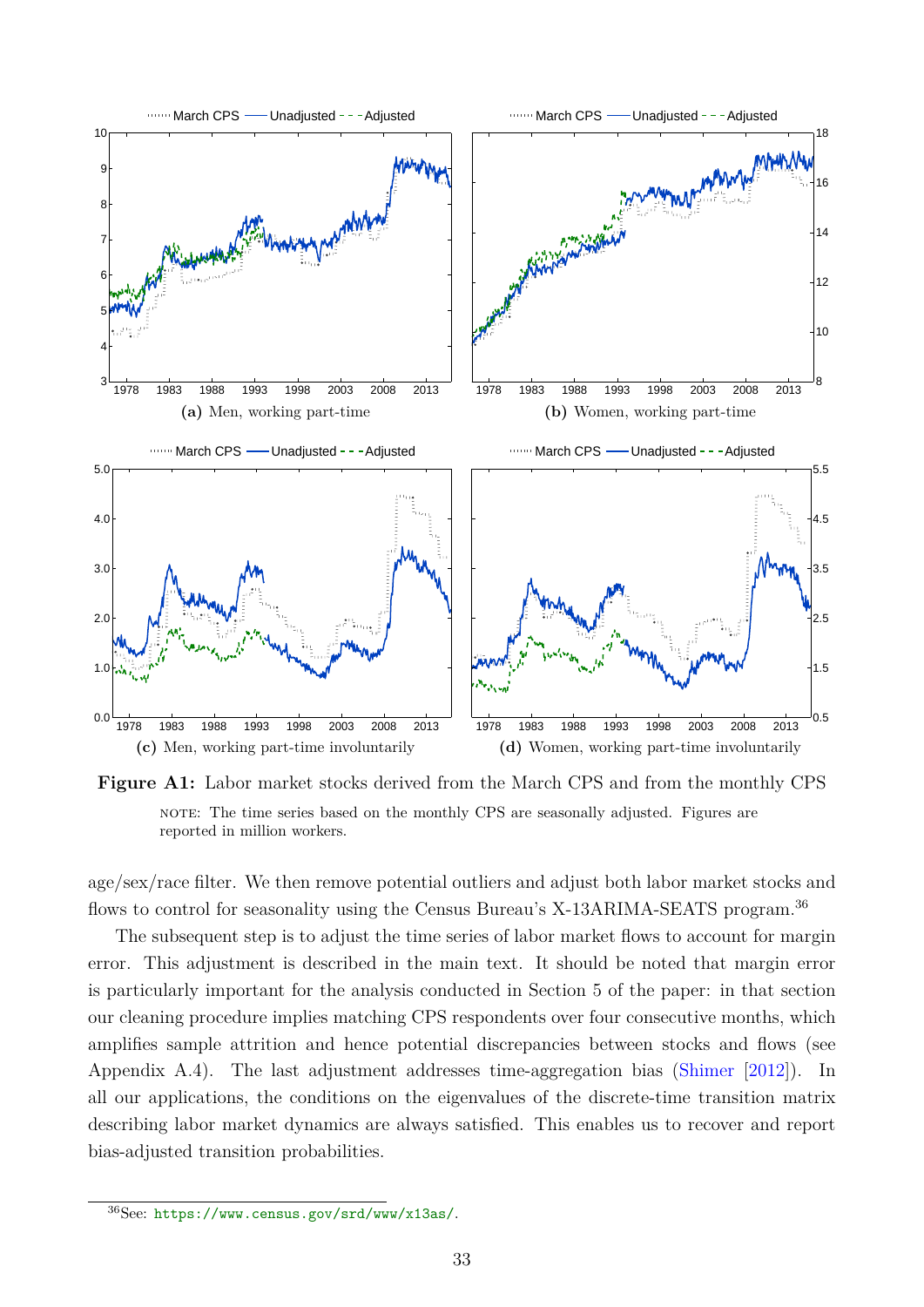<span id="page-33-4"></span><span id="page-33-3"></span><span id="page-33-2"></span><span id="page-33-1"></span>

<span id="page-33-5"></span>**Figure A2:** Part-time employment share adjusted for composition effects

note: Seasonally-adjusted time series. The solid line is the part-time employment share based on adjusted weights, as shown in Figure [1](#page-9-0) in the main text. The dashed lines show part-time employment shares based on alternative version of the cross-sectional weights.

## <span id="page-33-0"></span>**A.3 Composition effects**

To enhance the comparability of the figures we report, throughout the analysis we work with adjusted cross-sectional weights. The purpose of these weights is to hold a set of demographic characteristics constant at their average value over the whole sample period.

We use the March CPS data to obtain adjusted cross-sectional weights. For each year of the sample period, we define an indicator that takes the value of one for observations in that year and is zero for observations in any other year. We run a Logistic regression of the indicator against a set of demographic controls, and use this model to compute the predicted probability of being surveyed in that specific year. Thus, for each individual i we obtain the probability  $\gamma_i$ that she was included in her survey year vs. any other year. As for the 12 monthly CPS files of a given year, we use the coefficients from the Logistic regression ran on March CPS data of that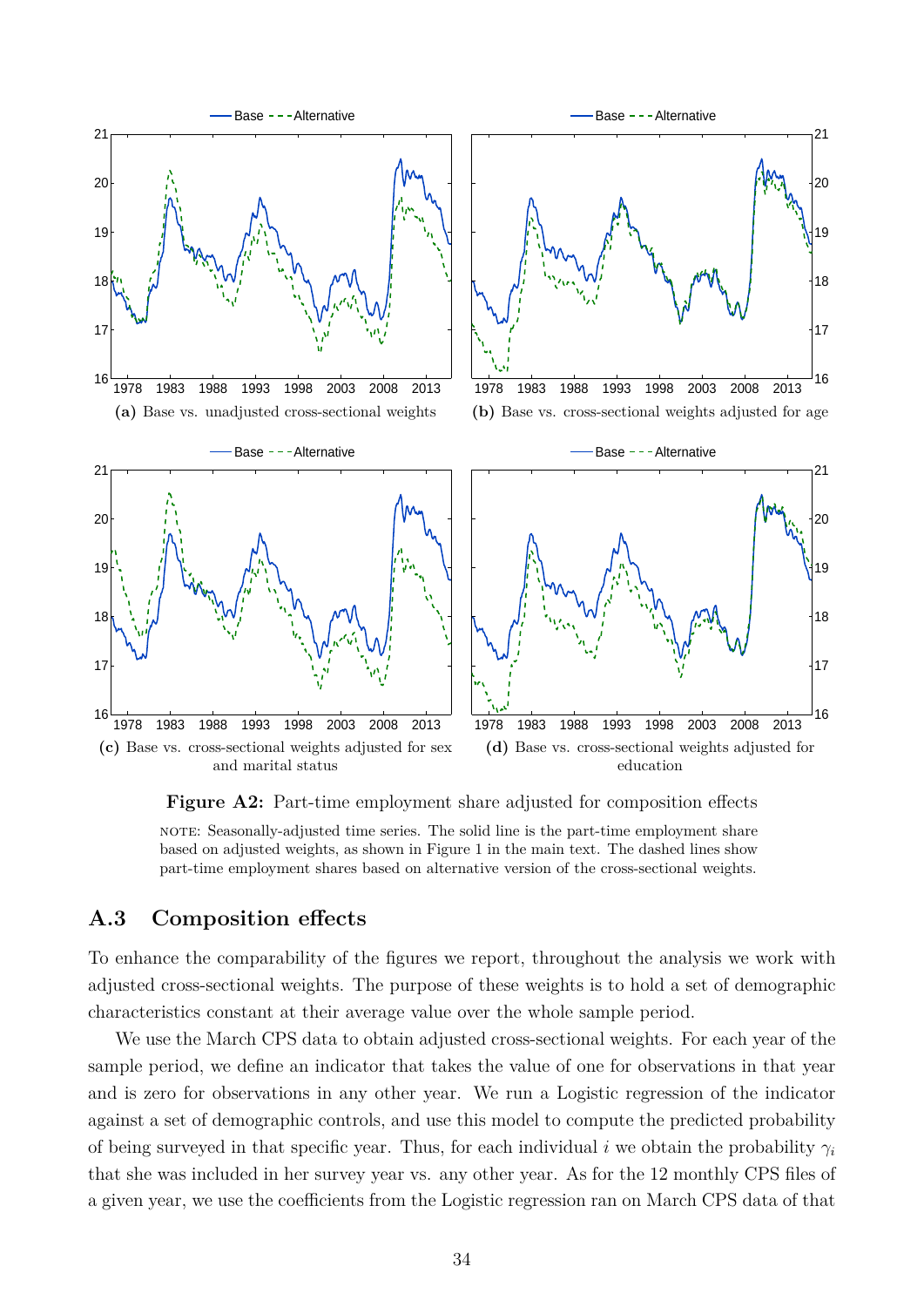year to retrieve this probability. Finally, we multiply the cross-sectional weight by  $(1 - \gamma_i) \gamma_i^{-1}$ i to re-weigh observation i.

Our preferred specification controls for changes in age, sex, marital status and education attainment in the working-age population. The baseline Logistic regression includes dummies for young (aged 16 to 24) and older (aged 55 to 64) individuals, a quartic in age, a dummy for sex interacted with a dummy for married individuals, educational dummies and their interaction with the polynomial in age.<sup>[37](#page-0-0)</sup> To compute worker flows in the monthly CPS, we use the average of adjusted cross-sectional weights as our longitudinal weights.

To see how reweighting affects the data, Figure [A2](#page-33-1) compares the part-time employment share based on our baseline specification (solid line) with the part-time shares obtained in various alternatives. In Figure [A2a,](#page-33-2) the dashed line uses the cross-sectional weights of the CPS without adjustment. The line matches remarkably well the annual estimates of parttime employment displayed in Figure 1 of [Valletta and Bengali](#page-30-5) [\[2013\]](#page-30-5). The authors used the adjustment factors proposed by [Polivka and Miller](#page-29-9) [\[1998\]](#page-29-9) to address the 1994 redesign of the CPS. Our own strategy to tackle this issue seems to work well in light of the close fit between their estimates and ours. In graph [A2b,](#page-33-3) the dashed line adjusts the data for changes in age only. As can be seen, when one controls for aging of the working-age population over the past decades, there is a modest upward trend in part-time employment caused by the prevalence of part-time work among younger workers. Holding constant gender and marital status, as in graph [A2c,](#page-33-4) yields a trend in the opposite direction. These results are consistent with [Valletta](#page-30-5) [and Bengali](#page-30-5) [\[2013\]](#page-30-5). Finally, the increase in educational attainment dampened the rise in parttime employment that would have obtained otherwise, as illustrated by graph [A2d.](#page-33-5) Like young workers, workers with lower educational attainment are often employed part-time. Our baseline adjusted weights compound these different effects.

### <span id="page-34-0"></span>**A.4 Flows between** V **and** I

In Section [5,](#page-16-0) we construct labor market flows by matching individuals across 4 consecutive months (the longest period of time in which CPS respondents are interviewed consecutively). We use the longitudinal information from the 1st to the 4th month of the interview to minimize measurement error in recorded transitions between months 2 and 3 of the interview.[38](#page-0-0) Indeed, as is well known, small amounts of reporting error in individual labor market status at the cross-section can produce large changes in measured flows. We are especially concerned with transitions between voluntary  $(V)$  and involuntary  $(I)$  part-time employment, which appear spuriously common in the raw data.

To deal with this issue we adapt the practical approach suggested by [Elsby et al.](#page-28-3) [\[2015\]](#page-28-3). We use a rule of thumb to detect and correct suspicious labor market status in months 2 and 3 of

<sup>37</sup>We consider four educational categories: "less than high school", "high school graduates", "some college" and "college or higher education".

 $38\,\text{By months}$  1, 2, 3 and 4, we refer to those from the four-months period of consecutive interviews. Thus, although not apparent in this terminology, we use respondents from rotation groups 1 and 3 as well as rotation groups 5 to 7. This implies that an individual who remains in the survey for a complete 16-months period (2 periods of 4 consecutive interviews with a 8-months break period between them) can contribute to our computations twice.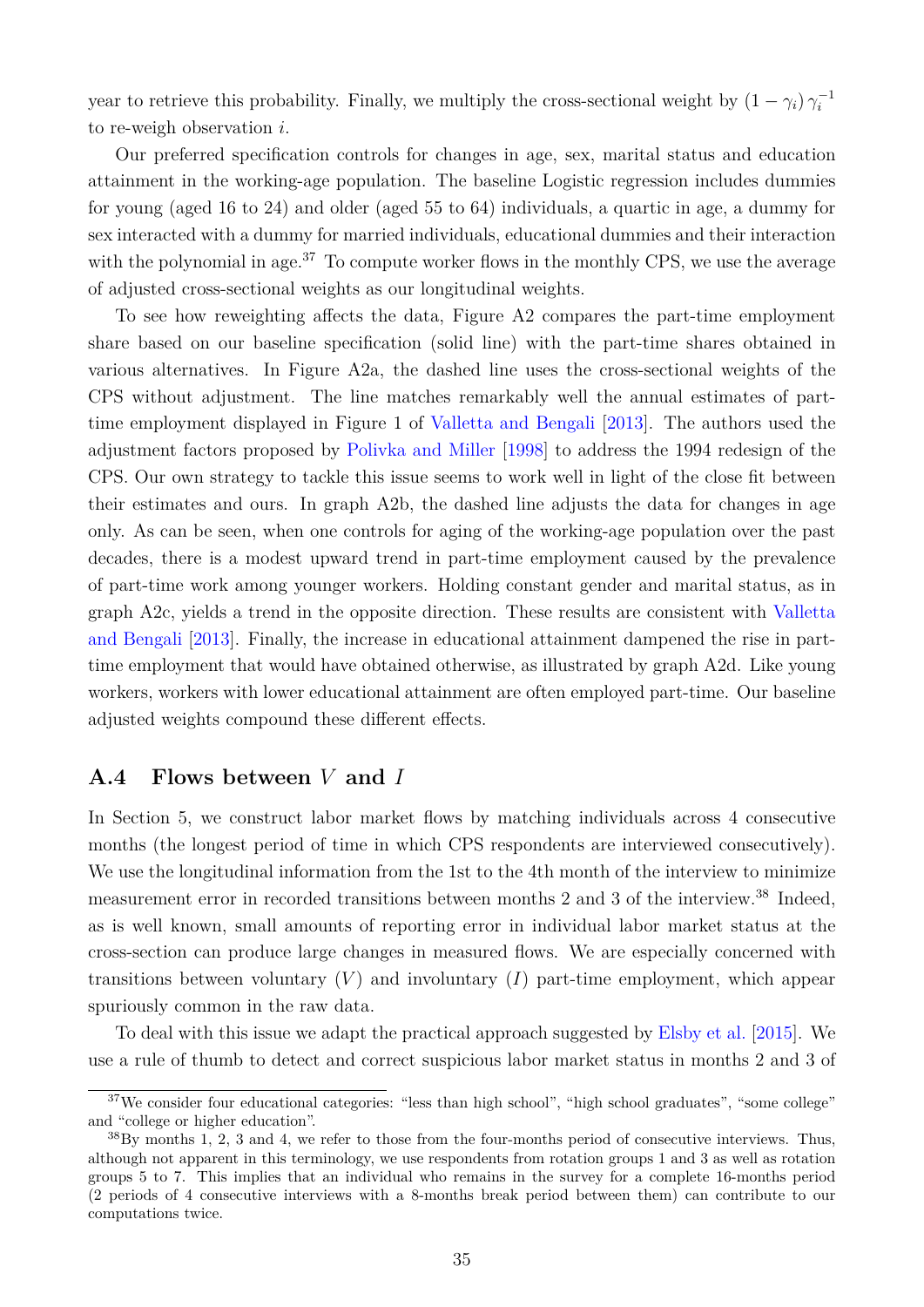| the interview. Specifically, we discard transitions between $V$ and $I$ in the following instances: |  |  |  |  |  |  |  |  |  |  |
|-----------------------------------------------------------------------------------------------------|--|--|--|--|--|--|--|--|--|--|
|-----------------------------------------------------------------------------------------------------|--|--|--|--|--|--|--|--|--|--|

| Observed | Corrected                                       | Observed Corrected                              |  |
|----------|-------------------------------------------------|-------------------------------------------------|--|
|          | $F \to V \to I \to V \quad F \to V \to V \to V$ | $F \to I \to V \to I$ $F \to I \to I \to I$     |  |
|          | $V \to V \to I \to V \quad V \to V \to V \to V$ | $I \to I \to V \to I \quad I \to I \to I \to I$ |  |
|          | $U \to V \to I \to V \quad U \to V \to V \to V$ | $U \to I \to V \to I \quad U \to I \to I \to I$ |  |
|          | $N \to V \to I \to V$ $N \to V \to V \to V$     | $N \to I \to V \to I \quad N \to I \to I \to I$ |  |
|          | $V \to I \to V \to F$ $V \to V \to V \to F$     | $I \to V \to I \to F \quad I \to I \to I \to F$ |  |
|          | $V \to I \to V \to V \quad V \to V \to V \to V$ | $I \to V \to I \to I \quad I \to I \to I \to I$ |  |
|          | $V \to I \to V \to U \quad V \to V \to V \to U$ | $I \to V \to I \to U \quad I \to I \to I \to U$ |  |
|          | $V \to I \to V \to N$ $V \to V \to V \to N$     | $I \to V \to I \to N$ $I \to I \to I \to N$     |  |

Like [Elsby et al.](#page-28-3) [\[2015\]](#page-28-3), we correct transitions between N and U (the procedure amounts to replacing V by N and U by I in the above table) in order to improve the analysis of fluctuations in the unemployment rate. Notice that we make no attempt to correct "cycles" such as  $V \to I \to V \to I$  and  $I \to V \to I \to V$  (likewise,  $N \to U \to N \to U$  and  $U \to N \to U \to N$ ).

On average, about  $48\%$  of the transitions between V and I observed between months 2 and 3 are deemed suspicious when checked against the information provided in months 1 and 4 of interview. This figure seems relatively high, yet it is in line with estimates of measurement error in other labor market transitions computed using the monthly CPS. For example, [Moscarini](#page-29-14) [and Thomsson](#page-29-14) [\[2007\]](#page-29-14) report that the unadjusted occupational mobility rate in the monthly CPS files for the years 1979–1993 is 34%, whereas the adjusted rate is less than 4%. Second, and interestingly, the amount of noise is roughly identical for  $I \to V$  and  $V \to I$  transitions, although the levels of the raw transition probabilities are very different (31.7% vs. 6.68%). Finally, there is little to no evidence of cyclicality in the amount of measurement error. As a result, the cyclical patterns of the raw transition probabilities are also present in their adjusted counterparts (see [Borowczyk-Martins and Lalé,](#page-28-0) [2016\)](#page-28-0).

# <span id="page-35-0"></span>**B Online appendix**

### <span id="page-35-1"></span>**B.1 More facts**

We provide more detailed results for some subgroups of the population and a number of facts that substantiate the points made in Section [6](#page-22-0) of the paper.

#### **Trends in part-time employment and transition probabilities**

The charts in Figure [B1](#page-36-0) show the part-time employment share in four subgroups of the employed population: workers aged 16 to 24, workers aged 55 to 64, prime-age (i.e., aged 25 to 54) male and female workers. We notice a number of trends in all plots, except for prime-age men. For younger workers, there is a large increase in the part-time employment share during the first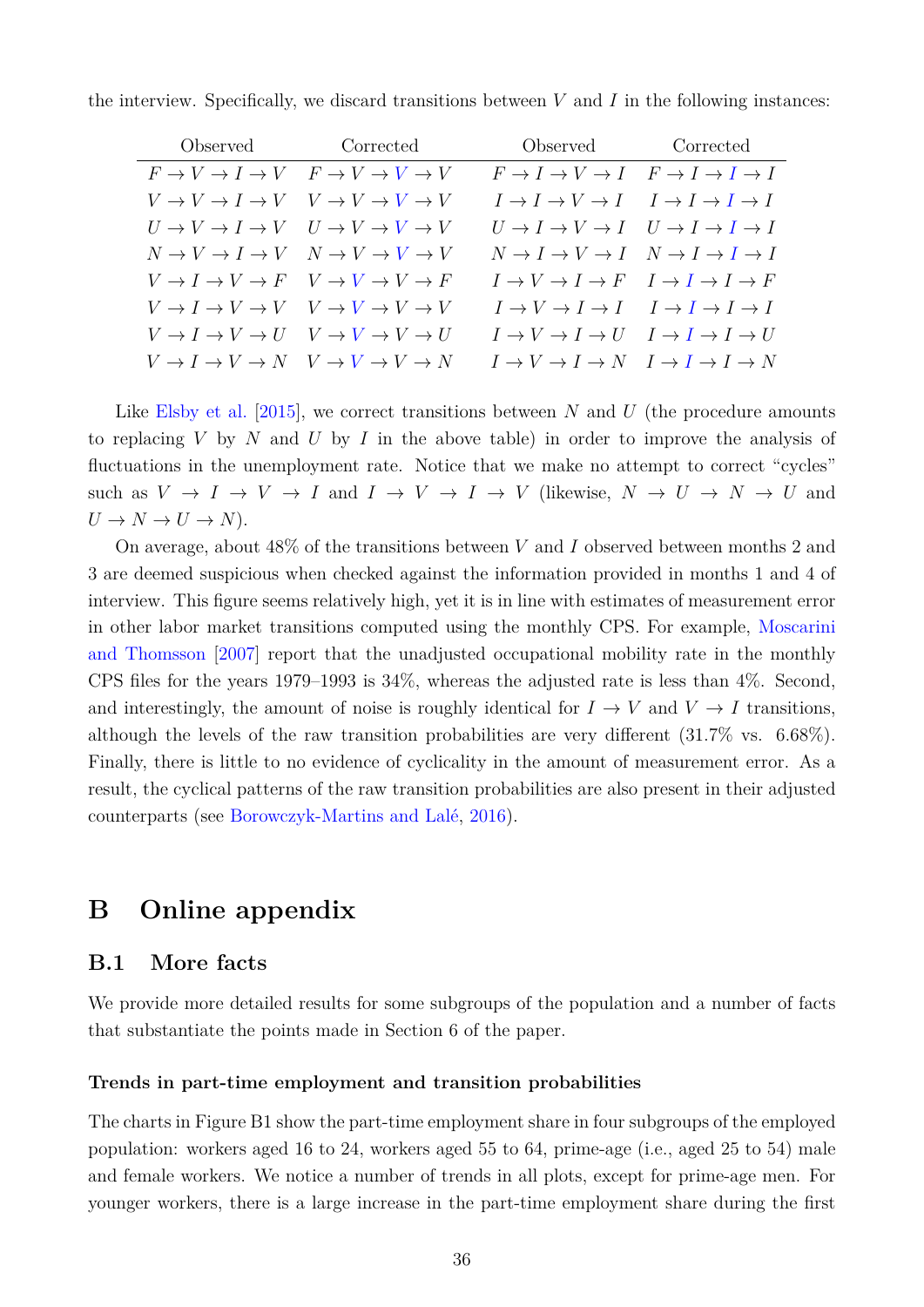<span id="page-36-0"></span>

**Figure B1:** Part-time employment share in selected subgroups note: Seasonally-adjusted, MA-smoothed time series cleared from composition effects (see Appendix [A\)](#page-31-1). Gray-shaded areas indicate NBER recession periods.

decades of the period under study. The share then stays roughly constant from the mid-1990s until the start of the Great Recession, and rises to almost 50% after the downturn. Among workers aged 55 to 64, there is an upward trend during the first part of the sample period, but the trend is largely reverted in the 20-year period that follows. Without the rebound observed during the last recession, it seems that this part-time employment share would have returned to its 1976 level. Finally, for female workers there is a large downward trend during the first two decades. The part-time employment share in this group plateaus at the beginning of the 1990s, then resumes its decreases and stays in the vicinity of 20-21% in the 2000s.

We continue our description with a study of transition probabilities within the same demographic groups. We find that, in spite of different trends in the part-time share displayed in Figure [B1,](#page-36-0) the behavior of transition probabilities between part-time and full-time employment is qualitatively similar across all four groups: they increase in most years of the sample period. In light of the analysis conducted in Section [4,](#page-8-0) the *relative* increase in these transition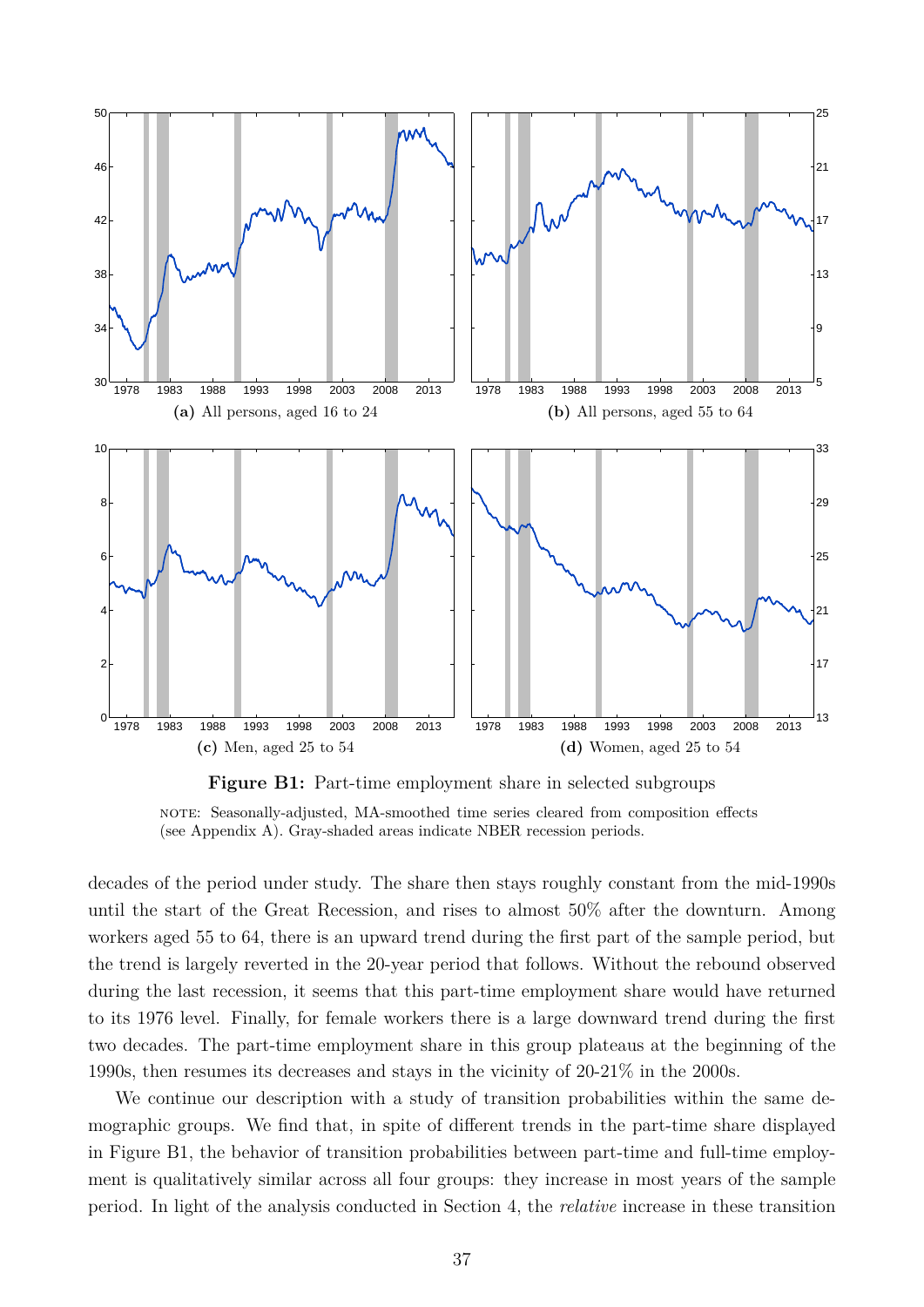<span id="page-37-0"></span>

**Figure B2:** Transition probabilities from full-time to part-time work in selected subgroups note: Seasonally-adjusted, MA-smoothed time series cleared from composition effects (see Appendix [A\)](#page-31-1). Gray-shaded areas indicate NBER recession periods.

probabilities is key to explain the part-time employment shares presented in Figure [B1.](#page-36-0)

With the exception of younger workers, before the Great Recession the different groups under study experience an increase in the probability to switch from full-time to part-time employment (Figure [B2\)](#page-37-0). We also notice some differences in the timing of those changes. For instance, among older workers, the increase is more pronounced before the mid-1990s while the converse is true for prime-age female workers. A similar picture is conveyed by transition probabilities from part-time to full-time employment in Figure [B3.](#page-38-0) Among workers aged 16 to 24, the large increase in part-time employment is accompanied by an *increase* in the probability to move from part-time to full-time employment. For older workers, we observe a slight decrease in this transition probability in the earlier period. The probability increases after 1990, which partly explains the decrease in part-time employment for this group. Finally, prime-age workers (both male and female) experience a rise in turnover from part-time to full-time work throughout most of the period.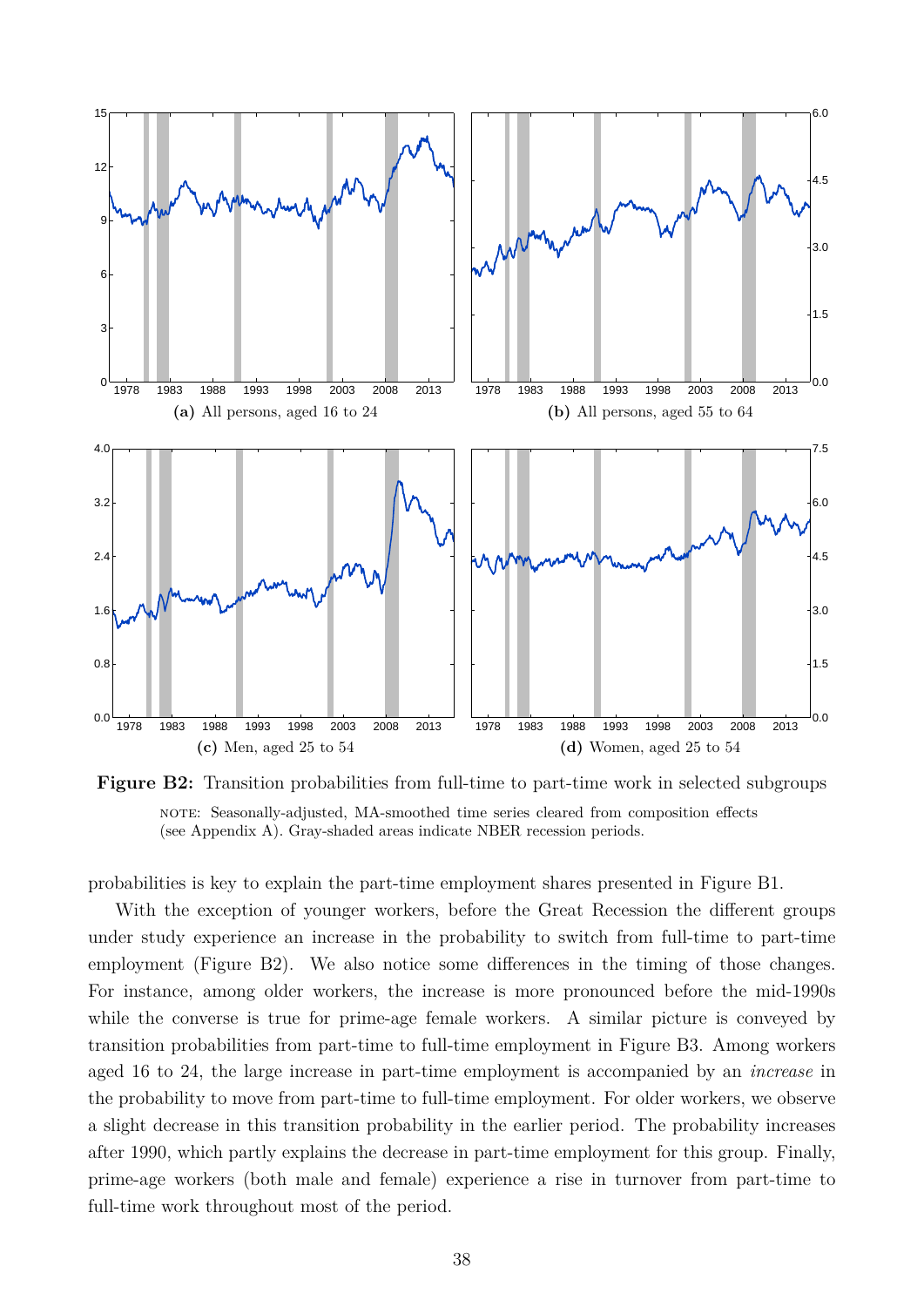<span id="page-38-0"></span>

**Figure B3:** Transition probabilities from part-time to full-time work in selected subgroups note: Seasonally-adjusted, MA-smoothed time series cleared from composition effects (see Appendix [A\)](#page-31-1). Gray-shaded areas indicate NBER recession periods.

It must be noted that, unlike overall part-time employment, the involuntary part-time work share remains largely stable in all subgroups studied in this section (Figure [B4\)](#page-39-0). For prime-age male workers, this share is close to the part-time employment share in levels. This indicates that part-time employment for men is predominantly involuntary. Conversely, involuntary part-time work explains a smaller share of part-time work for women on average across periods. These male-female differences are consistent with our analysis of the components driving the dynamics of  $p(P \to F)$  in Subsection [6.3.](#page-25-1)

#### **Slack work and recessionary increases in involuntary part-time work**

We examine changes in the composition of involuntary part-time by reason during the Great Recession and its aftermath. We seek to determine whether the recessionary increase is mostly the result of employed workers who are working part-time hours due to slack work, or if instead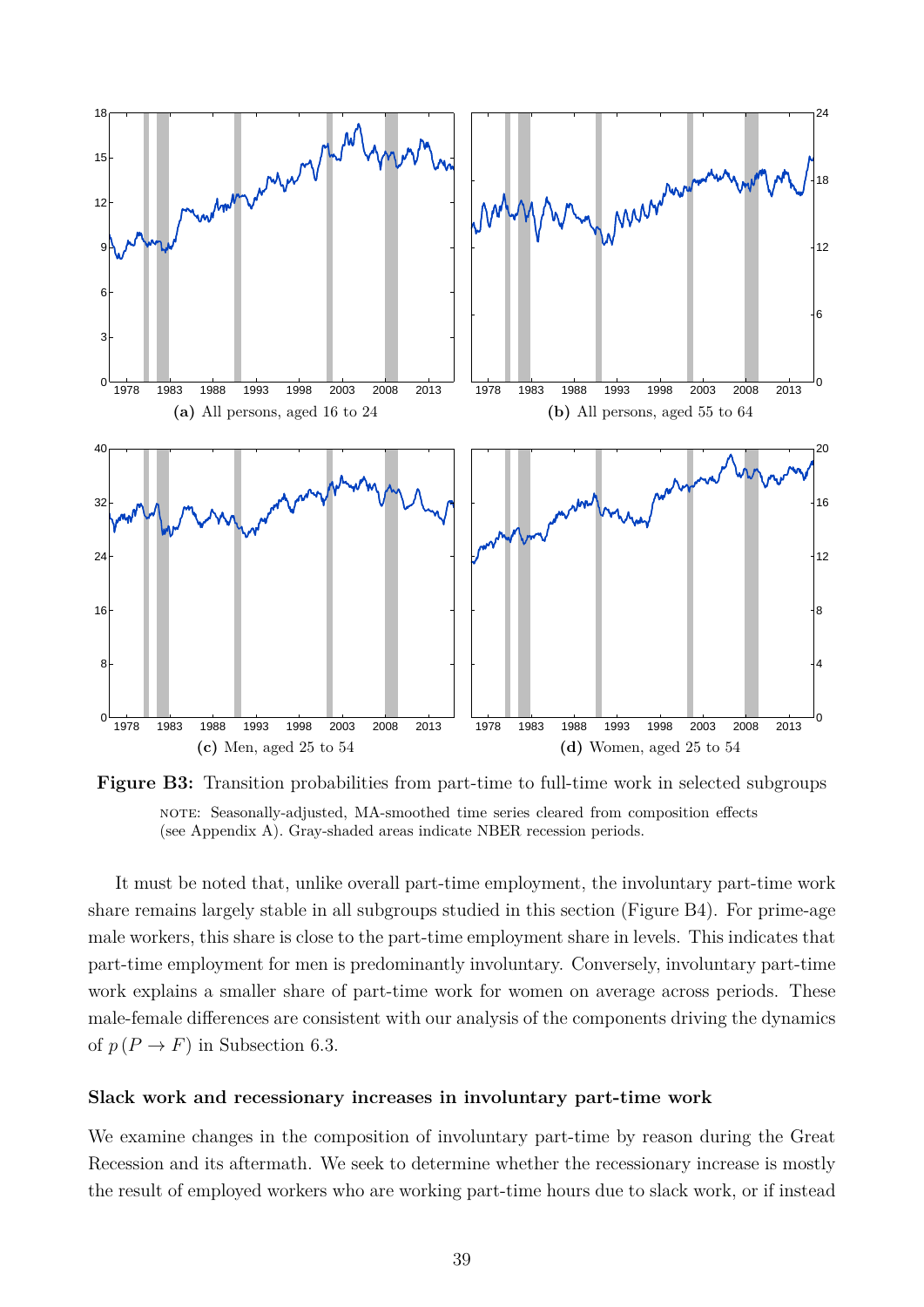<span id="page-39-0"></span>

**Figure B4:** Involuntary part-time employment share in selected subgroups note: Seasonally-adjusted, MA-smoothed time series cleared from composition effects (see Appendix [A\)](#page-31-1). Gray-shaded areas indicate NBER recession periods.

it is due to job seekers not being able to find full-time work. To perform this decomposition, we start by writing the involuntary part-time share as the sum of the part-time share due to slack work  $(\omega_t^s)$  and the part-time share of workers who cannot find a full-time job  $(\omega_t^f)$  $\eta^f_t$ ):

$$
\omega_t^I = \omega_t^s + \omega_t^f \tag{13}
$$

Then, the change from the beginning of the Great recession, denoted  $t_0$ , to some subsequent period  $t_1$ , can be expressed in this way:

$$
\omega_{t_1}^I - \omega_{t_0}^I = \sum_{\tau=t_0}^{t_1-1} \left( \omega_{\tau+1}^s - \omega_{\tau}^s \right) + \sum_{\tau=t_0}^{t_1-1} \left( \omega_{\tau+1}^f - \omega_{\tau}^f \right)
$$
(14)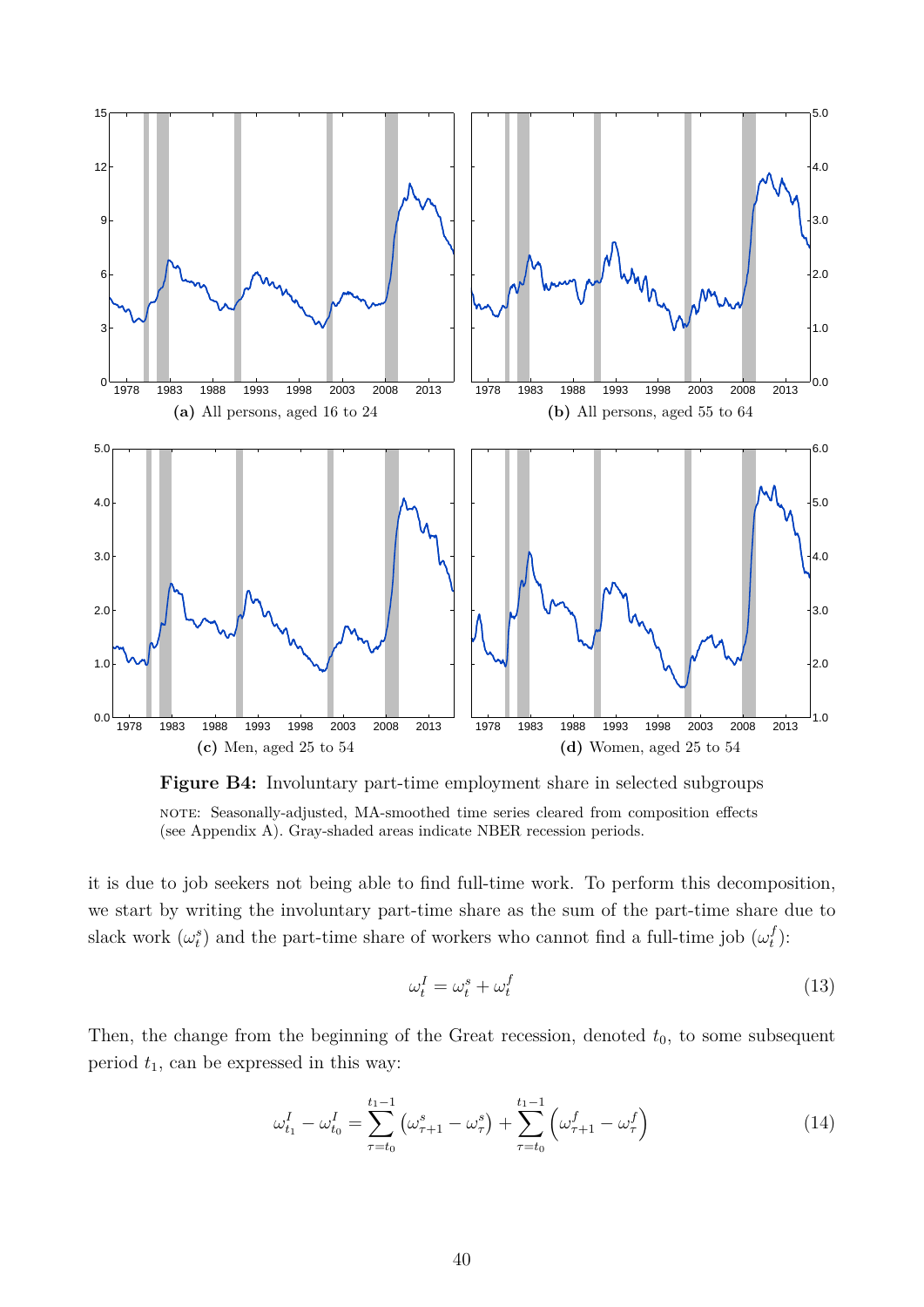and the ratio of  $\sum_{\tau=t_0}^{t_1-1} (\omega_{\tau+1}^s - \omega_{\tau}^s)$  to  $\omega_{t_1}^I - \omega_{t_0}^I$  quantifies the share of the increase in  $\omega_t^I$ accounted for by the increase in  $\omega_t^s$ . Table [B1](#page-40-0) reports this ratio for various periods during and after the Great Recession. The top row considers the aggregate involuntary part-time share, whereas the remaining ones are computed in specific groups stratified by demographics and, in panel (v) of the table, by occupations.[39](#page-0-0)

|                              |                       | During the Great Recession |                                     |                          | After the Great Recession |                          |  |  |  |
|------------------------------|-----------------------|----------------------------|-------------------------------------|--------------------------|---------------------------|--------------------------|--|--|--|
|                              | 6 months<br>(2008m06) | 12 months<br>(2008m12)     | 18 months<br>(2009 <sub>m</sub> 06) | $1.5$ years<br>(2010m12) | 3 years<br>(2012m06)      | $4.5$ years<br>(2013m12) |  |  |  |
| Total                        | 74.6                  | 77.6                       | 76.5                                | 66.5                     | 63.3                      | 58.1                     |  |  |  |
| $(i)$ Gender                 |                       |                            |                                     |                          |                           |                          |  |  |  |
| Men                          | 80.4                  | 84.1                       | 82.4                                | 71.4                     | 68.6                      | 62.8                     |  |  |  |
| Women                        | 70.7                  | 75.2                       | 72.1                                | 65.6                     | 59.6                      | 55.1                     |  |  |  |
| $(ii)$ Age                   |                       |                            |                                     |                          |                           |                          |  |  |  |
| $16$ to $24$ years           | 65.3                  | 67.2                       | 64.9                                | 50.4                     | 48.0                      | 44.4                     |  |  |  |
| $25$ to $54$ years           | 76.7                  | 81.3                       | 80.2                                | 71.9                     | 68.1                      | 61.6                     |  |  |  |
| 55 to 64 years               | 78.0                  | 79.4                       | 84.7                                | 72.2                     | 73.8                      | 70.4                     |  |  |  |
| (iii) Education              |                       |                            |                                     |                          |                           |                          |  |  |  |
| Less than high-school        | 74.0                  | 79.6                       | 81.4                                | 73.9                     | 71.0                      | 65.9                     |  |  |  |
| High-school graduates        | 74.9                  | 80.4                       | 75.0                                | 64.2                     | 63.8                      | 60.9                     |  |  |  |
| Some college                 | 64.8                  | 68.2                       | 72.8                                | 63.8                     | 58.2                      | 50.5                     |  |  |  |
| College or higher education  | 65.8                  | 79.0                       | 72.4                                | 59.8                     | 54.5                      | 57.4                     |  |  |  |
| (iv) Marital status          |                       |                            |                                     |                          |                           |                          |  |  |  |
| Married                      | 72.9                  | 76.6                       | 79.2                                | 70.6                     | 67.9                      | 63.2                     |  |  |  |
| Widowed; divorced; separated | 62.9                  | 80.3                       | 74.5                                | 69.5                     | 64.6                      | 65.6                     |  |  |  |
| Single                       | 76.4                  | 77.5                       | 72.0                                | 60.0                     | 55.0                      | 53.2                     |  |  |  |
| Occupations<br>(v)           |                       |                            |                                     |                          |                           |                          |  |  |  |
| Group 1                      | 103.7                 | 97.6                       | 87.4                                | 81.2                     | 77.0                      | 72.7                     |  |  |  |
| Group 2                      | 109.2                 | 82.1                       | 78.5                                | 76.3                     | 71.3                      | 61.1                     |  |  |  |
| Group 3                      | 80.1                  | 82.2                       | 68.9                                | 60.2                     | 59.0                      | 59.2                     |  |  |  |
| Group 4                      | 65.1                  | 67.7                       | 69.4                                | 58.7                     | 55.2                      | 51.5                     |  |  |  |
| Group 5                      | 42.2                  | 61.7                       | 71.4                                | 60.4                     | 54.4                      | 50.2                     |  |  |  |

<span id="page-40-0"></span>**Table B1:** Contribution of "slack work" to changes in the involuntary part time share

note: CPS data for the period 2007m12–2013m12. Occupational groups are defined as: 1. Farming, forestry and fishing, Precision production, craft, and repairers; 2. Executive, administrative, and managerial occupations, Management-related occupations; 3. Professional specialty occupations; 4. Technical, sales and administrative support occupations; 5. Service Occupations. An entry in the table is the contribution of the share of workers who were working part-time involuntarily due to slack work to the evolution of the involuntary part-time employment share since the beginning of the Great Recession. Contributions are reported in percent.

On impact, the increase in the aggregate involuntary part-time employment share is mostly accounted for by the increase in the share of workers who report slack work/poor business conditions (about 75%). As time goes by, failure to find a full-time job grows in relative importance, although slack work still explains more than 58% of changes in involuntary part-time employment 4.5 years after the end of the Great Recession.<sup>[40](#page-0-0)</sup> Historically, slack work and

<sup>39</sup>Results by industry of employment are available upon request. The findings are similar but not as clear-cut as the results by occupations. The reason is that some broad industry categories lump together occupations that differ substantially with respect to their involuntary part-time work shares.

<sup>40</sup>In [Borowczyk-Martins and Lalé](#page-28-0) [\[2016\]](#page-28-0), we note that 'slack work conditions' indicate a broader phenomenon that includes, among other symptoms, the lack of full-time jobs. In spite of this potential overlap, we find that the stated reasons 'slack work' and 'could not find a full-time job' seem reasonably linked to actual labor market trajectories. For instance, 74.1% of workers who move from full-time employment to involuntary part-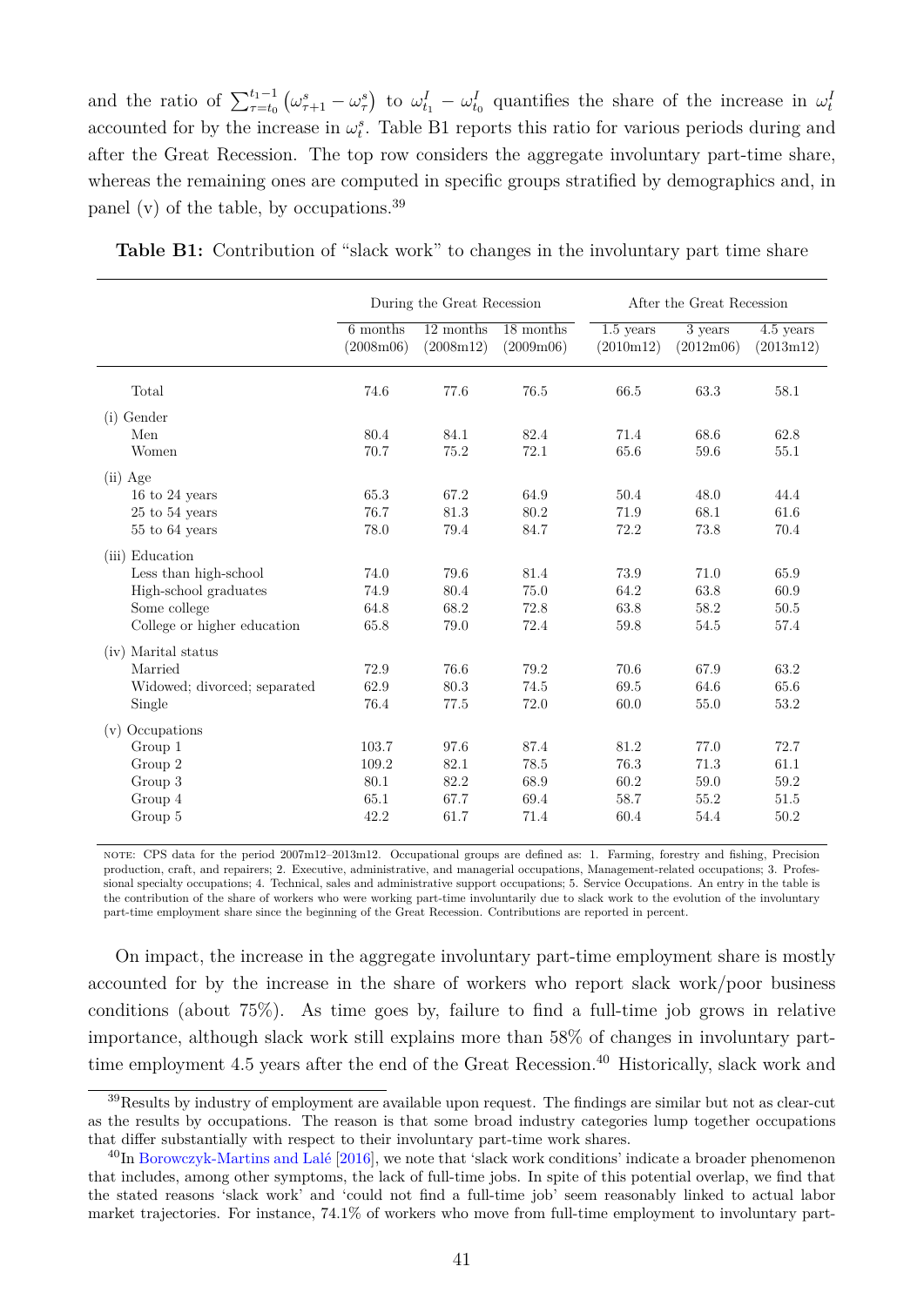the inability to find a full-time job have been on a par in explaining the incidence of involuntary part-time employment (see for example Figure 4 in [Valletta and Bengali](#page-30-5) [\[2013\]](#page-30-5)).

The dynamics of involuntary part-time work within specific subgroups of workers is similar to its behavior in the aggregate: the recessionary increase is mostly explained by slack work conditions, while the share of workers who cannot find a full-time job increases slowly and contributes to high involuntary part-time employment shares mostly during the sluggish recovery. Interestingly, we find more differences in the trajectory of involuntary part-time work when looking at the data by occupational groups. On the one hand, in executive, administrative, managerial and management-related occupations (group 2), the involuntary part-time employment share is low (less than 1%) and very few individuals work part-time because they cannot find a full-time job. In fact, the share of the latter decreases slightly at the beginning of the Great Recession, while slack work predominantly explains the increase in involuntary part-time work. On the other hand, in service occupations (group 5) where involuntary part-time work is common (6.5% of employment), the share of workers who cannot find a full-time job increases early on in the recession. Consequently, the peak in the relative importance of 'slack work' occurs later during the recession episode.

## <span id="page-41-0"></span>**B.2 Sensitivity checks**

We report a number of robustness checks for the time series shown in the paper, and additional results based on a variance decomposition of these time series.

#### **Correction procedure: Cross-validation using SIPP data**

By construction, our procedure to adjust labor market stocks tends to align pre-1994 data to the levels of the time series after the CPS redesign. To detect a discrepancy around January 1994, we compare our time series to data from the Survey of Income and Program Participation (SIPP).[41](#page-0-0) Specifically, we use the 1990, 1991, 1992 and 1993 panels of the SIPP to construct monthly labor market stocks of part-time employed workers that span the period from December 1989 to October 1995.[42](#page-0-0) [43](#page-0-0) In Figure [B5](#page-42-0) we plot these data for different subgroups of the working-age population, and we also report the corresponding time series based on the monthly CPS using our adjutment protocol. To provide a clear picture of the data before making further adjustments, we do not control for seasonality or for any composition effect.

As can be observed, there are some discrepancies in levels between the SIPP-based and CPS-based estimates. This affects data for younger and older workers and, to a lesser extent,

time work without an intervening spell of non-employment report 'slack work' as the main reason for their change in employment category. 61.7% of workers who were unemployed report 'could not find a full-time job' as the main reason for working part-time hours when they move into employment.

<sup>41</sup>See: <http://www.nber.org/data/survey-of-income-and-program-participation-sipp-data.html>.

<sup>&</sup>lt;sup>42</sup>Although the SIPP came into existence before the 1990 panel, there were important changes introduced in the SIPP files after 1989. Our goal in this section is to construct time series with a sufficient window of time to scrutinize January 1994, not to obtain long time series before this period. We use the 1990-1993 panels because the structure of these files is comparable and they are sufficient for our purposes.

<sup>&</sup>lt;sup>43</sup>In principle, the 1990–1993 panels data span the period from October 1989 to December 1995. We drop the first and last two months of the period because these contain less than three SIPP rotation groups, which result in very large discrepancies in the estimates of labor market stocks.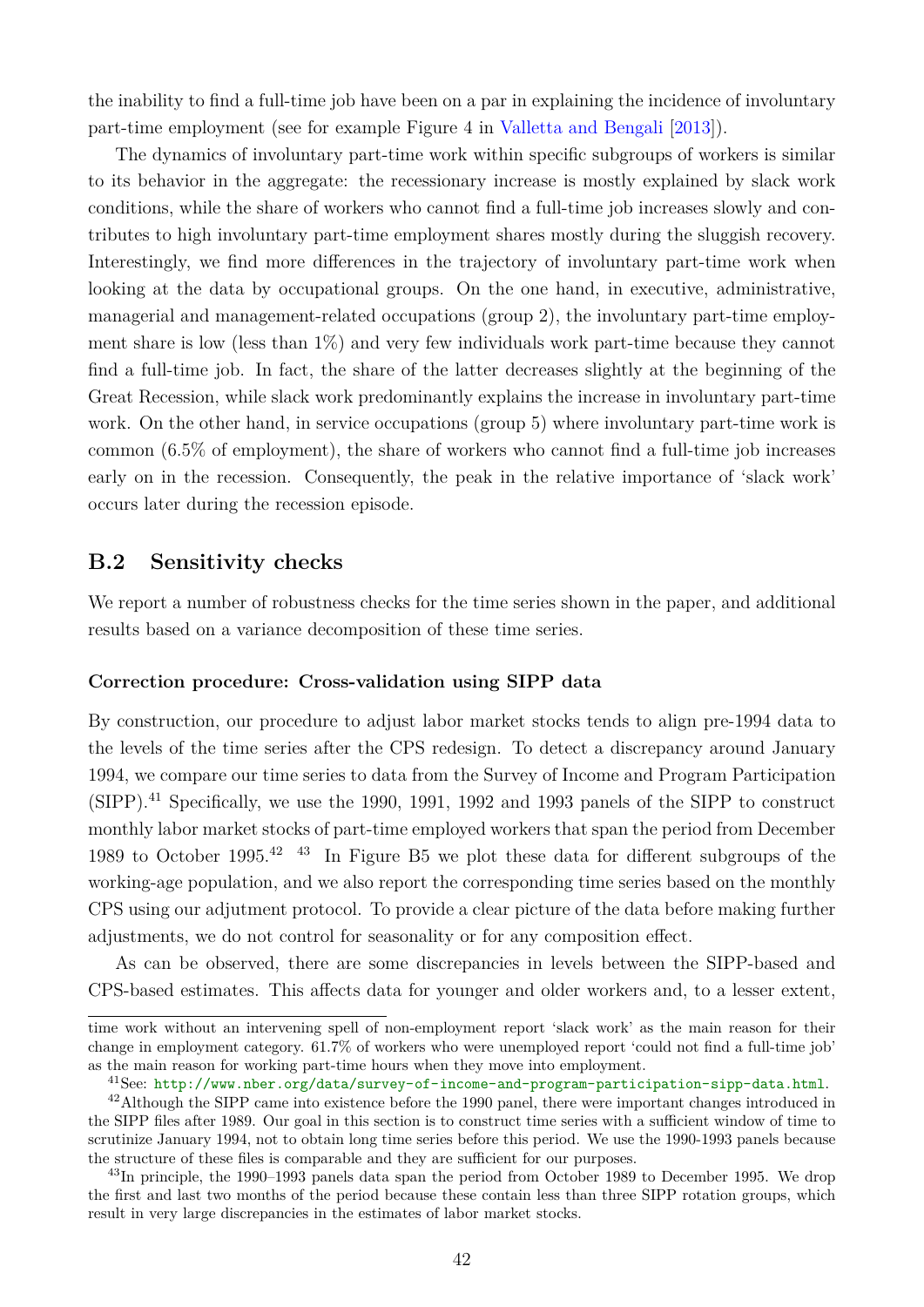<span id="page-42-0"></span>

**Figure B5:** Part-time employment stocks in the monthly CPS and in the SIPP note: The solid line show part-time employment stocks based on the monthly CPS. The

dashed lines show part-time employment stocks based on the SIPP. Figures are reported as a share (in pp.) of the civilian population of the corresponding age/gender group. The vertical line in each plot indicates January 1994.

data for prime-age female workers. The figures for prime-age men, on the other hand, are very consistent across the two surveys. More importantly, we see that the behavior of the SIPPbased and CPS-based time series remain similar across the 1994 break (denoted by the vertical line). Thus, the adjustment protocol presented in Appendix [A.1](#page-31-0) does not seem to generate any spurious trend in the CPS-based time series. This is noteworthy because, as suggested by Figure [A1,](#page-32-0) its does introduce a trend in some of the stocks when these are measured in levels (i.e., not normalized by the size of the civilian population).

The fact that the discrepancy between any of our SIPP-based and CPS-based stocks remains constant across the 1994 break gives us confidence in the reliability of our estimates. In addition to this external validation, we find no evidence of systematic breaks in January 1994 in the different time series displayed in the figures of the paper.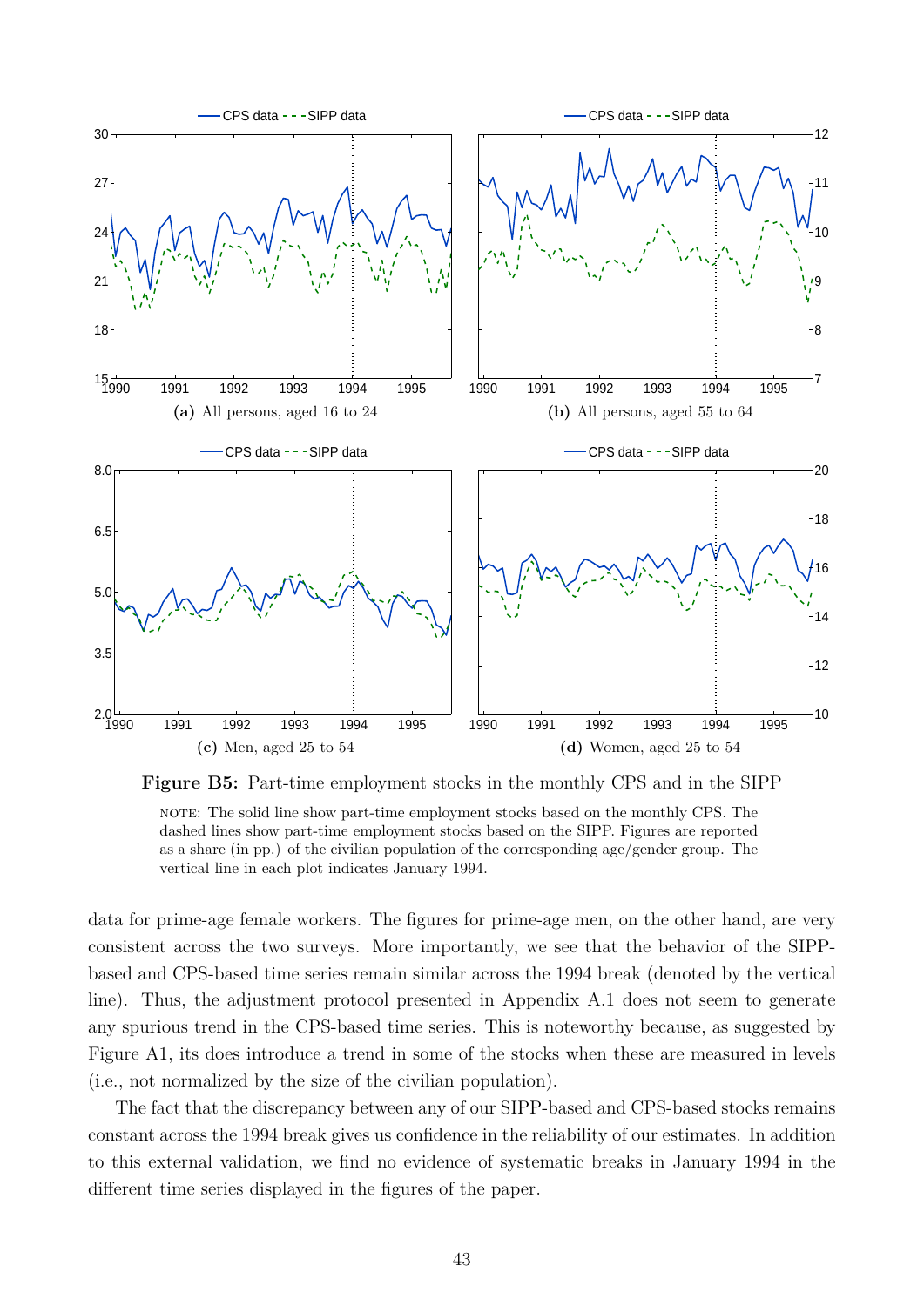#### **Sensitivity to definitions and sample restrictions**

In order to check for the robustness of our main results, we estimate the transition probabilities in the Markov-chain models in equation [\(1\)](#page-9-1) and its extended version for business-cycle analysis in alternative samples. More precisely, for each of the two models we compute transition probabilities for three samples: private firm salaried workers (we exclude government workers, unincorporated self-employed workers and unpaid family workers), employed workers with the hours cutoff defining part-time employment lowered to 30 usual hours per week, and no single jobholders (we exclude workers who hold more than one job at any point in time).

Figure [B6](#page-44-0) reports the main transition probabilities  $(p (F \rightarrow P)$  and  $p (P \rightarrow F))$  for each of the three samples respectively in the top, middle and bottom panels. In each plot the solid and dashed lines denote the transition probability computed respectively in the baseline sample and in one of the alternative samples. For plots (c), (d), (e) and (f), our robustness checks can only be carried out with post-1994 CPS data.<sup>[44](#page-0-0)</sup> As can be seen by inspecting the various plots in Figure [B6,](#page-44-0) the sample restrictions entail changes in the levels of some transitions probabilities, but have little or no effect on the time-series dynamics. In that sense our main results concerning the sources of long-run variation of part-time employment are robust to changes in the sample definition.

We reach a similar conclusion concerning the robustness of our findings on the short-run dynamics of part-time employment. Since our analysis of the short-run dynamics focuses on involuntary part-time employment and emphasizes the role of the inflows from employment, in Figure [B7](#page-45-0) we display the transition probabilities  $p(F \to I)$  and  $p(V \to I)$  computed in the baseline sample and in each of the three robustness samples. It is clear that their cyclical behaviors are not driven by any of the sample restrictions considered or by the definition of part-time employment.

#### **Variance decomposition: Involuntary part-time share vs. rate**

We show that the involuntary part-time *share* behaves very similarly to the involuntary parttime *rate*, defined as the ratio between involuntary part-time workers and the size of the labor force. In so doing, we highlight that the different dynamics between the involuntary part-time share and the unemployment rate in Table [4](#page-21-0) are not driven by differences in the denominator of those two statistics. The right-hand side panel in Table [B2](#page-46-0) displays the beta coefficients of the variance decomposition of the involuntary part-time rate. The left-hand side panel reproduces results from Table [4.](#page-21-0) As can be observed, the sources of variations and relative importance of inflows and outflows are virtually identical for employment states  $(F \text{ and } V)$  and the differences for non-employment states  $(U \text{ and } N)$  are quantitatively negligible.

<sup>44</sup>Recall that before the 1994 redesign of the survey, CPS respondents do not report usual hours (they indicate whether they usually work less than 35 hours per week only when they did work less than 35 hours during the reference week of the survey) and there is no information on multiple jobs.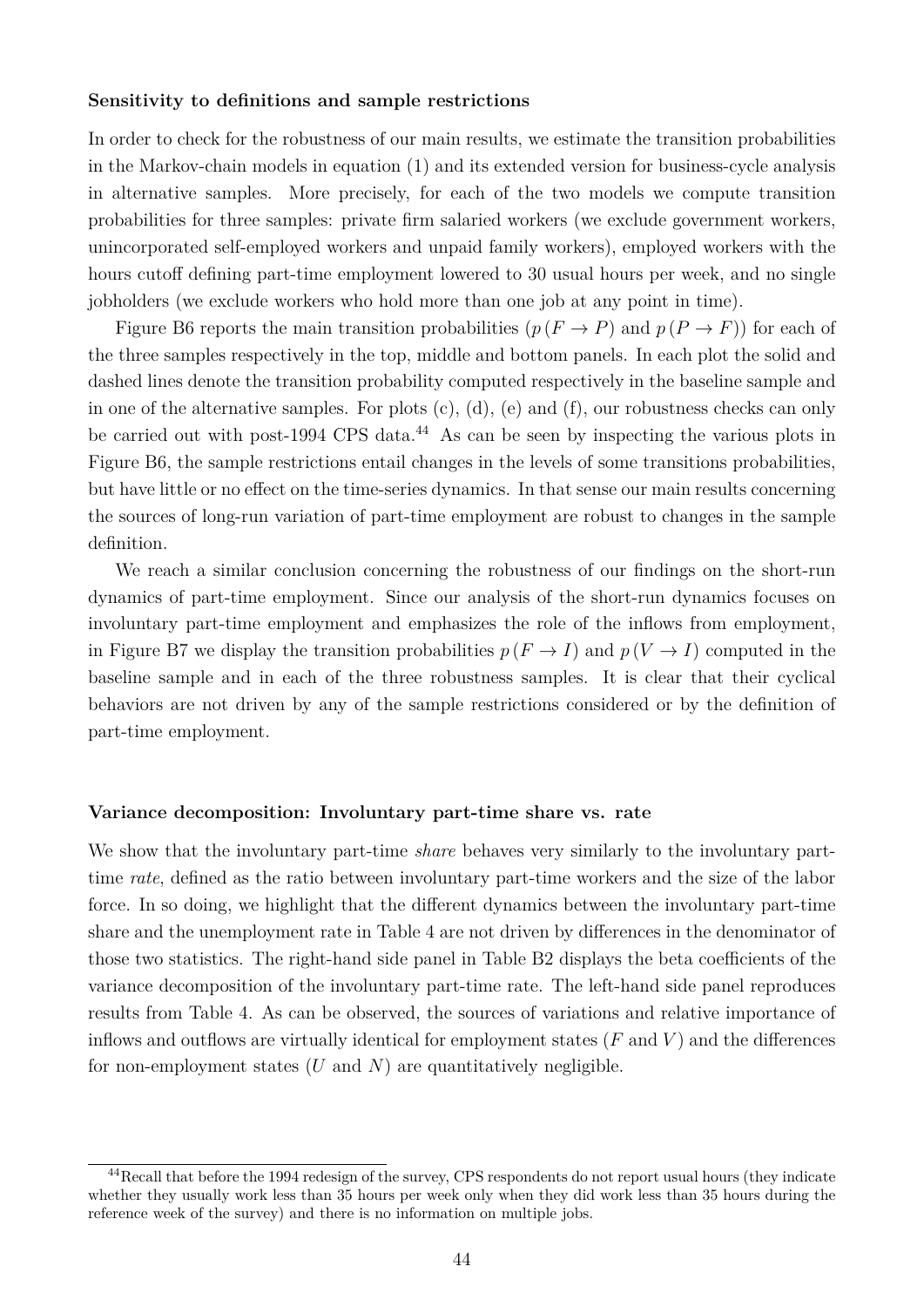<span id="page-44-0"></span>

**Figure B6:** Sensitivity checks: Transition probabilities  $F \to P$  (left)  $P \to F$  (right)

note: Seasonally-adjusted, MA-smoothed time series cleared from composition effects (see Appendix [A](#page-31-1) for data details). Gray-shaded areas indicate NBER recession periods. The solid lines show transition probabilities from the base sample, also displayed in Figure [2](#page-11-2) in the main text. The dashed lines show part-time the transition probabilities based on different sample restrictions or different definition of part-time employment.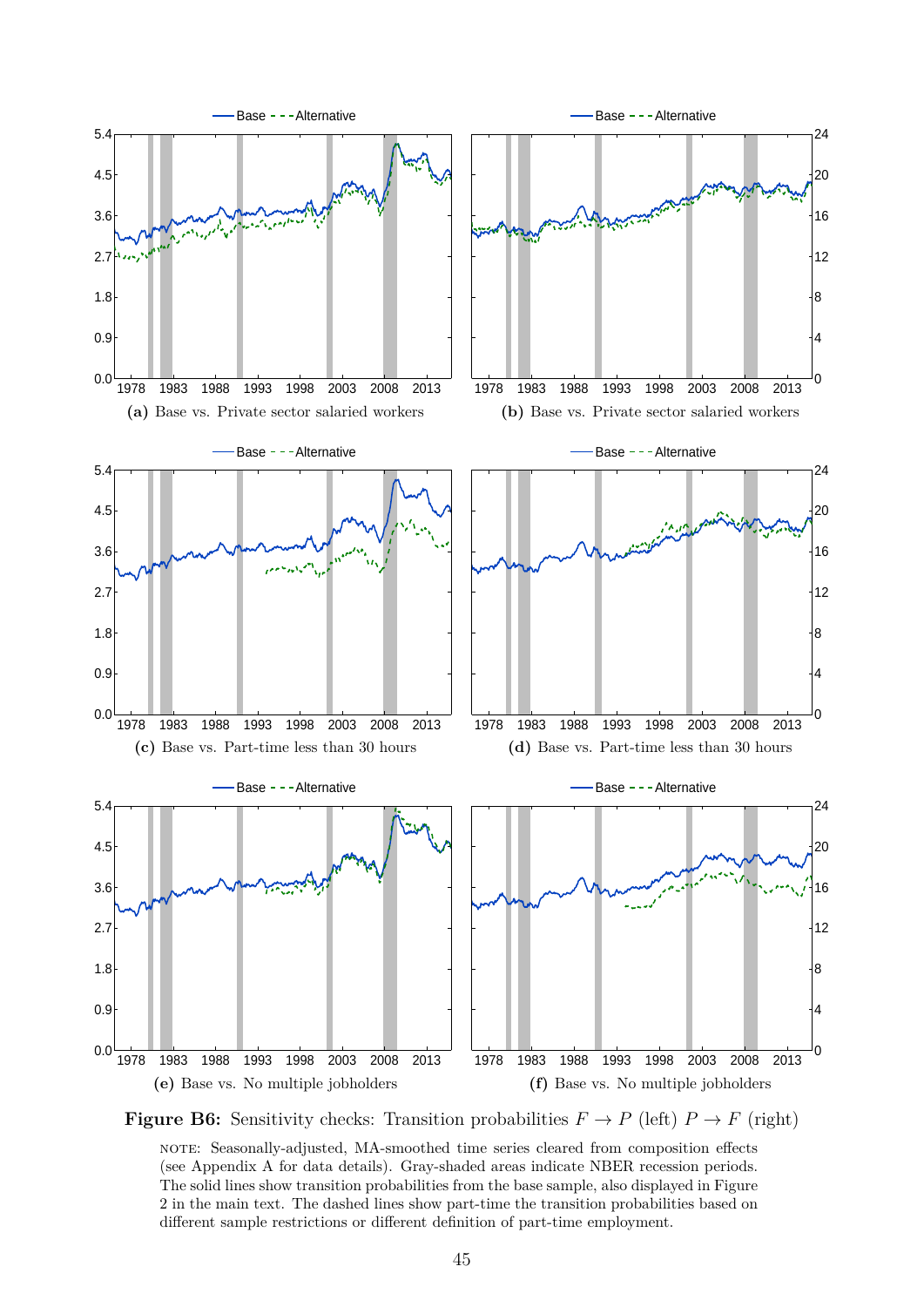<span id="page-45-0"></span>

**Figure B7:** Sensitivity checks: Transition probabilities  $F \to I$  (left)  $V \to I$  (right)

note: Seasonally-adjusted, MA-smoothed time series cleared from composition effects (see Appendix [A](#page-31-1) for data details). Gray-shaded areas indicate NBER recession periods. The solid lines show transition probabilities from the base sample, also displayed in Figure [4](#page-19-0) in the main text. The dashed lines show part-time the transition probabilities based on different sample restrictions or different definition of part-time employment.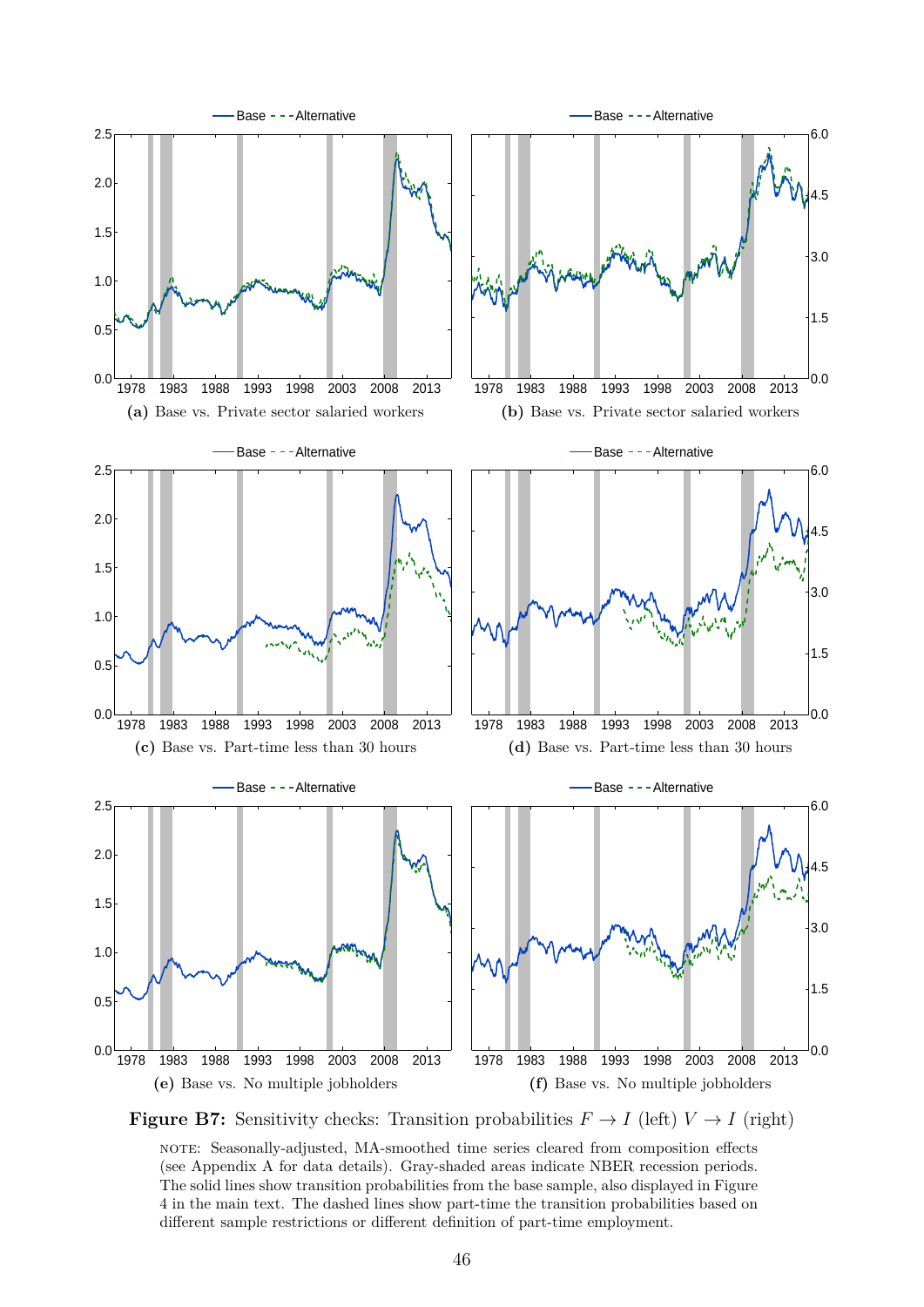<span id="page-46-0"></span>

|                                               | Involuntary part-time share                                                    | Involuntary part-time rate                     |      |                                                                                |      |                               |      |
|-----------------------------------------------|--------------------------------------------------------------------------------|------------------------------------------------|------|--------------------------------------------------------------------------------|------|-------------------------------|------|
| <b>Inflows</b>                                |                                                                                | Outflows                                       |      | Inflows                                                                        |      | Outflows                      |      |
| $\beta(F \to I)$                              | 29.5                                                                           | $\beta(I \to F)$                               | 22.8 | $\beta(F \to I)$                                                               | 29.4 | $\beta(I \to F)$              | 22.2 |
| $\beta(V \to I)$                              | 17.6                                                                           | $\beta(I \to V)$                               | 12.7 | $\beta(V \to I)$                                                               | 17.9 | $\beta(I \to V)$              | 12.7 |
| $\beta(U \to I)$                              | 6.20                                                                           | $\beta(I \to U)$                               | 2.31 | $\beta(U \to I)$                                                               | 8.22 | $\beta(I \to U)$              | 3.13 |
| $\beta(N \to I)$                              | 4.30                                                                           | $\beta(I \to N)$                               | 1.27 | $\beta(N \to I)$                                                               | 3.67 | $\beta(I \to N)$              | 0.58 |
| $\sum_{i \neq I} \beta(i \rightarrow I)$ 57.6 |                                                                                | $\sum_{i \neq I} \beta (I \rightarrow j)$ 39.1 |      | $\sum_{i \neq I} \beta(i \rightarrow I)$ 59.2                                  |      | $\sum_{i\neq I}\beta(I\to j)$ | 38.7 |
|                                               | $\sum_{i\neq I}\beta(i\rightarrow I)+\sum_{i\neq I}\beta(I\rightarrow j)=96.7$ |                                                |      | $\sum_{i\neq U}\beta(i\rightarrow I)+\sum_{i\neq U}\beta(I\rightarrow j)=97.9$ |      |                               |      |

**Table B2:** Variance contributions: Involuntary part-time share vs. rate

note: CPS data cleared from composition effects (see Appendix [A\)](#page-31-1), covering the period 1976m01–2015m12. All entries in the table are reported in percent.

#### **Variance decomposition: Other definitions and sample restrictions**

To demonstrate the robustness of the results of Subsection [5.2,](#page-16-1) in Table [B3](#page-47-0) we report the results from the variance decomposition conducted with different data. We assess the effects of: (i) correcting spurious transitions across labor market states, (ii) using different definitions of part-time employment and (iii) using different sample restrictions. Since (ii) and (iii) can be implemented only with post-1994 CPS data, we restrict attention to this period. Columns 1a and 1b give the baseline results in data from 1994 onwards. In columns 2a and 2b, we define part-time work as less than 30 total usual hours of work per week. Columns 3a and 3b revert to the definition of part-time work based on a cutoff of 35 hours, but removes multiple jobholders from the sample. Finally, in columns 1a, 2a, 3a we do not correct spurious transitions between V and I and also between N and U (therefore we match individuals only across two consecutive periods). Columns 1b, 2b, 3b are based on the correction strategy presented in Appendix [A.4.](#page-34-0)

In all instances, we note that adjusting transitions between  $V$  and  $I$  lowers the variance contribution of transitions to and from  $V$ . A similar result holds for spurious transitions between  $N$  and  $U$  and the variance contribution of  $N$  to the unemployment rate. This effect is much less pronounced in columns 2a and 2b; these columns indicate that transitions between V and I that contribute to cyclical variations in involuntary part-time work occur among workers who report 30 to 34 usual hours per week. The fit of the dynamic variance decomposition remains very high in all instance, with the exception of the unemployment rate in columns 3a and 3b: without multiple jobholders, the decomposition explains a significantly lower fraction of variations in the unemployment rate. The results presented in columns 2b and 3b confirm the baseline results reported in Column 1b. The results in Column 1b are consistent with the results displayed in Table [4](#page-21-0) for the period from January 1976 onwards.